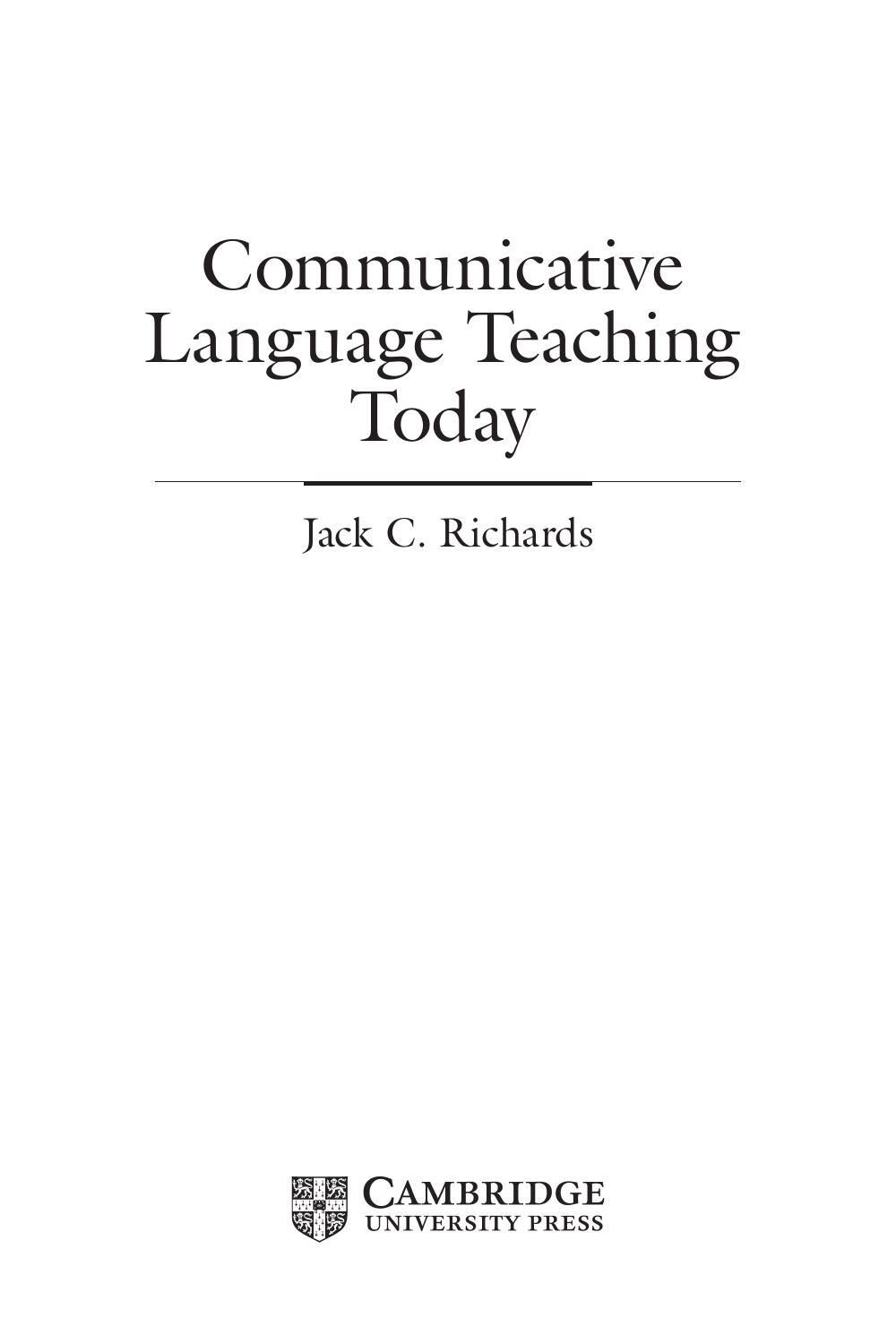cambridge university press Cambridge, New York, Melbourne, Madrid, Cape Town, Singapore, São Paulo

Cambridge University Press 32 Avenue of the Americas, New York, ny 10013-2473, USA

www.cambridge.org

© Cambridge University Press 2006

This book is in copyright. Subject to statutory exception and to the provisions of relevant collective licensing agreements, no reproduction of any part may take place without the written permission of Cambridge University Press.

Communicative Language Teaching Today is distributed with permission from SEAMEO Regional Language Centre and is part of the Portfolio series by SEAMEO Regional Language Centre which holds the copyright to this material.

First published 2006

Printed in the United States of America

isbn-13 978-0-521-92512-9 paperback

Book layout services: Page Designs International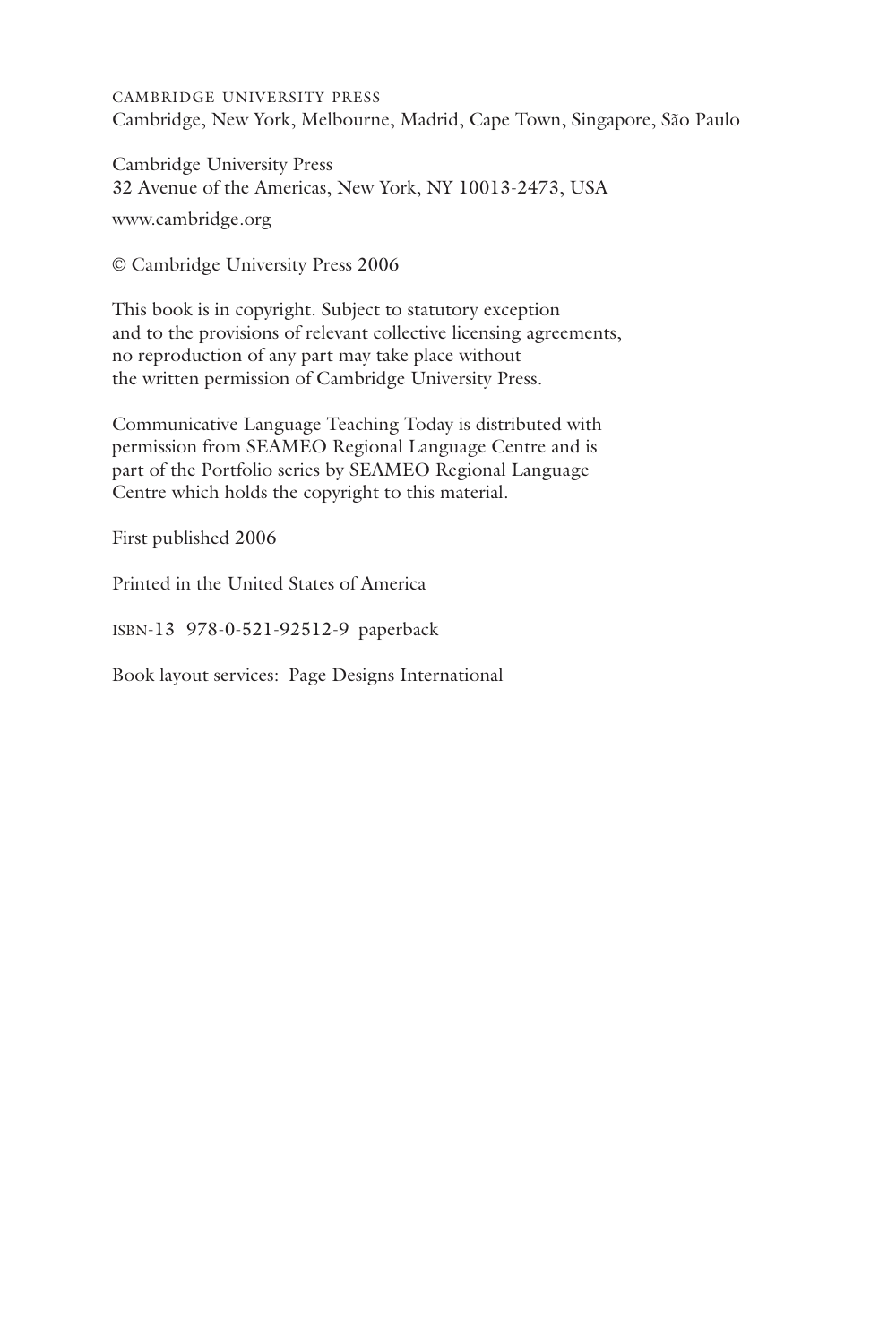# *Table of Contents*

#### Introduction **1**

- **1** What Is Communicative Language Teaching? **2**
- **2** The Background to CLT **6**
- **3** Classroom Activities in Communicative Language Teaching **14**
- **4** Current Trends in Communicative Language Teaching **22**
- **5** Process-Based CLT Approaches Content-Based Instruction and Task-Based Instruction **27**
- **6** Product-Based CLT Approaches Text-Based Instruction and Competency-Based Instruction **36**

Conclusions **45**

References **46**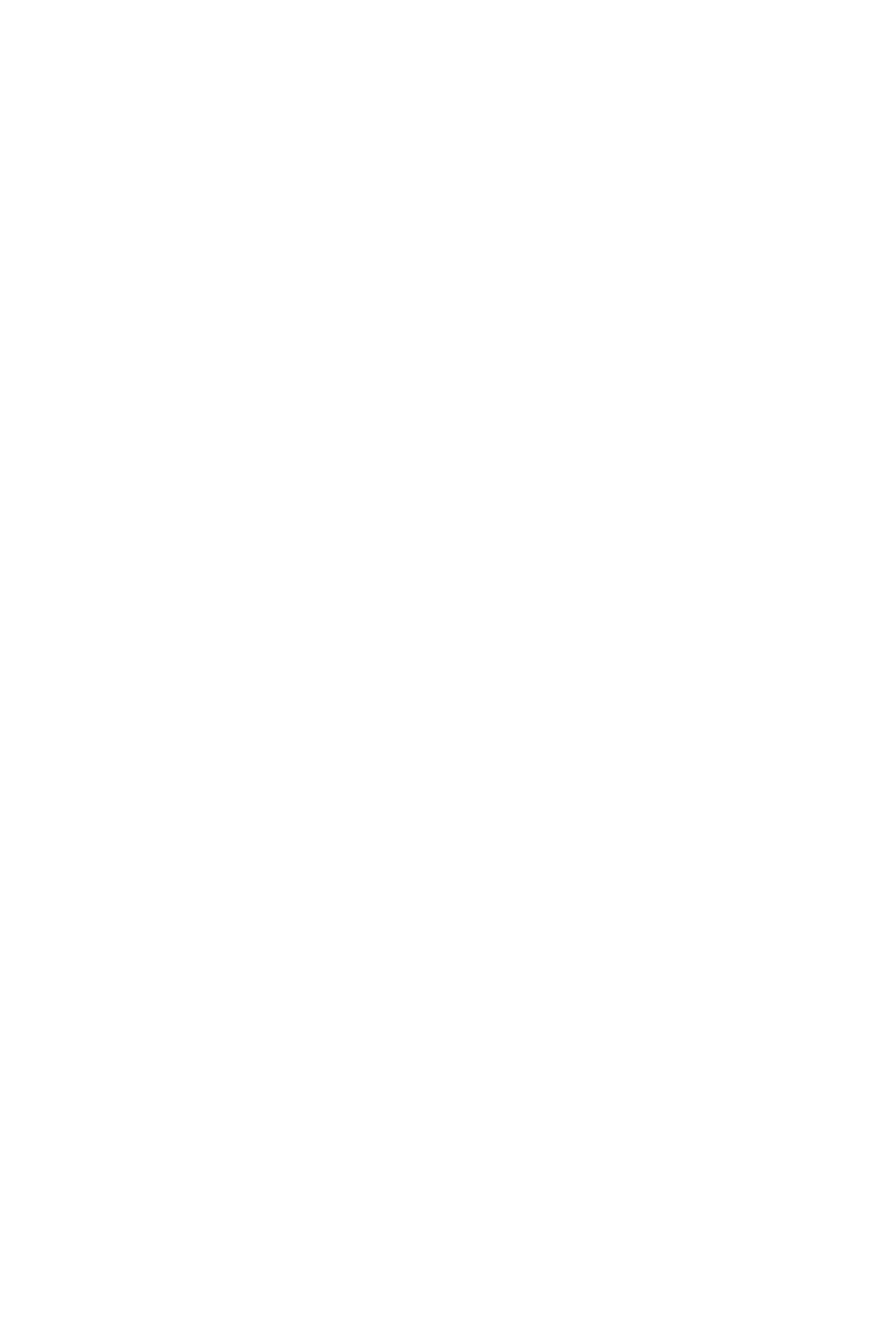# *Introduction*

The ever-growing need for good communication skills in English has created a huge demand for English teaching around the world. Millions of people today want to improve their command of English or to ensure that their children achieve a good command of English. And opportunities to learn English are provided in many different ways such as through formal instruction, travel, study abroad, as well as through the media and the Internet. The worldwide demand for English has created an enormous demand for quality language teaching and language teaching materials and resources. Learners set themselves demanding goals. They want to be able to master English to a high level of accuracy and fluency. Employers, too, insist that their employees have good English language skills, and fluency in English is a prerequisite for success and advancement in many fields of employment in today's world. The demand for an appropriate teaching methodology is therefore as strong as ever.

In this booklet we will examine the methodology known as *communicative language teaching,* or CLT, and explore the assumptions it is based on, its origins and evolution since it was first proposed in the 1970s, and how it has influenced approaches to language teaching today. Since its inception in the 1970s, CLT has served as a major source of influence on language teaching practice around the world. Many of the issues raised by a communicative teaching methodology are still relevant today, though teachers who are relatively new to the profession may not be familiar with them. This booklet therefore serves to review what we have learned from CLT and what its relevance is today.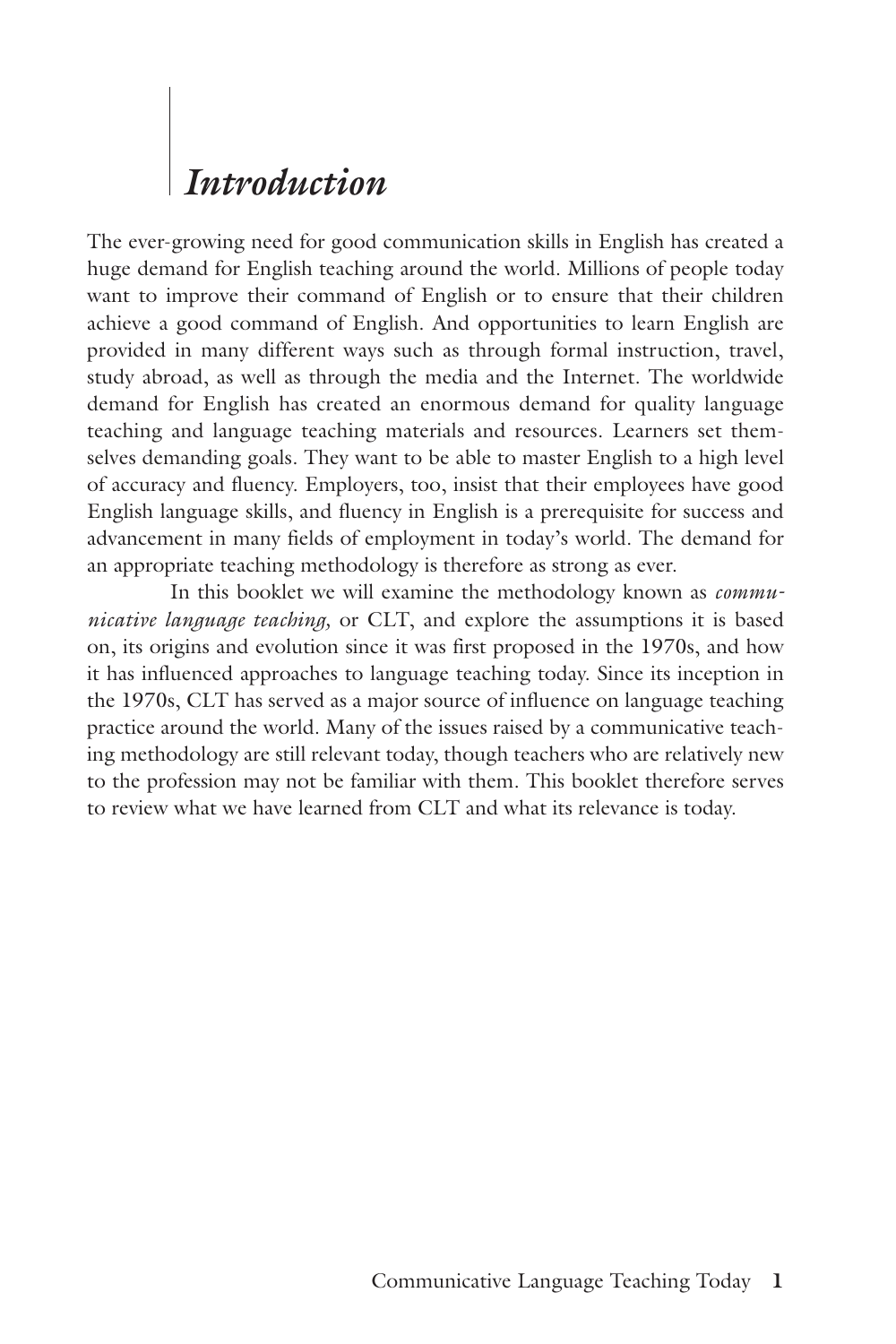# **1** *What Is Communicative Language Teaching?*

Perhaps the majority of language teachers today, when asked to identify the methodology they employ in their classrooms, mention "communicative" as the methodology of choice. However, when pressed to give a detailed account of what they mean by "communicative," explanations vary widely. Does communicative language teaching, or CLT, mean teaching conversation, an absence of grammar in a course, or an emphasis on open-ended discussion activities as the main features of a course? What do you understand by communicative language teaching?

#### Task 1

Which of the statements below do you think characterizes communicative language teaching?

- 1. People learn a language best when using it to do things rather than through studying how language works and practicing rules.
- 2. Grammar is no longer important in language teaching.
- 3. People learn a language through communicating in it.
- 4. Errors are not important in speaking a language.
- 5. CLT is only concerned with teaching speaking.
- 6. Classroom activities should be meaningful and involve real communication.
- 7. Dialogs are not used in CLT.
- 8. Both accuracy and fluency are goals in CLT.
- 9. CLT is usually described as a method of teaching.

Communicative language teaching can be understood as a set of principles about the goals of language teaching, how learners learn a language, the kinds of classroom activities that best facilitate learning, and the roles of teachers and learners in the classroom. Let us examine each of these issues in turn.

# **The Goals of Language Teaching**

Communicative language teaching sets as its goal the teaching of *communicative competence.* What does this term mean? Perhaps we can clarify this term by first comparing it with the concept of *grammatical competence.* Grammatical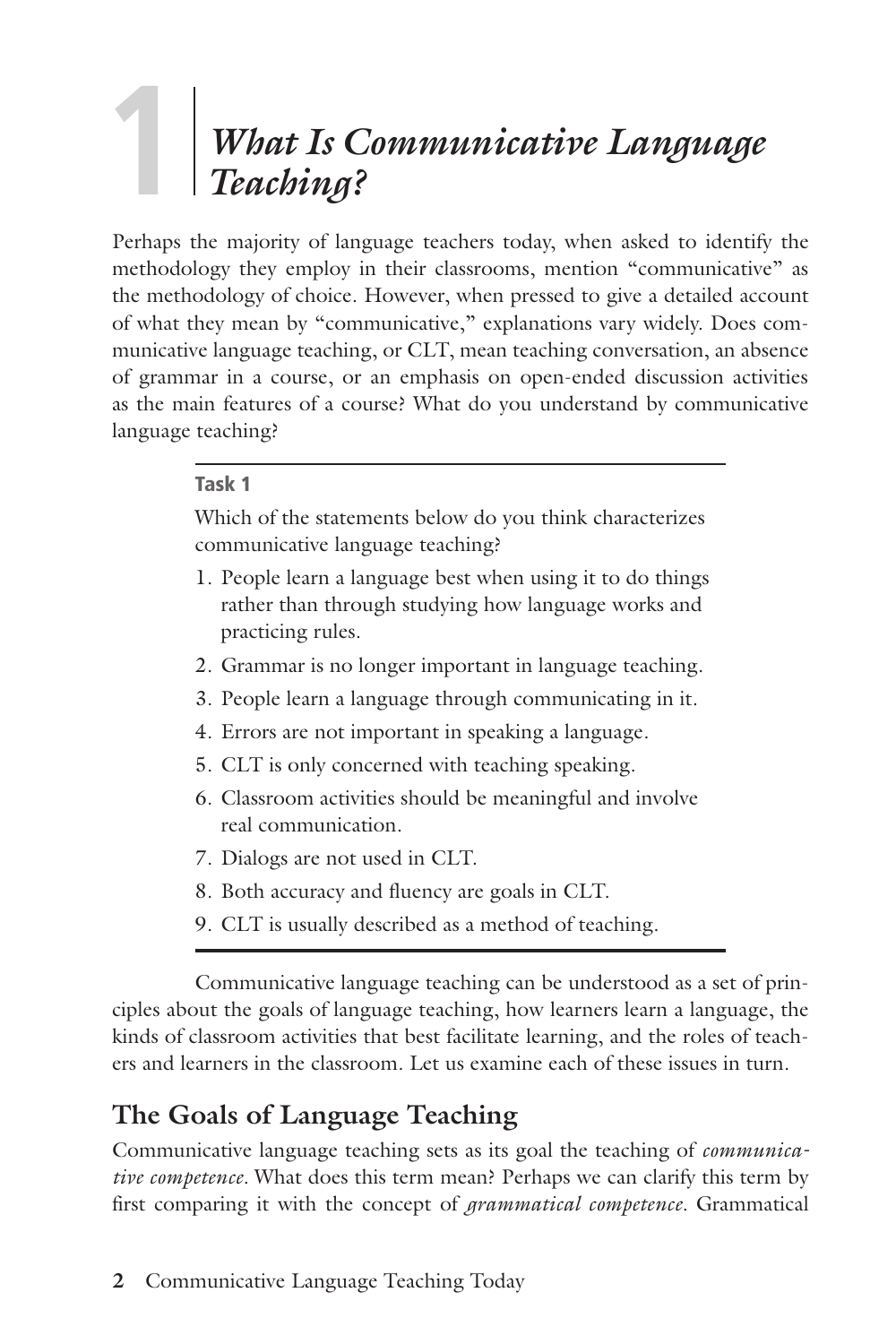competence refers to the knowledge we have of a language that accounts for our ability to produce sentences in a language. It refers to knowledge of the building blocks of sentences (e.g., parts of speech, tenses, phrases, clauses, sentence patterns) and how sentences are formed. Grammatical competence is the focus of many grammar practice books, which typically present a rule of grammar on one page, and provide exercises to practice using the rule on the other page. The unit of analysis and practice is typically the sentence. While grammatical competence is an important dimension of language learning, it is clearly not all that is involved in learning a language since one can master the rules of sentence formation in a language and still not be very successful at being able to use the language for meaningful communication. It is the latter capacity which is understood by the term communicative competence.

Communicative competence includes the following aspects of language knowledge:

- Knowing how to use language for a range of different purposes and functions
- $\blacksquare$  Knowing how to vary our use of language according to the setting and the participants (e.g., knowing when to use formal and informal speech or when to use language appropriately for written as opposed to spoken communication)
- Knowing how to produce and understand different types of texts (e.g., narratives, reports, interviews, conversations)
- $\blacksquare$  Knowing how to maintain communication despite having limitations in one's language knowledge (e.g., through using different kinds of communication strategies)

#### Task 2

Consider the following sentences that are all requests for someone to open a door. Imagine that the context is normal communication between two friends. Check if you think they conform to the rules of grammatical competence (GC), communicative competence (CC), or both.

|                                              | GC | cc |
|----------------------------------------------|----|----|
| Please to opens door.                        |    |    |
| I want the door to be opened by you.         |    |    |
| Would you be so terribly kind as to open the |    |    |
| door for me?                                 |    |    |
| Could you open the door?                     |    |    |
| To opening the door for me.                  |    |    |
| Would you mind opening the door?             |    |    |
| The opening of the door is what I request.   |    |    |
|                                              |    |    |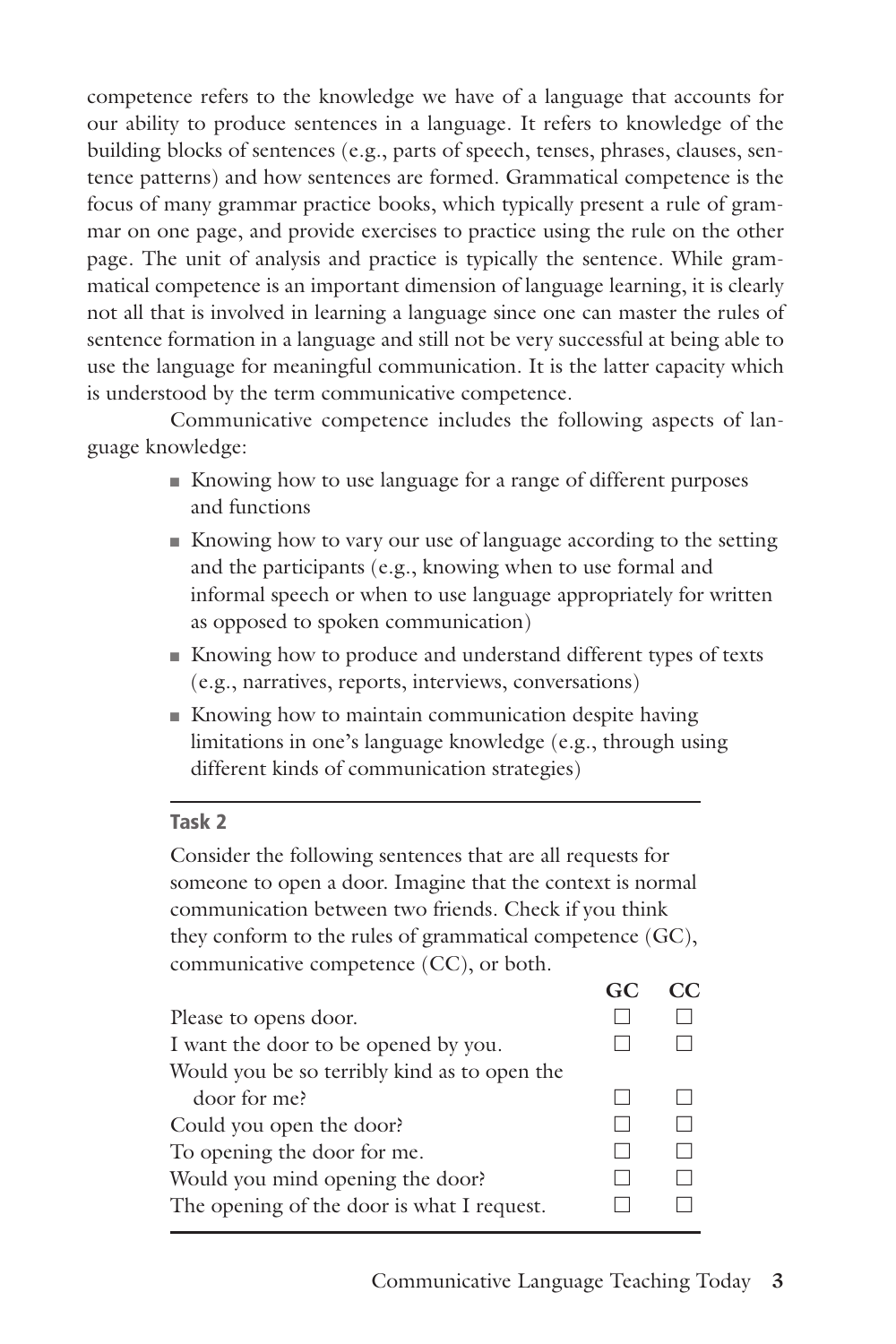# **How Learners Learn a Language**

Our understanding of the processes of second language learning has changed considerably in the last 30 years and CLT is partly a response to these changes in understanding. Earlier views of language learning focused primarily on the mastery of grammatical competence. Language learning was viewed as a process of mechanical habit formation. Good habits are formed by having students produce correct sentences and not through making mistakes. Errors were to be avoided through controlled opportunities for production (either written or spoken). By memorizing dialogs and performing drills, the chances of making mistakes were minimized. Learning was very much seen as under the control of the teacher.

In recent years, language learning has been viewed from a very different perspective. It is seen as resulting from processes such as:

- Interaction between the learner and users of the language
- $\blacksquare$  Collaborative creation of meaning
- $\blacksquare$  Creating meaningful and purposeful interaction through language
- Negotiation of meaning as the learner and his or her interlocutor arrive at understanding
- Examing through attending to the feedback learners get when they use the language
- $\blacksquare$  Paying attention to the language one hears (the input) and trying to incorporate new forms into one's developing communicative competence
- $\blacksquare$  Trying out and experimenting with different ways of saying things

## **The Kinds of Classroom Activities That Best Facilitate Learning**

With CLT began a movement away from traditional lesson formats where the focus was on mastery of different items of grammar and practice through controlled activities such as memorization of dialogs and drills, and toward the use of pair work activities, role plays, group work activities and project work. These are discussed in Chapter 3.

#### Task 3

Examine a classroom text, either a speaking text or a general English course book. Can you find examples of exercises that practice grammatical competence and those that practice communicative competence? Which kinds of activities predominate?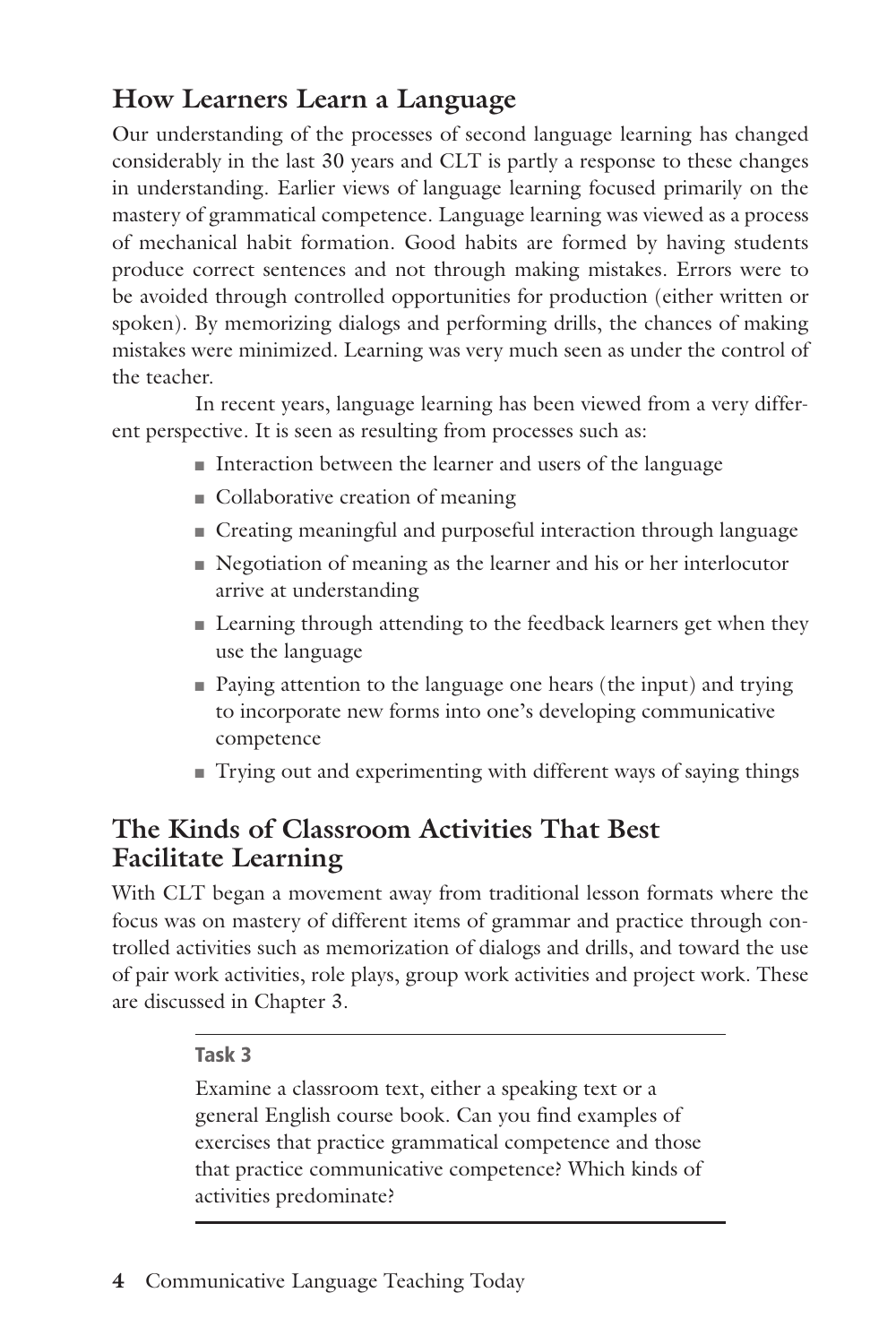## **The Roles of Teachers and Learners in the Classroom**

The type of classroom activities proposed in CLT also implied new roles in the classroom for teachers and learners. Learners now had to participate in classroom activities that were based on a cooperative rather than individualistic approach to learning. Students had to become comfortable with listening to their peers in group work or pair work tasks, rather than relying on the teacher for a model. They were expected to take on a greater degree of responsibility for their own learning. And teachers now had to assume the role of facilitator and monitor. Rather than being a model for correct speech and writing and one with the primary responsibility of making students produce plenty of error-free sentences, the teacher had to develop a different view of learners' errors and of her/his own role in facilitating language learning.

#### Task 4

What difficulties might students and teachers face because of changes in their roles in using a communicative methodology?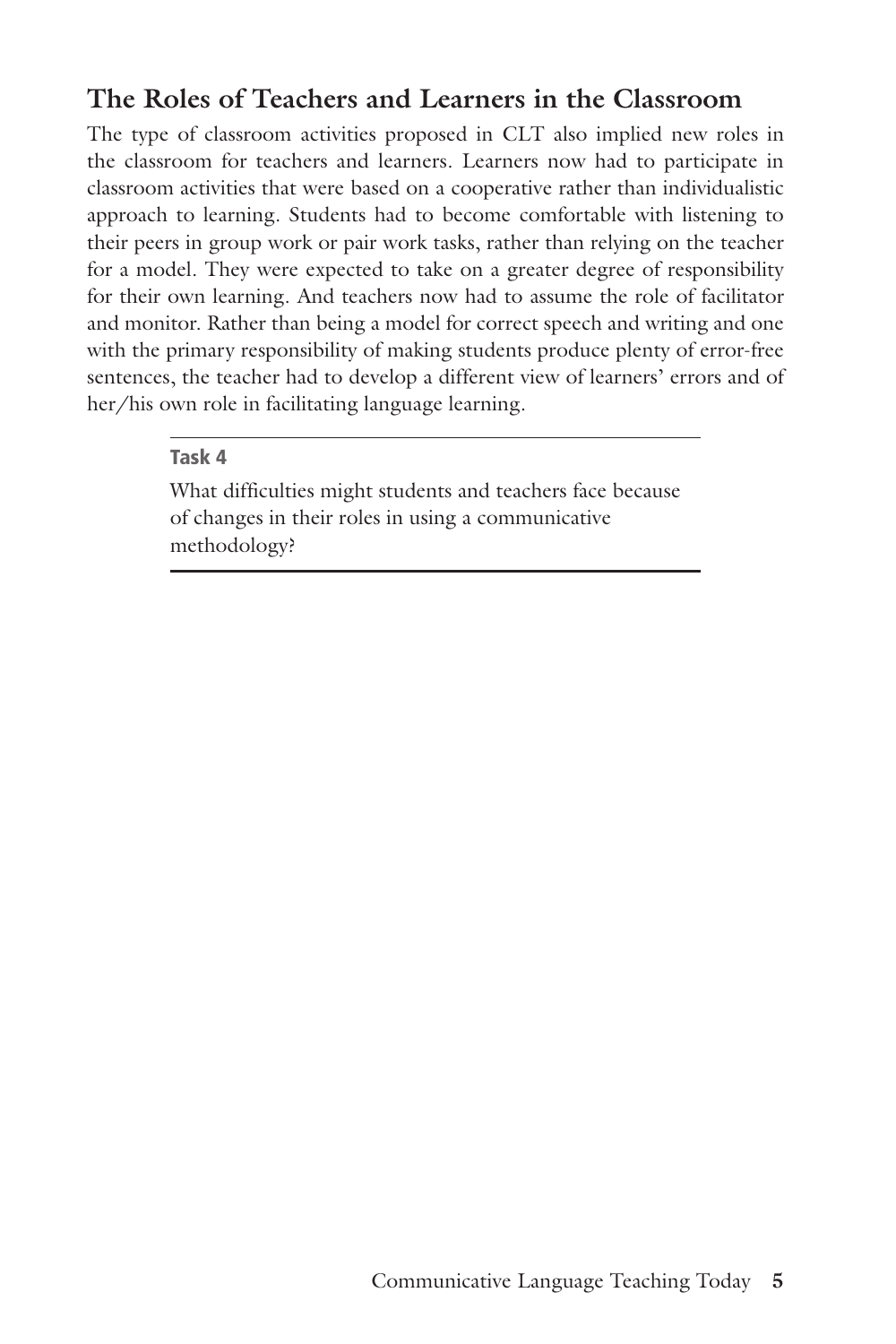# **2** *The Background to CLT*

In planning a language course, decisions have to be made about the content of the course, including decisions about what vocabulary and grammar to teach at the beginning, intermediate, and advanced levels, and which skills and microskills to teach and in what sequence. Decisions about these issues belong to the field of **syllabus design** or **course design**. Decisions about how best to teach the contents of a syllabus belong to the field of **methodology**.

Language teaching has seen many changes in ideas about syllabus design and methodology in the last 50 years, and CLT prompted a rethinking of approaches to syllabus design and methodology. We may conveniently group trends in language teaching in the last 50 years into three phases:

**Phase 1:** traditional approaches (up to the late 1960s)

**Phase 2:** classic communicative language teaching (1970s to 1990s)

**Phase 3:** current communicative language teaching (late 1990s to the present)

Let us first consider the transition from traditional approaches to what we can refer to as classic communicative language teaching.

# **Phase 1: Traditional Approaches (up to the late 1960s)**

As we saw in Chapter 1, traditional approaches to language teaching gave priority to grammatical competence as the basis of language proficiency. They were based on the belief that grammar could be learned through direct instruction and through a methodology that made much use of repetitive practice and drilling. The approach to the teaching of grammar was a *deductive* one: students are presented with grammar rules and then given opportunities to practice using them, as opposed to an *inductive* approach in which students are given examples of sentences containing a grammar rule and asked to work out the rule for themselves. It was assumed that language learning meant building up a large repertoire of sentences and grammatical patterns and learning to produce these accurately and quickly in the appropriate situation. Once a basic command of the language was established through oral drilling and controlled practice, the four skills were introduced, usually in the sequence of speaking, listening, reading and writing.

Techniques that were often employed included memorization of dialogs, question-and-answer practice, substitution drills, and various forms of guided speaking and writing practice. Great attention to accurate pronunciation and accurate mastery of grammar was stressed from the very beginning stages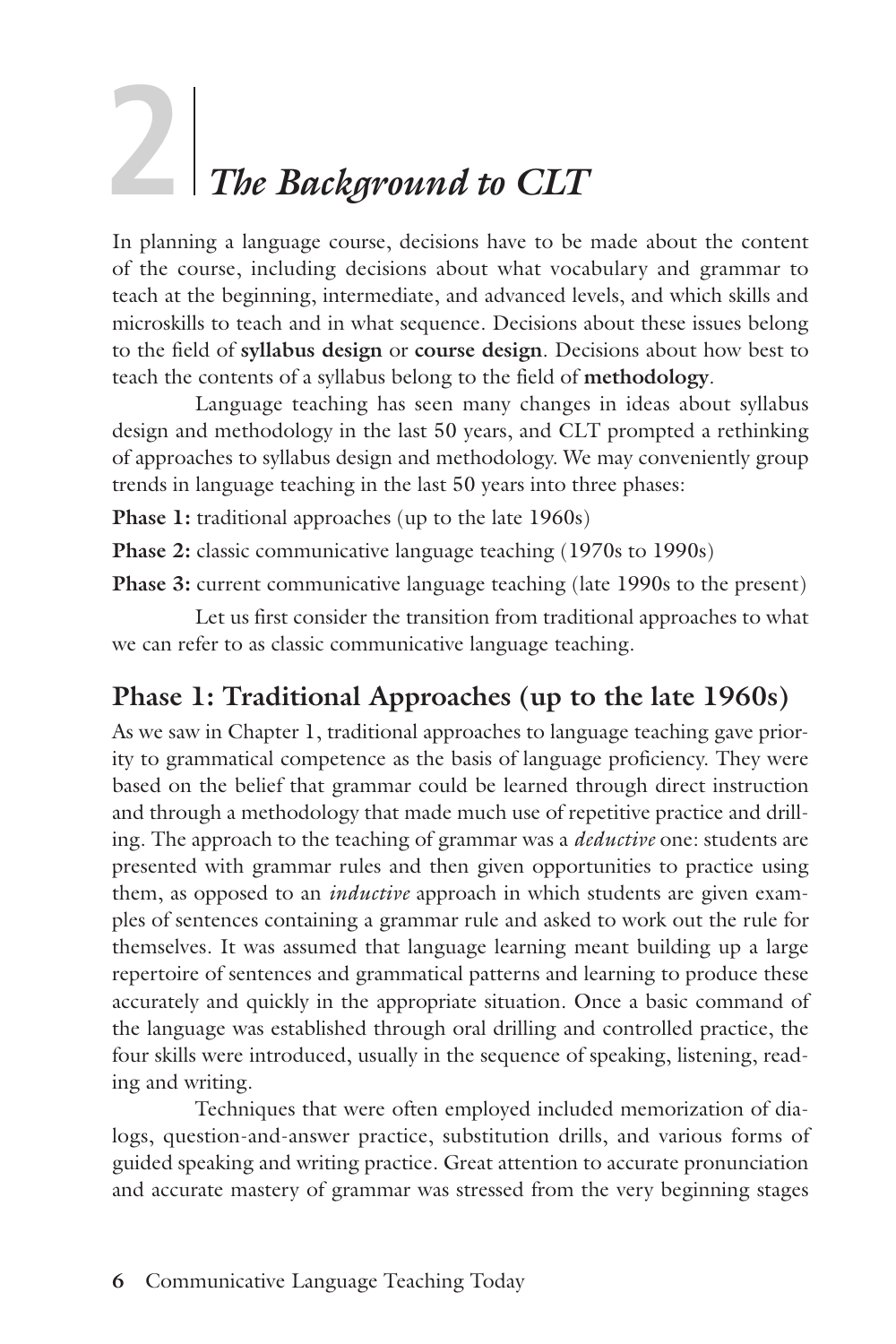of language learning, since it was assumed that if students made errors, these would quickly become a permanent part of the learner's speech.

#### Task 5

Do you think drills or other forms of repetitive practice should play any role in language teaching?

Methodologies based on these assumptions include **Audiolingualism** (in North America) (also known as the **Aural-Oral Method**), and the **Structural-Situational Approach** in the United Kingdom (also known as **Situational Language Teaching**). Syllabuses during this period consisted of word lists and grammar lists, graded across levels.

In a typical audiolingual lesson, the following procedures would be observed:

- 1. Students first hear a model dialog (either read by the teacher or on tape) containing key structures that are the focus of the lesson. They repeat each line of the dialog, individually and in chorus. The teacher pays attention to pronunciation, intonation, and fluency. Correction of mistakes of pronunciation or grammar is direct and immediate. The dialog is memorized gradually, line by line. A line may be broken down into several phrases if necessary. The dialog is read aloud in chorus, one half saying one speaker's part and the other half responding. The students do not consult their book throughout this phase.
- 2. The dialog is adapted to the students' interest or situation, through changing certain key words or phrases. This is acted out by the students.
- 3. Certain key structures from the dialog are selected and used as the basis for pattern drills of different kinds. These are first practiced in chorus and then individually. Some grammatical explanation may be offered at this point, but this is kept to an absolute minimum.
- 4. The students may refer to their textbook, and follow-up reading, writing, or vocabulary activities based on the dialog may be introduced.
- 5. Follow-up activities may take place in the language laboratory, where further dialog and drill work is carried out.

(Richards and Rodgers 2001, 64–65)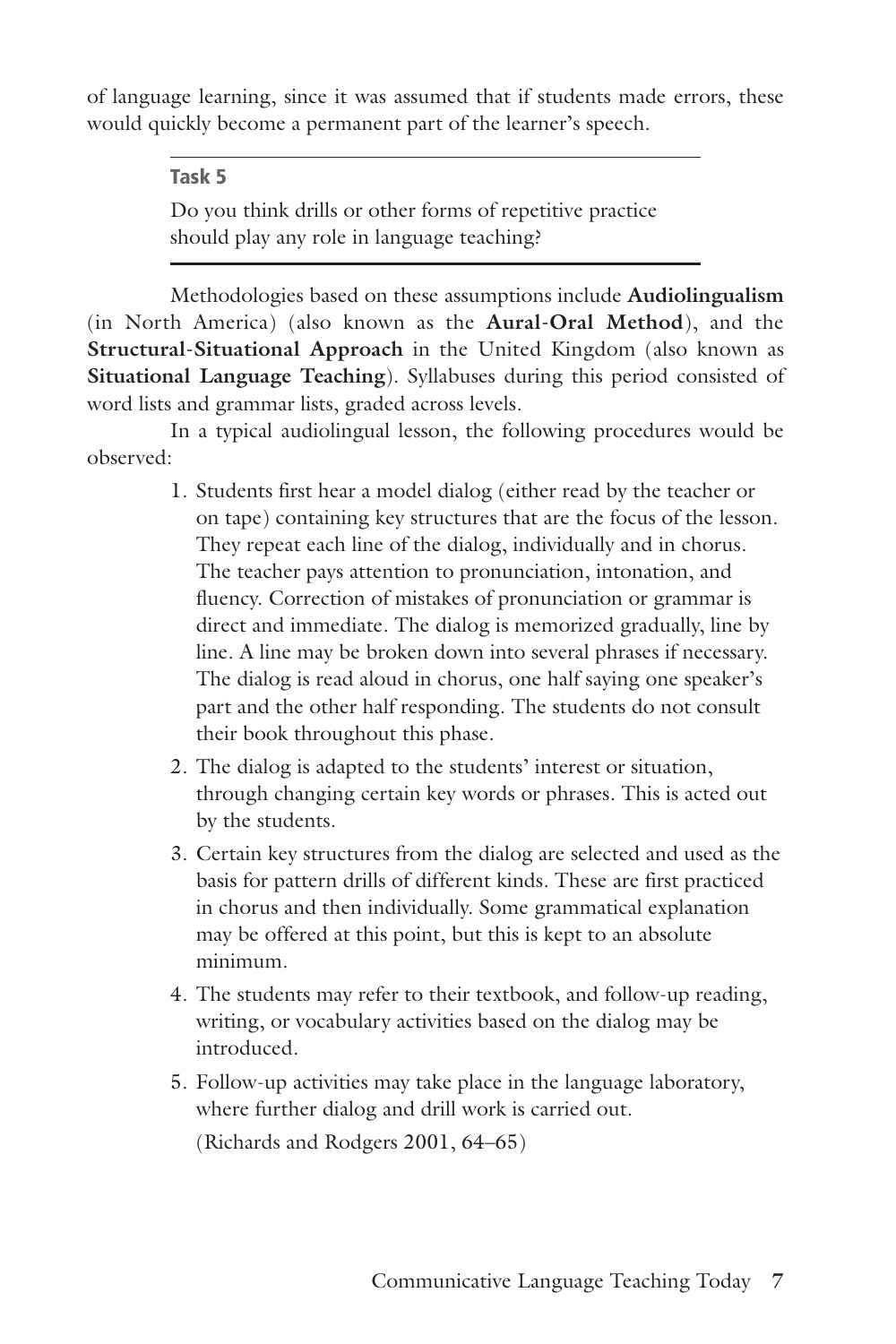In a typical lesson according to the situational approach, a three-phase sequence, known as the *P-P-P cycle,* was often employed: Presentation, Practice, Production.

**Presentation:** The new grammar structure is presented, often by means of a conversation or short text. The teacher explains the new structure and checks students' comprehension of it.

Practice: Students practice using the new structure in a controlled context, through drills or substitution exercises.

**Production:** Students practice using the new structure in different contexts, often using their own content or information, in order to develop fluency with the new pattern.

The P-P-P lesson structure has been widely used in language teaching materials and continues in modified form to be used today. Many speaking- or grammar-based lessons in contemporary materials, for example, begin with an introductory phase in which new teaching points are presented and illustrated in some way and where the focus is on comprehension and recognition. Examples of the new teaching point are given in different contexts. This is often followed by a second phase in which the students practice using the new teaching point in a controlled context using content often provided by the teacher. The third phase is a free practice period during which students try out the teaching point in a free context and in which real or simulated communication is the focus.

The P-P-P lesson format and the assumptions on which it is based have been strongly criticized in recent years, however. Skehan (1996, p.18), for example, comments:

> The underlying theory for a P-P-P approach has now been discredited. The belief that a precise focus on a particular form leads to learning and automatization (that learners will learn what is taught in the order in which it is taught) no longer carries much credibility in linguistics or psychology.

Under the influence of CLT theory, grammar-based methodologies such as the P-P-P have given way to functional and skills-based teaching, and accuracy activities such as drill and grammar practice have been replaced by fluency activities based on interactive small-group work. This led to the emergence of a "fluency-first" pedagogy (Brumfit 1984) in which students' grammar needs are determined on the basis of performance on fluency tasks rather than predetermined by a grammatical syllabus. We can distinguish two phases in this development, which we will call *classic communicative language teaching* and *current communicative language teaching.*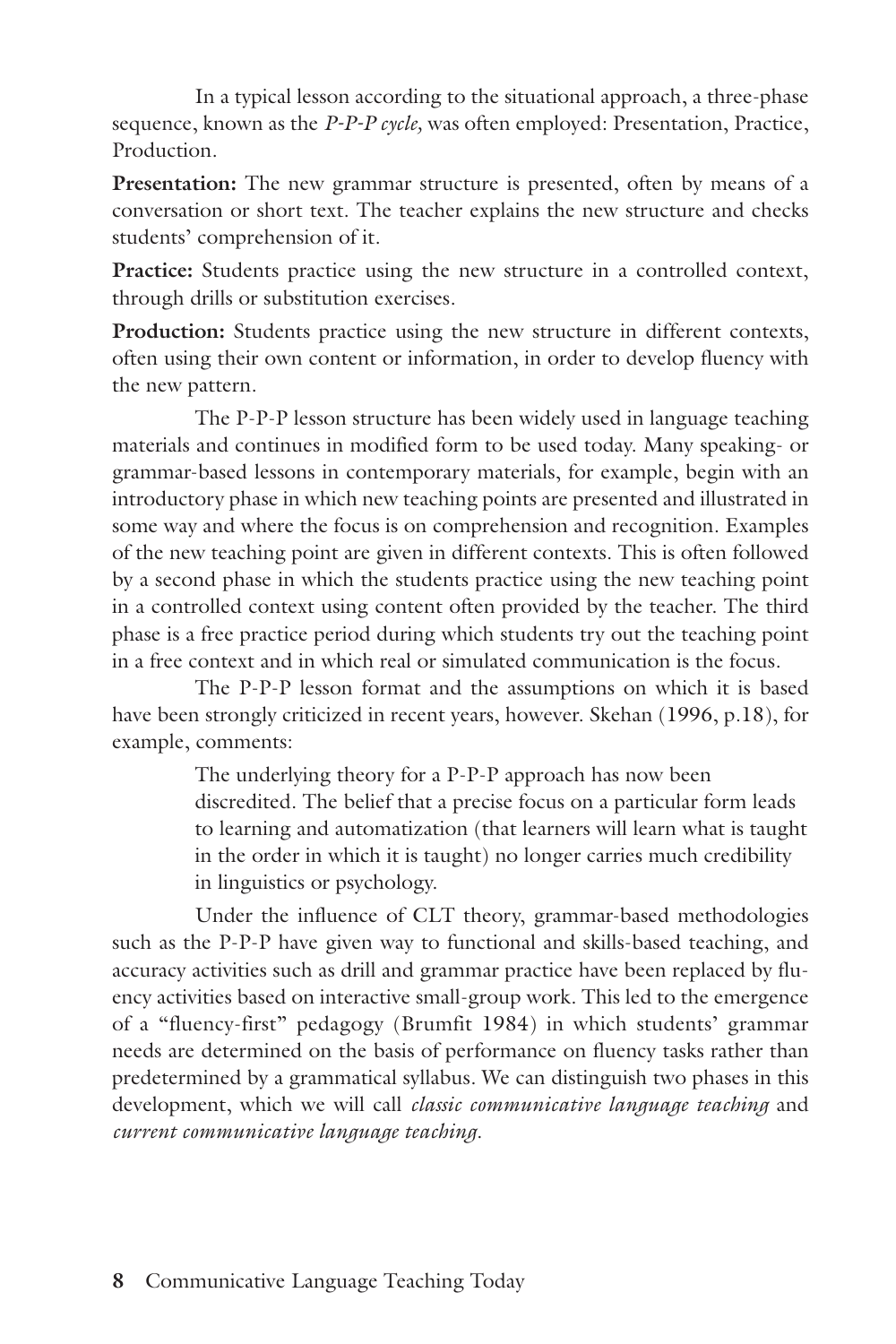### **Phase 2: Classic Communicative Language Teaching (1970s to 1990s)**

In the 1970s, a reaction to traditional language teaching approaches began and soon spread around the world as older methods such as Audiolingualism and Situational Language Teaching fell out of fashion. The centrality of grammar in language teaching and learning was questioned, since it was argued that language ability involved much more than grammatical competence. While grammatical competence was needed to produce grammatically correct sentences, attention shifted to the knowledge and skills needed to use grammar and other aspects of language appropriately for different communicative purposes such as making requests, giving advice, making suggestions, describing wishes and needs, and so on. What was needed in order to use language communicatively was *communicative competence.* This was a broader concept than that of grammatical competence, and as we saw in Chapter 1, included knowing what to say and how to say it appropriately based on the situation, the participants, and their roles and intentions. Traditional grammatical and vocabulary syllabuses and teaching methods did not include information of this kind. It was assumed that this kind of knowledge would be picked up informally.

The notion of communicative competence was developed within the discipline of linguistics (or more accurately, the subdiscipline of sociolinguistics) and appealed to many within the language teaching profession, who argued that communicative competence, and not simply grammatical competence, should be the goal of language teaching. The next question to be solved was, what would a syllabus that reflected the notion of communicative competence look like and what implications would it have for language teaching methodology? The result was communicative language teaching. Communicative language teaching created a great deal of enthusiasm and excitement when it first appeared as a new approach to language teaching in the 1970s and 1980s, and language teachers and teaching institutions all around the world soon began to rethink their teaching, syllabuses, and classroom materials. In planning language courses within a communicative approach, grammar was no longer the starting point. New approaches to language teaching were needed.

Rather than simply specifying the grammar and vocabulary learners needed to master, it was argued that a syllabus should identify the following aspects of language use in order to be able to develop the learner's communicative competence:

> 1. As detailed a consideration as possible of the **purposes** for which the learner wishes to acquire the target language; for example, using English for business purposes, in the hotel industry, or for travel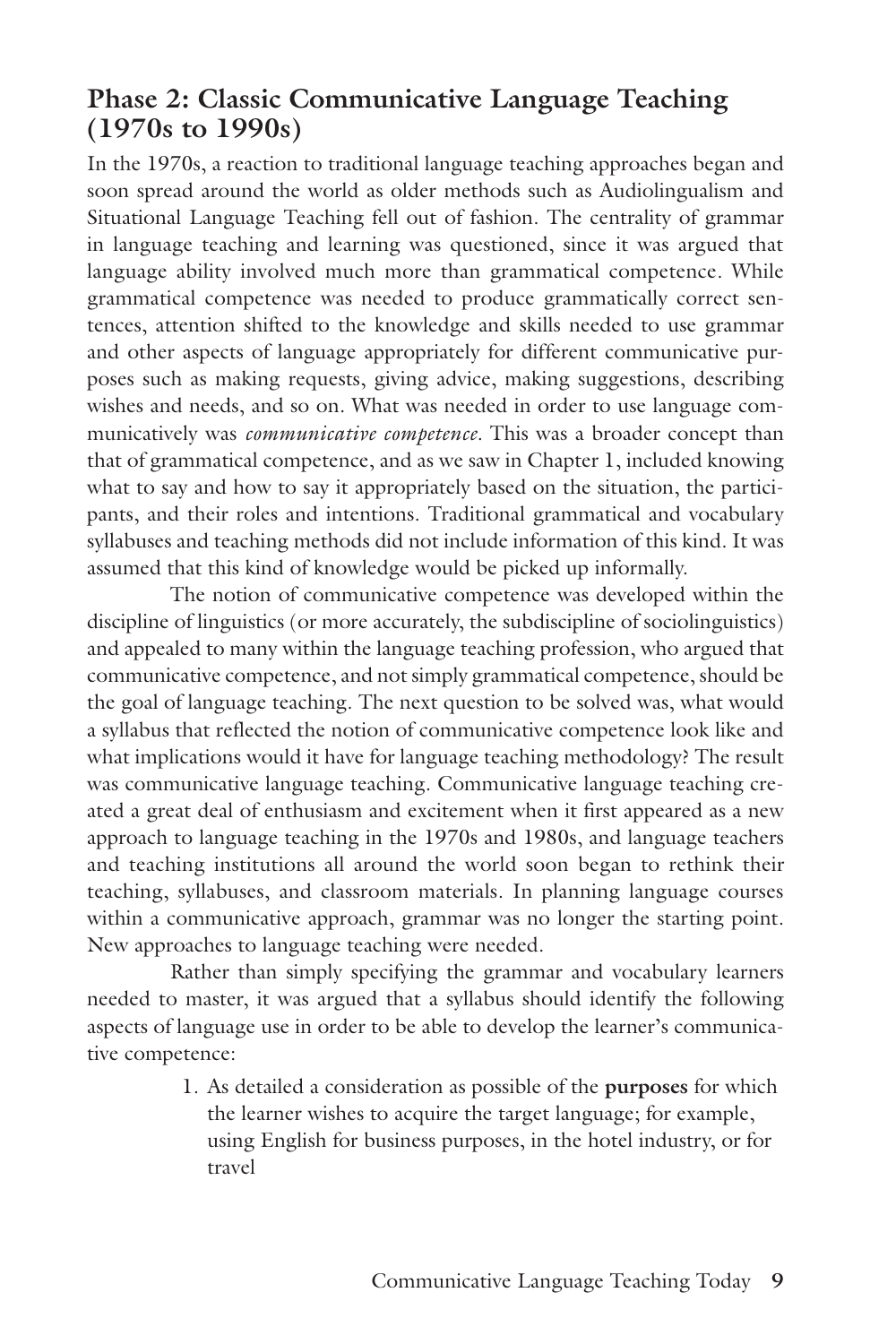- 2. Some idea of the **setting** in which they will want to use the target language; for example, in an office, on an airplane, or in a store
- 3. The socially defined **role** the learners will assume in the target language, as well as the role of their interlocutors; for example, as a traveler, as a salesperson talking to clients, or as a student in a school
- 4. The **communicative events** in which the learners will participate: everyday situations, vocational or professional situations, academic situations, and so on; for example, making telephone calls, engaging in casual conversation, or taking part in a meeting
- 5. The **language functions** involved in those events, or what the learner will be able to do with or through the language; for example, making introductions, giving explanations, or describing plans
- 6. The **notions** or concepts involved, or what the learner will need to be able to talk about; for example, leisure, finance, history, religion
- 7. The skills involved in the "knitting together" of discourse: **discourse** and **rhetorical skills**; for example, storytelling, giving an effective business presentation
- 8. The **variety** or varieties of the target language that will be needed, such as American, Australian, or British English, and the levels in the spoken and written language which the learners will need to reach
- 9. The **grammatical content** that will be needed
- 10. The **lexical content**, or vocabulary, that will be needed

(van Ek and Alexander 1980)

This led to two important new directions in the 1970s and 1980s – proposals for a communicative syllabus, and the ESP movement.

# **Proposals for a Communicative Syllabus**

A traditional language syllabus usually specified the vocabulary students needed to learn and the grammatical items they should master, normally graded across levels from beginner to advanced. But what would a communicative syllabus look like?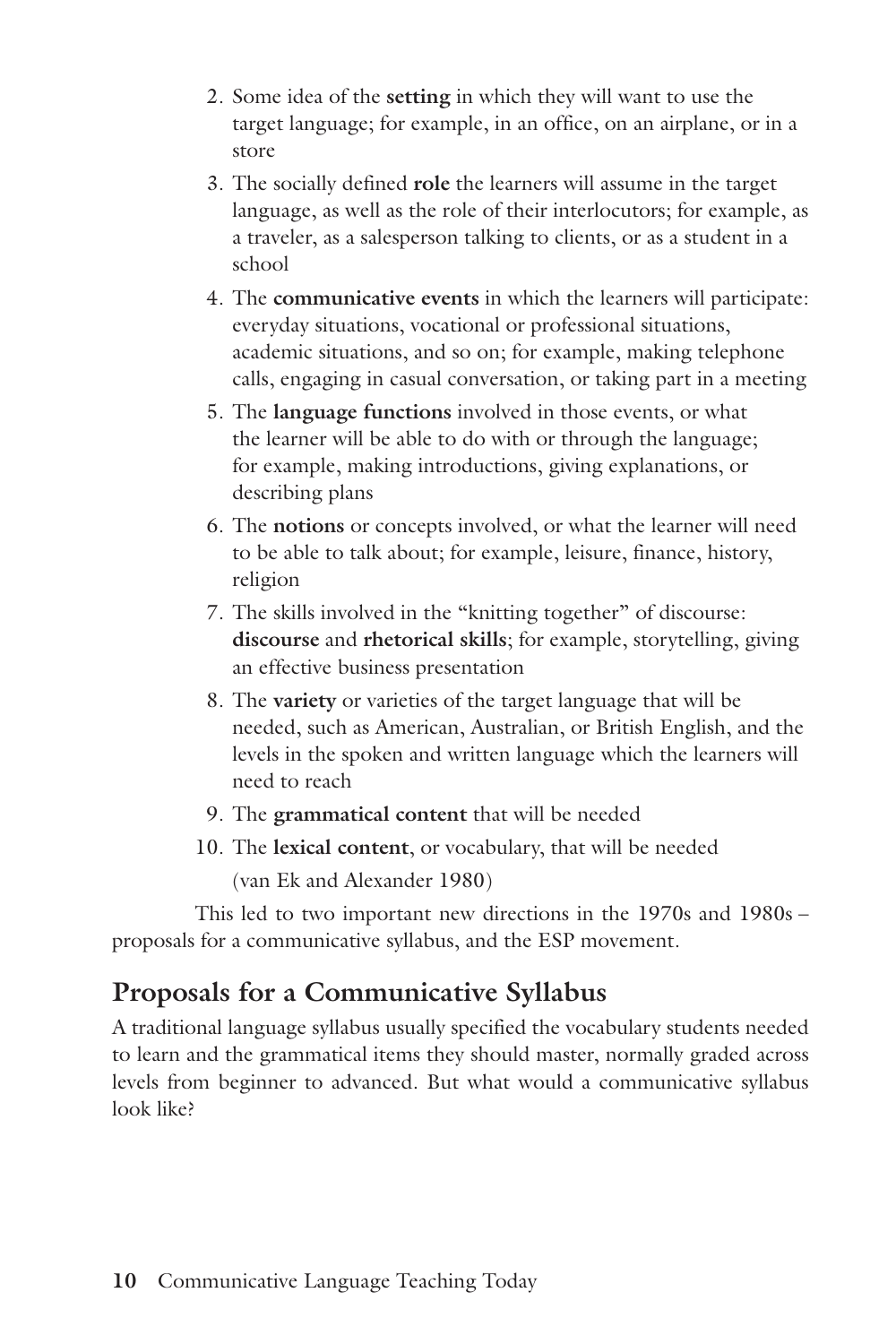Several new syllabus types were proposed by advocates of CLT. These included:

**A skills-based syllabus:** This focuses on the four skills of reading, writing, listening, and speaking, and breaks each skill down into its component microskills. For example, the skill of listening might be further described in terms of the following microskills:

- Recognizing key words in conversations
- Recognizing the topic of a conversation
- Recognizing speakers' attitude toward a topic
- $\blacksquare$  Recognizing time reference of an utterance
- Following speech at different rates of speed
- I Identifying key information in a passage

Advocates of CLT however stressed an *integrated-skills* approach to the teaching of the skills. Since in real life the skills often occur together, they should also be linked in teaching, it was argued.

**A functional syllabus:** This is organized according to the functions the learner should be able to carry out in English, such as expressing likes and dislikes, offering and accepting apologies, introducing someone, and giving explanations. Communicative competence is viewed as mastery of functions needed for communication across a wide range of situations. Vocabulary and grammar are then chosen according to the functions being taught. A sequence of activities similar to the P-P-P lesson cycle is then used to present and practice the function. Functional syllabuses were often used as the basis for speaking and listening courses.

| Task 6                                           |
|--------------------------------------------------|
| What are some advantages and disadvantages of a  |
| skills-based syllabus and a functional syllabus? |

Other syllabus types were also proposed at this time. A *notional syllabus* was one based around the content and notions a learner would need to express, and a *task syllabus* specified the tasks and activities students should carry out in the classroom. (We will examine this in more detail in Chapter 5). It was soon realized, however, that a syllabus needs to identify all the relevant components of a language, and the first widely adopted communicative syllabus developed within the framework of classic CLT was termed *Threshold Level* (Van Ek and Alexander 1980). It described the level of proficiency learners needed to attain to cross the threshold and begin real communication. The threshold syllabus hence specifies topics, functions, notions, situations, as well as grammar and vocabulary.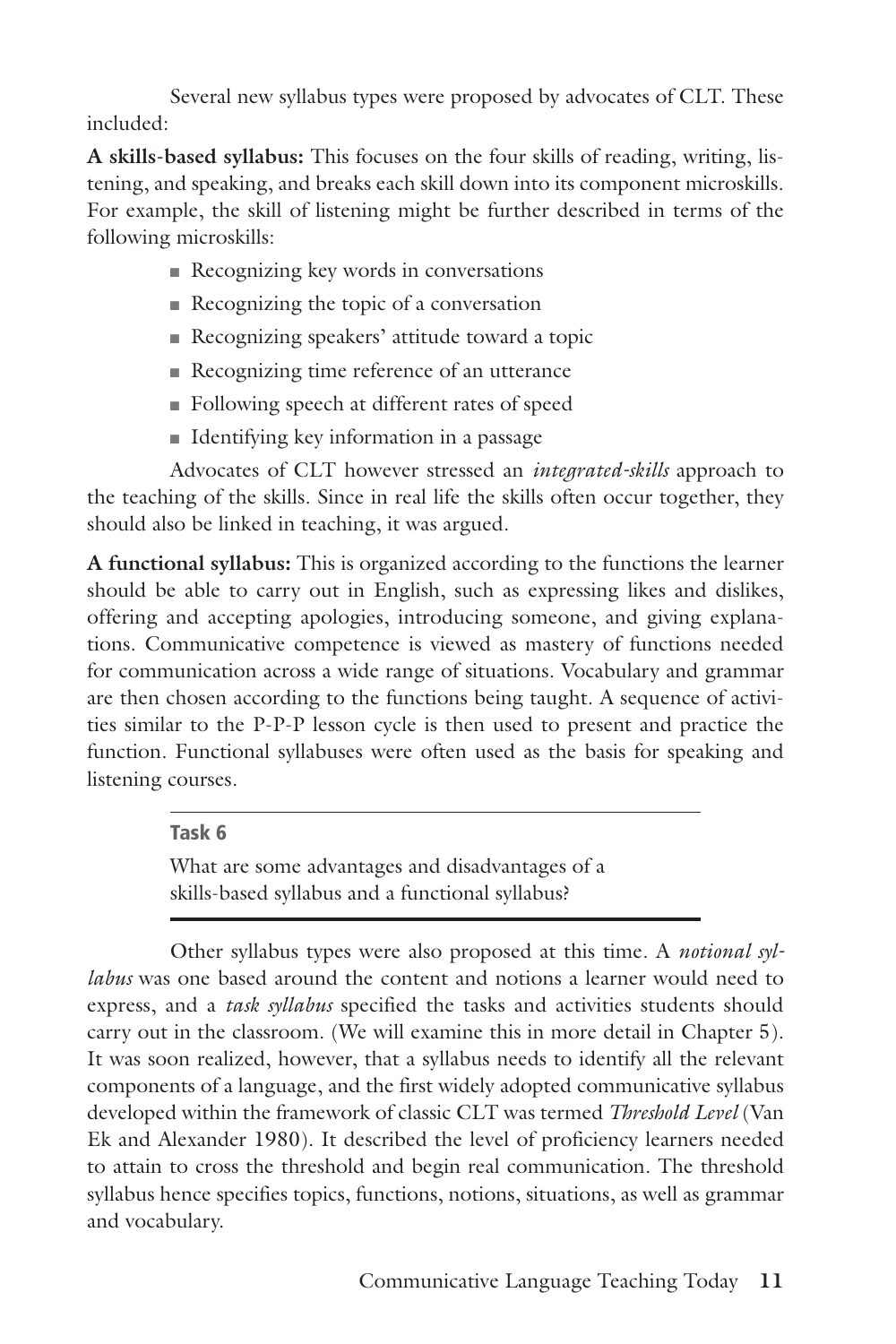# **English for Specific Purposes**

Advocates of CLT also recognized that many learners needed English in order to use it in specific occupational or educational settings. For them it would be more efficient to teach them the specific kinds of language and communicative skills needed for particular roles, (e.g., that of nurse, engineer, flight attendant, pilot, biologist, etc.) rather than just to concentrate on more general English. This led to the discipline of *needs analysis* – the use of observation, surveys, interviews, situation analysis, and analysis of language samples collected in different settings – in order to determine the kinds of communication learners would need to master if they were in specific occupational or educational roles and the language features of particular settings. The focus of needs analysis is to determine the specific characteristics of a language when it is used for specific rather than general purposes. Such differences might include:

- $\blacksquare$  Differences in vocabulary choice
- $\blacksquare$  Differences in grammar
- $\blacksquare$  Differences in the kinds of texts commonly occurring
- $\blacksquare$  Differences in functions
- $\blacksquare$  Differences in the need for particular skills

ESP courses soon began to appear addressing the language needs of university students, nurses, engineers, restaurant staff, doctors, hotel staff, airline pilots, and so on.

#### Task 7

Imagine you were developing a course in English for tour guides. In order to carry out a needs analysis as part of the course preparation:

- $\blacksquare$  Who would you contact?
- $\blacksquare$  What kinds of information would you seek to obtain from each contact group?
- $\blacksquare$  How would you collect information from them?

# **Implications for Methodology**

As well as rethinking the nature of a syllabus, the new communicative approach to teaching prompted a rethinking of classroom teaching methodology. It was argued that learners learn a language through the process of communicating in it, and that communication that is meaningful to the learner provides a better opportunity for learning than through a grammar-based approach. The over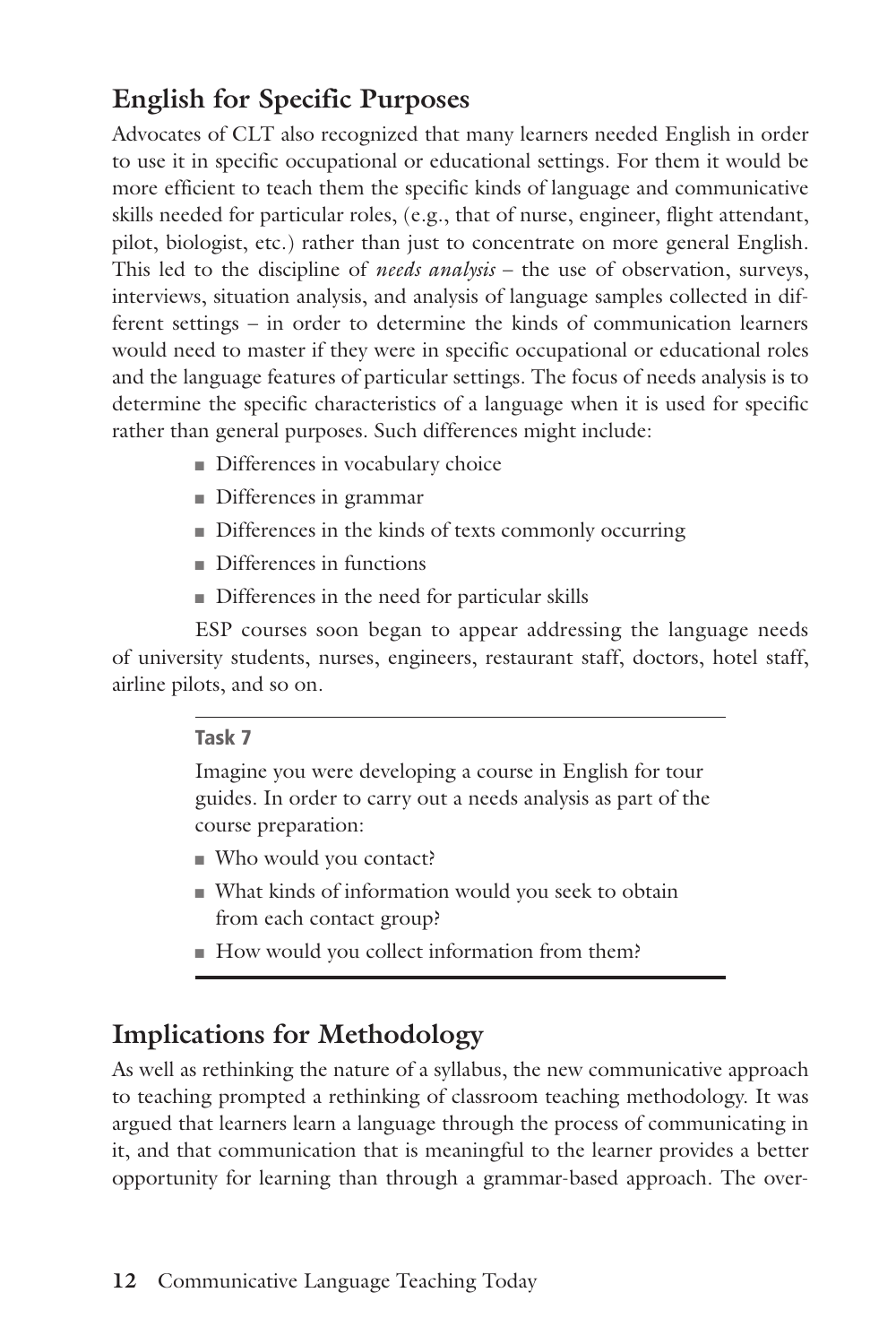arching principles of communicative language teaching methodology at this time can be summarized as follows:

- $\blacksquare$  Make real communication the focus of language learning.
- $\blacksquare$  Provide opportunities for learners to experiment and try out what they know.
- Be tolerant of learners' errors as they indicate that the learner is building up his or her communicative competence.
- $\blacksquare$  Provide opportunities for learners to develop both accuracy and fluency.
- $\blacksquare$  Link the different skills such as speaking, reading, and listening together, since they usually occur so in the real world.
- Let students induce or discover grammar rules.

In applying these principles in the classroom, new classroom techniques and activities were needed, and as we saw above, new roles for teachers and learners in the classroom. Instead of making use of activities that demanded accurate repetition and memorization of sentences and grammatical patterns, activities that required learners to negotiate meaning and to interact meaningfully were required. These activities form the focus of the next chapter.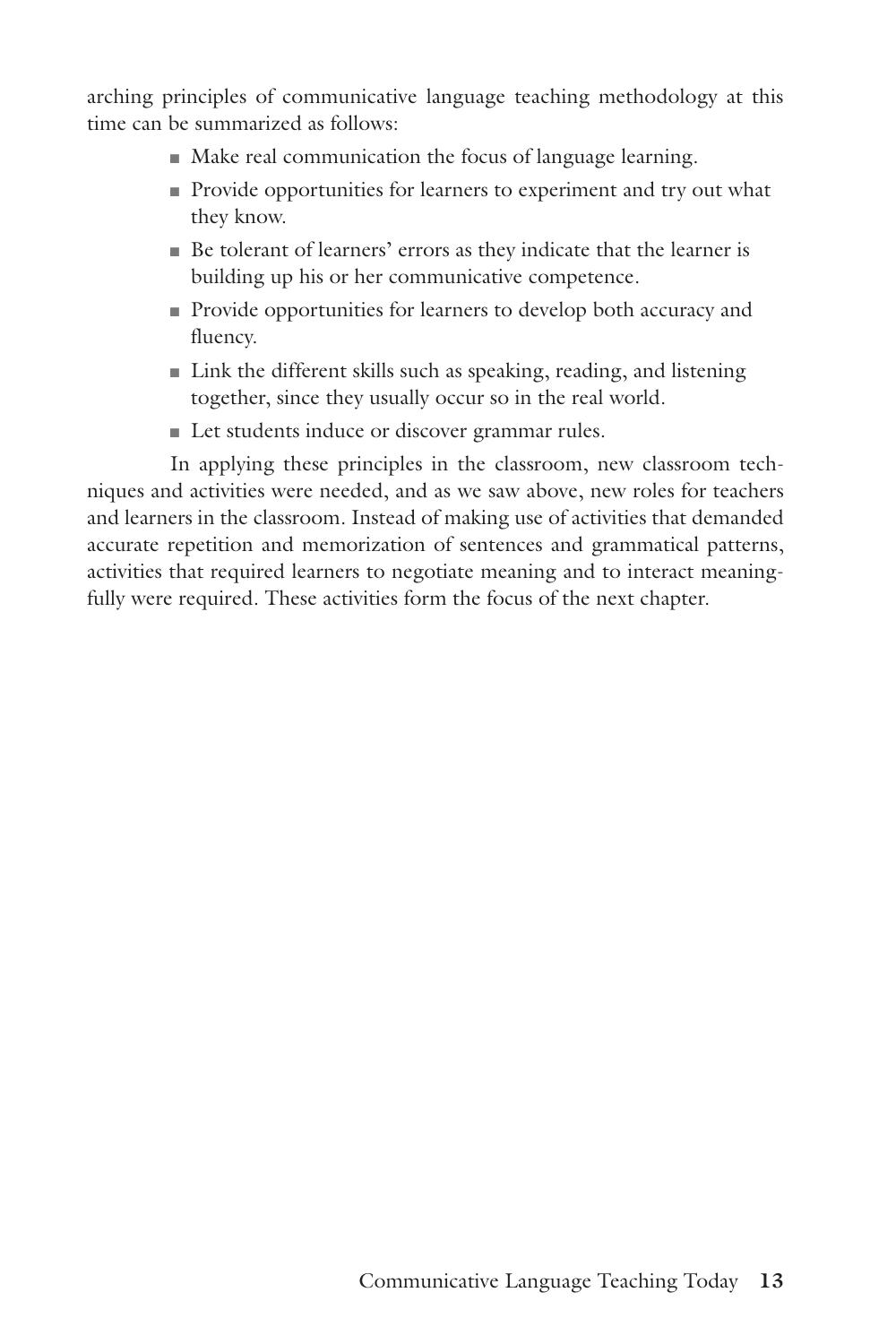# **3** *Classroom Activities in Communicative Language Teaching*

Since the advent of CLT, teachers and materials writers have sought to find ways of developing classroom activities that reflect the principles of a communicative methodology. This quest has continued to the present, as we shall see later in the booklet. The principles on which the first generation of CLT materials are still relevant to language teaching today, so in this chapter we will briefly review the main activity types that were one of the outcomes of CLT.

# **Accuracy Versus Fluency Activities**

One of the goals of CLT is to develop fluency in language use. Fluency is natural language use occurring when a speaker engages in meaningful interaction and maintains comprehensible and ongoing communication despite limitations in his or her communicative competence. Fluency is developed by creating classroom activities in which students must negotiate meaning, use communication strategies, correct misunderstandings, and work to avoid communication breakdowns.

Fluency practice can be contrasted with accuracy practice, which focuses on creating correct examples of language use. Differences between activities that focus on fluency and those that focus on accuracy can be summarized as follows:

*Activities focusing on fluency*

- $\blacksquare$  Reflect natural use of language
- $\blacksquare$  Focus on achieving communication
- Require meaningful use of language
- Require the use of communication strategies
- Produce language that may not be predictable
- Seek to link language use to context

#### *Activities focusing on accuracy*

- Reflect classroom use of language
- $\blacksquare$  Focus on the formation of correct examples of language
- **Practice language out of context**
- Practice small samples of language
- $\Box$  Do not require meaningful communication
- Gontrol choice of language

#### **14** Communicative Language Teaching Today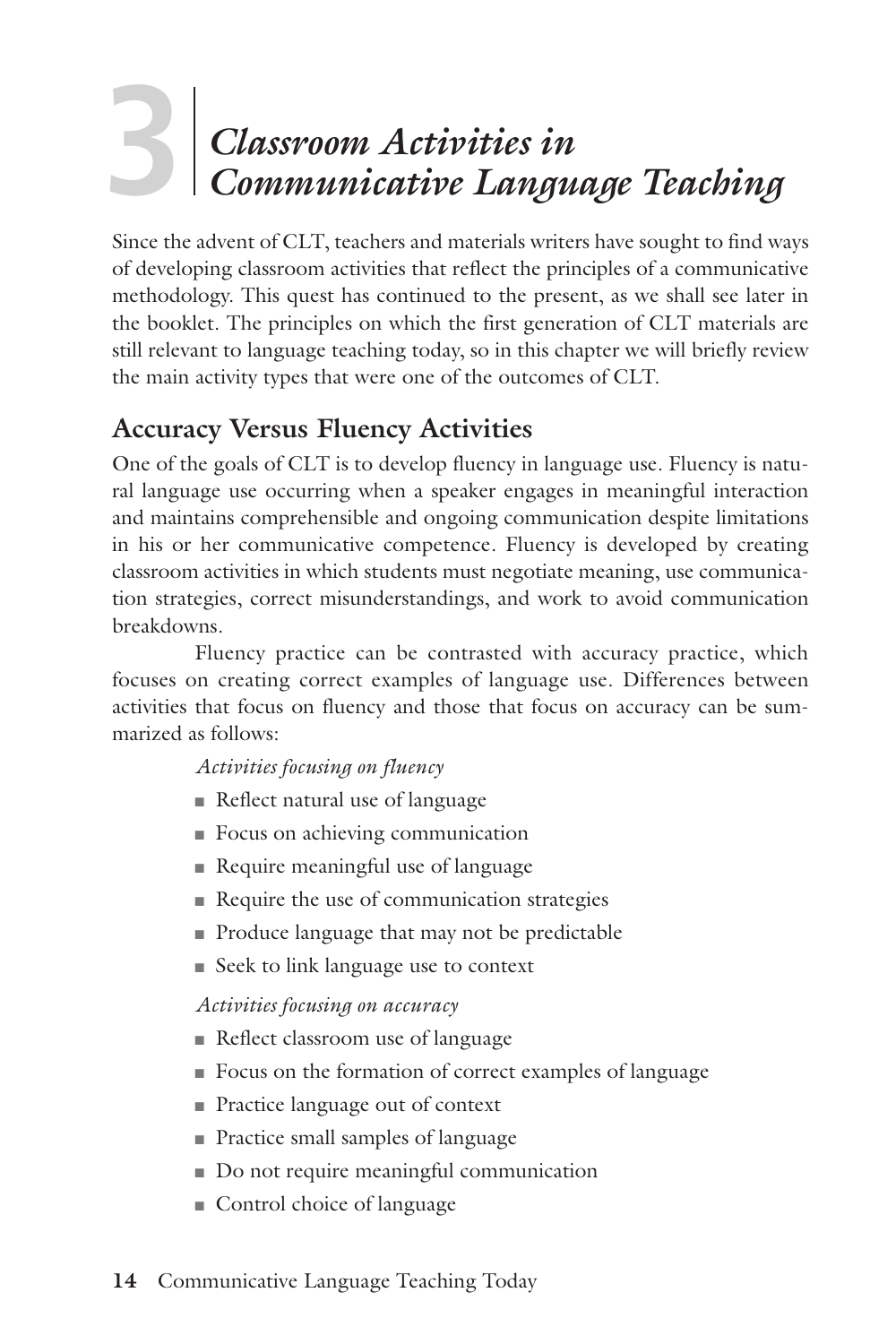#### Task 8

Can you give examples of fluency and accuracy activities that you use in your teaching?

The following are examples of fluency activities and accuracy activities. Both make use of group work, reminding us that group work is not necessarily a fluency task (see Brumfit 1984).

#### *Fluency Tasks*

A group of students of mixed language ability carry out a role play in which they have to adopt specified roles and personalities provided for them on cue cards. These roles involve the drivers, witnesses, and the police at a collision between two cars. The language is entirely improvised by the students, though they are heavily constrained by the specified situation and characters.

The teacher and a student act out a dialog in which a customer returns a faulty object she has purchased to a department store. The clerk asks what the problem is and promises to get a refund for the customer or to replace the item. In groups, students now try to recreate the dialog using language items of their choice. They are asked to recreate what happened preserving the meaning but not necessarily the exact language. They later act out their dialogs in front of the class.

#### *Accuracy Tasks*

Students are practicing dialogs. The dialogs contain examples of falling intonation in *Wh-*questions. The class is organized in groups of three, two students practicing the dialog, and the third playing the role of monitor. The monitor checks that the others are using the correct intonation pattern and corrects them where necessary. The students rotate their roles between those reading the dialog and those monitoring. The teacher moves around listening to the groups and correcting their language where necessary.

Students in groups of three or four complete an exercise on a grammatical item, such as choosing between the past tense and the present perfect, an item which the teacher has previously presented and practiced as a whole class activity. Together students decide which grammatical form is correct and they complete the exercise. Groups take turns reading out their answers.

Teachers were recommended to use a balance of fluency activities and accuracy and to use accuracy activities to support fluency activities. Accuracy work could either come before or after fluency work. For example, based on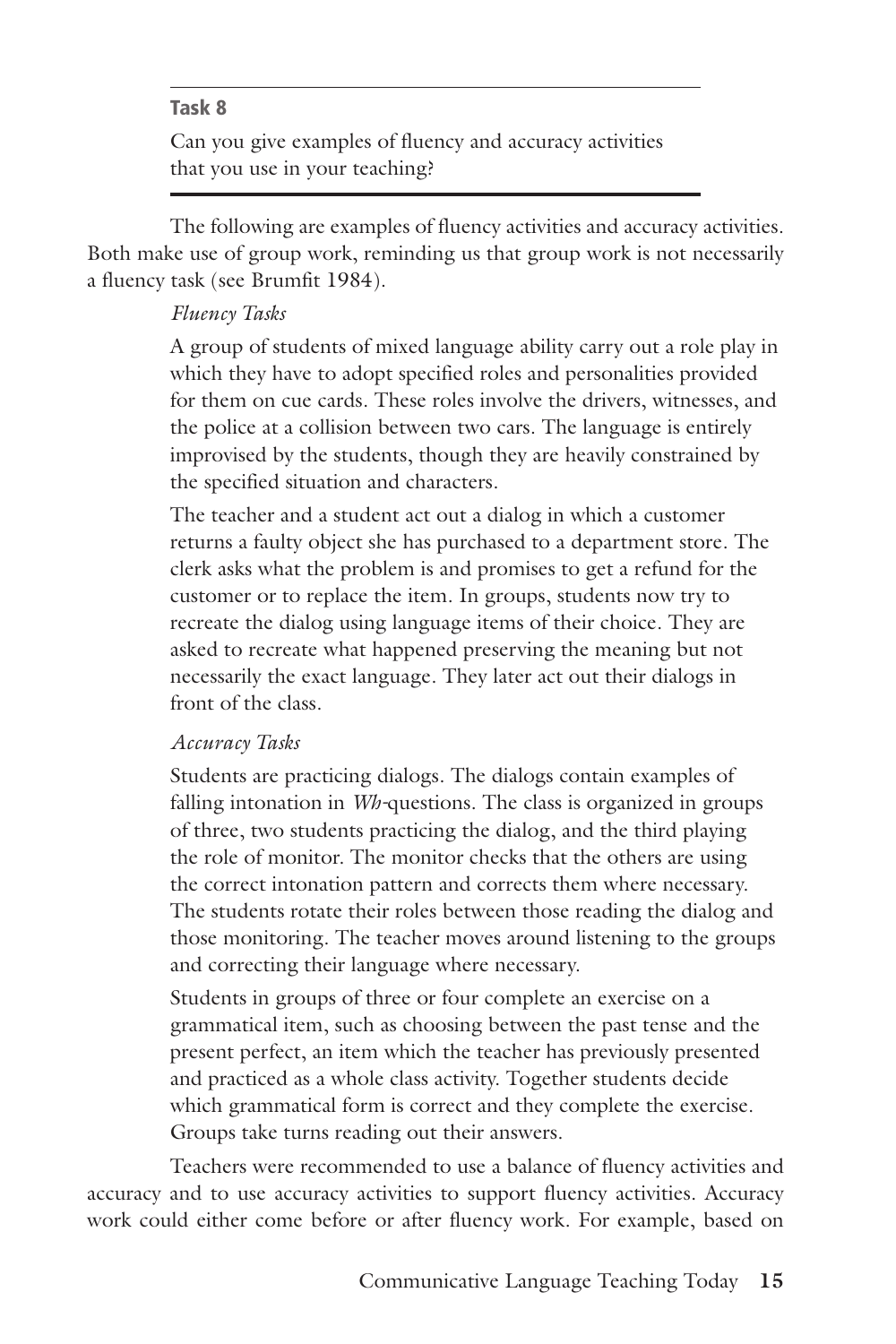students' performance on a fluency task, the teacher could assign accuracy work to deal with grammatical or pronunciation problems the teacher observed while students were carrying out the task. An issue that arises with fluency work, however, is whether it develops fluency at the expense of accuracy. In doing fluency tasks, the focus is on getting meanings across using any available communicative resources. This often involves a heavy dependence on vocabulary and communication strategies, and there is little motivation to use accurate grammar or pronunciation. Fluency work thus requires extra attention on the part of the teacher in terms of preparing students for a fluency task, or follow-up activities that provide feedback on language use.

While dialogs, grammar, and pronunciation drills did not usually disappear from textbooks and classroom materials at this time, they now appeared as part of a sequence of activities that moved back and forth between accuracy activities and fluency activities.

And the dynamics of classrooms also changed. Instead of a predominance of teacher-fronted teaching, teachers were encouraged to make greater use of small-group work. Pair and group activities gave learners greater opportunities to use the language and to develop fluency.

# **Mechanical, Meaningful, and Communicative Practice**

Another useful distinction that some advocates of CLT proposed was the distinction between three different kinds of practice – mechanical, meaningful, and communicative.

*Mechanical practice* refers to a controlled practice activity which students can successfully carry out without necessarily understanding the language they are using. Examples of this kind of activity would be repetition drills and substitution drills designed to practice use of particular grammatical or other items.

*Meaningful practice* refers to an activity where language control is still provided but where students are required to make meaningful choices when carrying out practice. For example, in order to practice the use of prepositions to describe locations of places, students might be given a street map with various buildings identified in different locations. They are also given a list of prepositions such as *across from, on the corner of, near, on, next to.* They then have to answer questions such as "Where is the book shop? Where is the café?" etc. The practice is now *meaningful* because they have to respond according to the location of places on the map.

*Communicative practice* refers to activities where practice in using language within a real communicative context is the focus, where real information is exchanged, and where the language used is not totally predictable. For example, students might have to draw a map of their neighborhood and answer questions about the location of different places, such as the nearest bus stop, the nearest café, etc.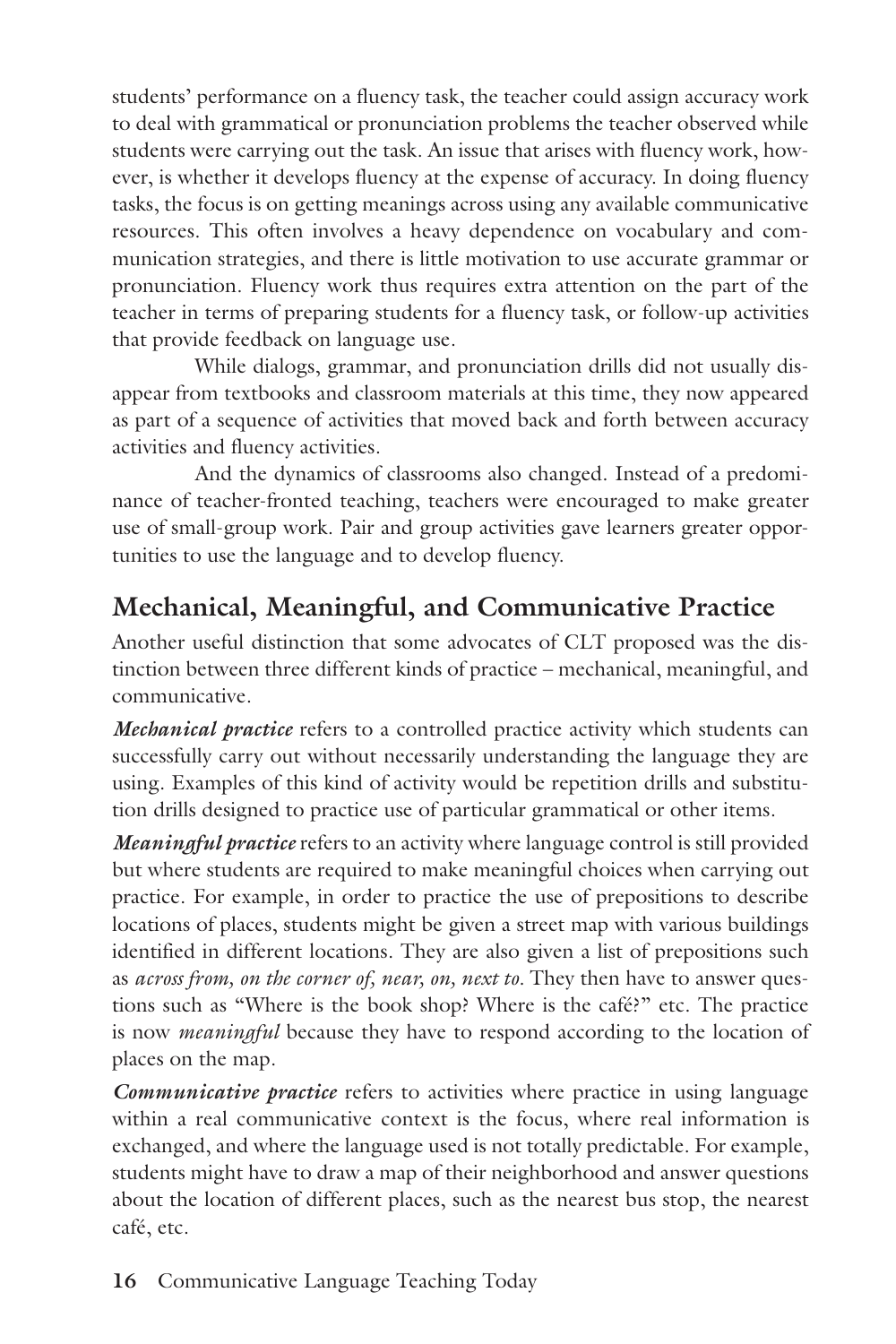Exercise sequences in many CLT course books take students from mechanical, to meaningful, to communicative practice. The following exercise, for example, is found in *Passages 2* (Richards and Sandy 1998).

| They can also occur with the noun they modify<br>Of all the people in my family, my Aunt Ruth is the kindest.<br>Of all my professors, Dr. Lopez is the most inspiring. |                                                                             |                                                                                                                                                                                                                                                                                                                                                                                                                                                                                                                                                                                                                                                                                                                                                                                                                                                          |  |
|-------------------------------------------------------------------------------------------------------------------------------------------------------------------------|-----------------------------------------------------------------------------|----------------------------------------------------------------------------------------------------------------------------------------------------------------------------------------------------------------------------------------------------------------------------------------------------------------------------------------------------------------------------------------------------------------------------------------------------------------------------------------------------------------------------------------------------------------------------------------------------------------------------------------------------------------------------------------------------------------------------------------------------------------------------------------------------------------------------------------------------------|--|
|                                                                                                                                                                         |                                                                             |                                                                                                                                                                                                                                                                                                                                                                                                                                                                                                                                                                                                                                                                                                                                                                                                                                                          |  |
|                                                                                                                                                                         |                                                                             |                                                                                                                                                                                                                                                                                                                                                                                                                                                                                                                                                                                                                                                                                                                                                                                                                                                          |  |
|                                                                                                                                                                         | Superlatives are often followed by relative clauses in the present perfect. |                                                                                                                                                                                                                                                                                                                                                                                                                                                                                                                                                                                                                                                                                                                                                                                                                                                          |  |
| My cousin Anita is the most generous person I've ever met.<br>The closest friend I've ever had is someone I met in elementary school.                                   |                                                                             |                                                                                                                                                                                                                                                                                                                                                                                                                                                                                                                                                                                                                                                                                                                                                                                                                                                          |  |
|                                                                                                                                                                         |                                                                             |                                                                                                                                                                                                                                                                                                                                                                                                                                                                                                                                                                                                                                                                                                                                                                                                                                                          |  |
|                                                                                                                                                                         |                                                                             |                                                                                                                                                                                                                                                                                                                                                                                                                                                                                                                                                                                                                                                                                                                                                                                                                                                          |  |
|                                                                                                                                                                         |                                                                             |                                                                                                                                                                                                                                                                                                                                                                                                                                                                                                                                                                                                                                                                                                                                                                                                                                                          |  |
|                                                                                                                                                                         |                                                                             | witty                                                                                                                                                                                                                                                                                                                                                                                                                                                                                                                                                                                                                                                                                                                                                                                                                                                    |  |
|                                                                                                                                                                         | Then compare with a partner.<br>least five sentences.                       | A Complete these sentences with your own information, and add more details.<br>1. One of the most inspiring people I've ever known is<br>One of the most inspiring people I've ever known is my math teacher. She<br>encourages students to think rather than just memorize formulas and rules.<br>2. The most successful individual I know is<br>3. Of all the people I know  is the least self-centered.<br>4. The youngest person who I consider to be a hero is<br>5. The most moving speaker I have ever heard is<br>6. The most important role model I've ever had is<br>7. Of all the friends I've ever had  is the most understanding.<br>8. One of the bravest things I've eve done is<br><b>B</b> Use the superlative form of these adjectives to describe people you know. Write at<br>brave honest interesting smart generous inspiring kind |  |

If students read and practice aloud the sentences in the grammar box, this constitutes mechanical practice. Exercises A and B can be regarded as meaningful practice since students now complete the sentences with their own information. Exercise C is an example of communicative practice since it is an open-ended discussion activity.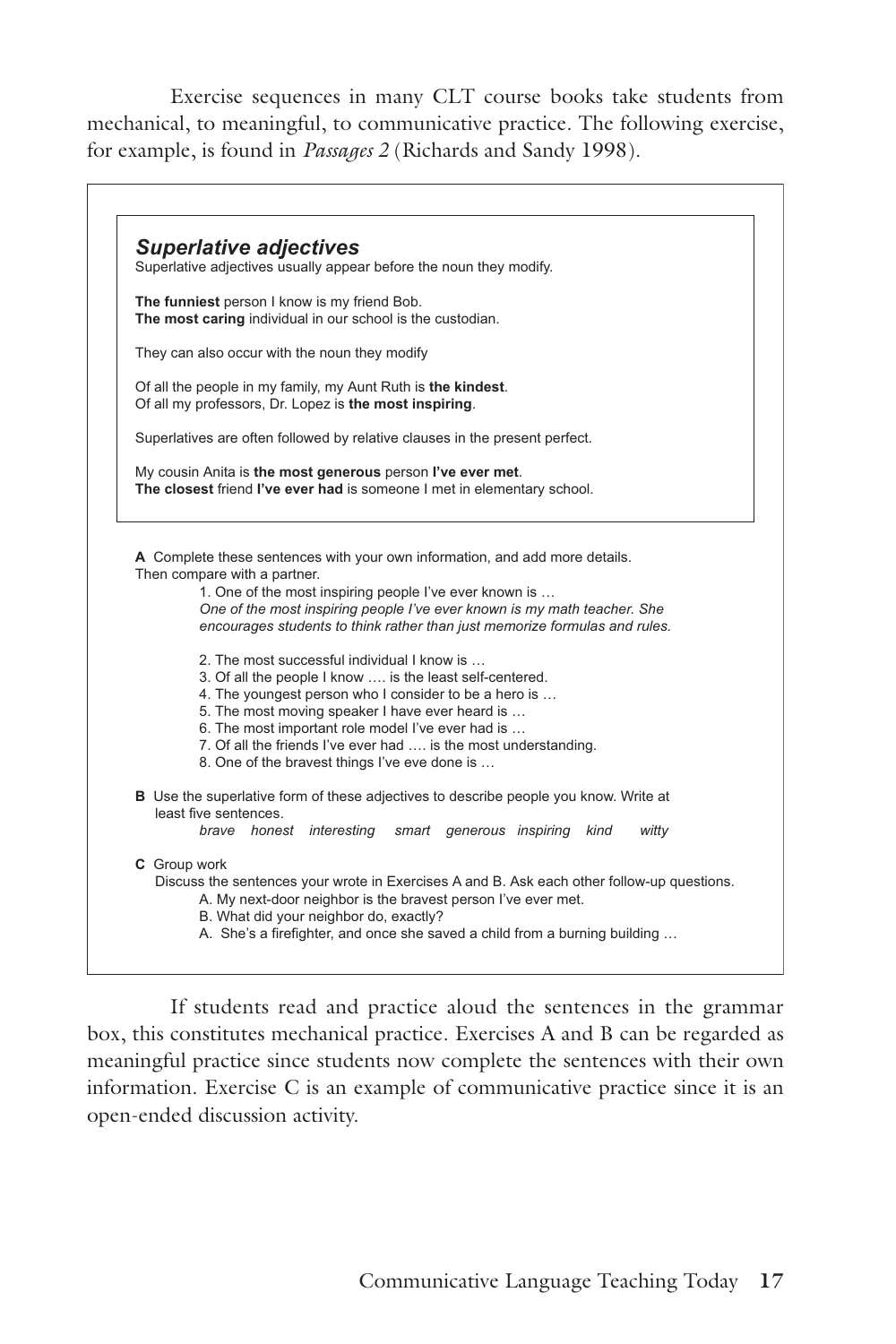```
Task 9
```
Examine the activities in one unit of a course book. Can you find examples of activities that provide mechanical, meaningful, and communicative practice? What type of activities predominate?

The distinction between mechanical, meaningful, and communicative activities is similar to that given by Littlewood (1981), who groups activities into two kinds:

| Pre-communicative activities   | Communicative activities            |
|--------------------------------|-------------------------------------|
| Structural activities          | Functional communication activities |
| Quasi-communicative activities | Social interactional activities     |

Functional communication activities require students to use their language resources to overcome an information gap or solve a problem (see below). Social interactional activities require the learner to pay attention to the context and the roles of the people involved, and to attend to such things as formal versus informal language.

# **Information-Gap Activities**

An important aspect of communication in CLT is the notion of information gap. This refers to the fact that in real communication, people normally communicate in order to get information they do not possess. This is known as an information gap. More authentic communication is likely to occur in the classroom if students go beyond practice of language forms for their own sake and use their linguistic and communicative resources in order to obtain information. In so doing, they will draw available vocabulary, grammar, and communication strategies to complete a task. The following exercises make use of the information-gap principle:

> Students are divided into A-B pairs. The teacher has copied two sets of pictures. One set (for A students) contains a picture of a group of people. The other set (for B students) contains a similar picture but it contains a number of slight differences from the A-picture. Students must sit back to back and ask questions to try to find out how many differences there are between the two pictures.

Students practice a role play in pairs. One student is given the information she/he needs to play the part of a clerk in the railway station information booth and has information on train departures, prices, etc. The other needs to obtain information on departure times, prices, etc. They role-play the interaction without looking at each other's cue cards.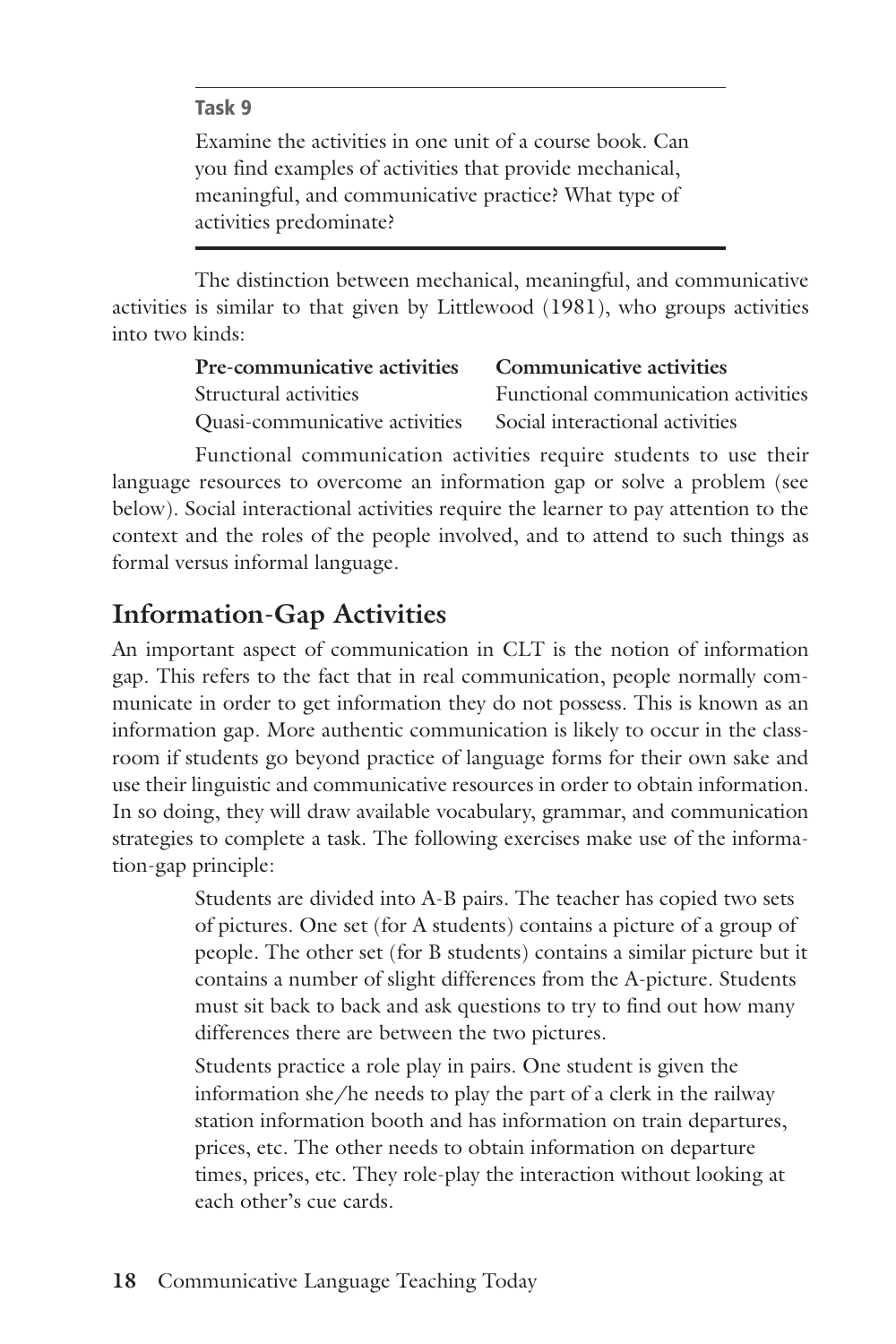# **Jigsaw activities**

These are also based on the information-gap principle. Typically, the class is divided into groups and each group has part of the information needed to complete an activity. The class must fit the pieces together to complete the whole. In so doing, they must use their language resources to communicate meaningfully and so take part in meaningful communication practice. The following are examples of jigsaw activities:

The teacher plays a recording in which three people with different points of view discuss their opinions on a topic of interest. The teacher prepares three different listening tasks, one focusing on each of the three speaker's points of view. Students are divided into three groups and each group listens and takes notes on one of the three speaker's opinions. Students are then rearranged into groups containing a student from groups A, B, and C. They now role-play the discussion using the information they obtained.

The teacher takes a narrative and divides it into twenty sections (or as many sections as there are students in the class). Each student gets one section of the story. Students must then move around the class, and by listening to each section read aloud, decide where in the story their section belongs. Eventually the students have to put the entire story together in the correct sequence.

# **Other Activity Types in CLT**

Many other activity types have been used in CLT, including the following:

*Task-completion activities:* puzzles, games, map-reading, and other kinds of classroom tasks in which the focus is on using one's language resources to complete a task.

*Information-gathering activities:* student-conducted surveys, interviews, and searches in which students are required to use their linguistic resources to collect information.

*Opinion-sharing activities:* activities in which students compare values, opinions, or beliefs, such as a ranking task in which students list six qualities in order of importance that they might consider in choosing a date or spouse.

*Information-transfer activities:* These require learners to take information that is presented in one form, and represent it in a different form. For example, they may read instructions on how to get from A to B, and then draw a map showing the sequence, or they may read information about a subject and then represent it as a graph.

*Reasoning-gap activities:* These involve deriving some new information from given information through the process of inference, practical reasoning, etc. For example, working out a teacher's timetable on the basis of given class timetables.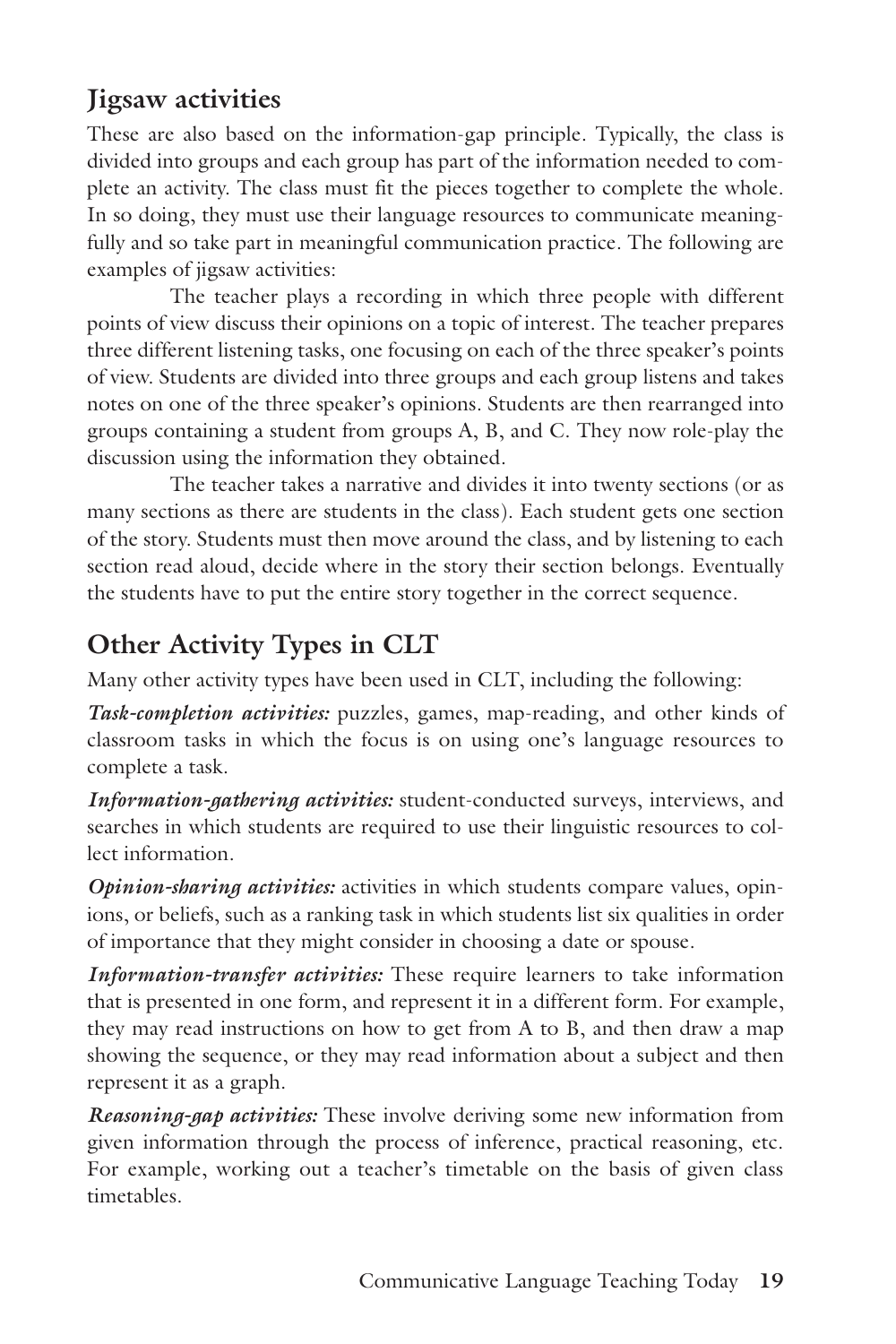*Role plays:* activities in which students are assigned roles and improvise a scene or exchange based on given information or clues.

# **Emphasis on Pair and Group Work**

Most of the activities discussed above reflect an important aspect of classroom tasks in CLT, namely that they are designed to be carried out in pairs or small groups. Through completing activities in this way, it is argued, learners will obtain several benefits:

- $\blacksquare$  They can learn from hearing the language used by other members of the group.
- They will produce a greater amount of language than they would use in teacher-fronted activities.
- $\blacksquare$  Their motivational level is likely to increase.
- $\blacksquare$  They will have the chance to develop fluency.

Teaching and classroom materials today consequently make use of a wide variety of small-group activities.

#### Task 10

What are some advantages and limitations of pair and group work in the language classroom?

# **The Push for Authenticity**

Since the language classroom is intended as a preparation for survival in the real world and since real communication is a defining characteristic of CLT, an issue which soon emerged was the relationship between classroom activities and real life. Some argued that classroom activities should as far as possible mirror the real world and use real world or "authentic" sources as the basis for classroom learning. Clarke and Silberstein (1977, 51) thus argued:

> Classroom activities should parallel the "real world" as closely as possible. Since language is a tool of communication, methods and materials should concentrate on the message and not the medium. The purposes of reading should be the same in class as they are in real life.

Arguments in favor of the use of authentic materials include:

- $\blacksquare$  They provide cultural information about the target language.
- $\blacksquare$  They provide exposure to real language.
- $\blacksquare$  They relate more closely to learners' needs.
- $\blacksquare$  They support a more creative approach to teaching.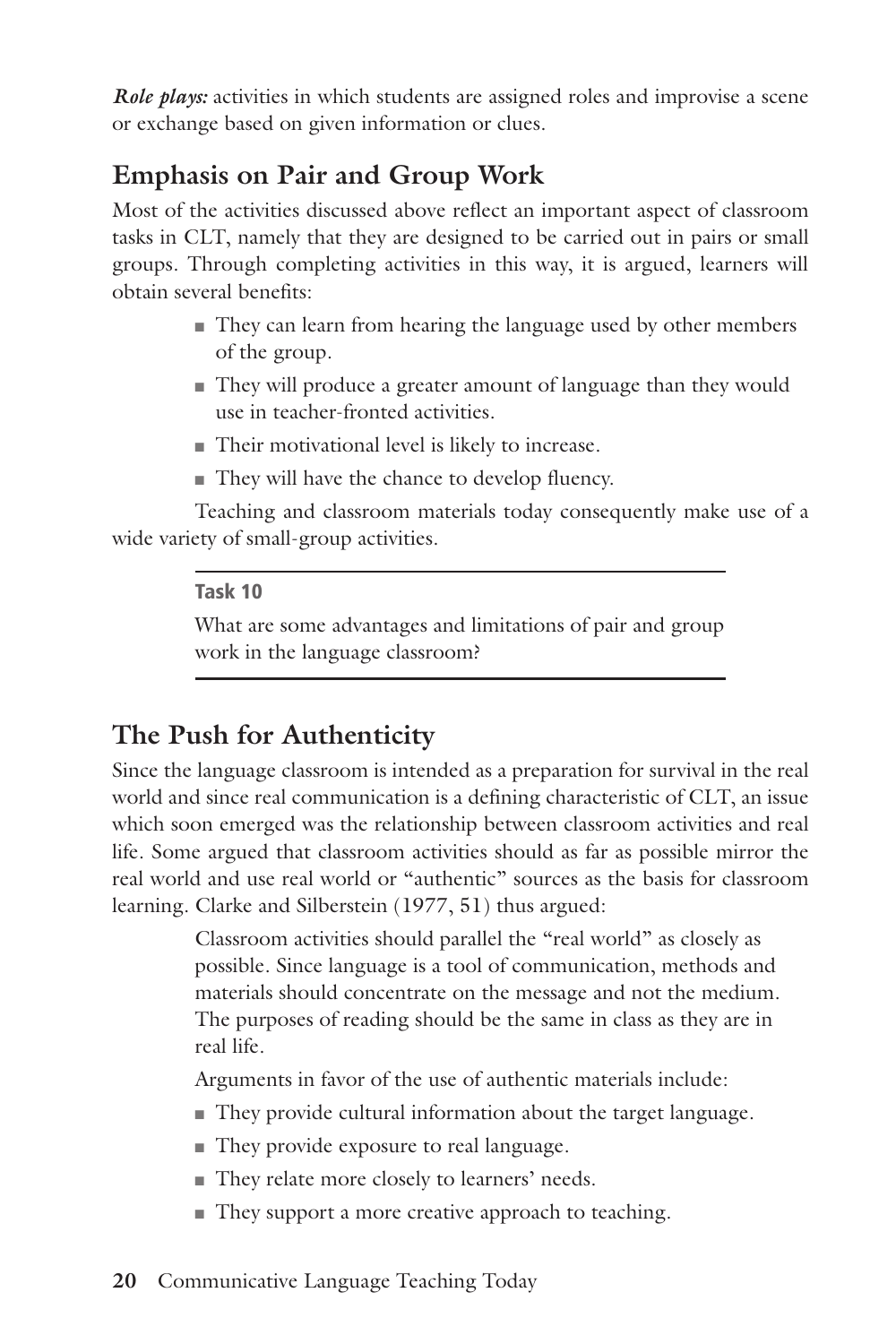Others (e.g., Widdowson 1987) argued that it is not important if classroom materials themselves are derived from authentic texts and other forms of input, as long as the learning processes they facilitated were authentic. Critics of the case for authentic materials point out that:

- Created materials can also be motivating for learners.
- $\blacksquare$  Created materials may be superior to authentic materials because they are generally built around a graded syllabus.
- $\blacksquare$  Authentic materials often contain difficult and irrelevant language.
- $\blacksquare$  Using authentic materials is a burden for teachers.

However, since the advent of CLT, textbooks and other teaching materials have taken on a much more "authentic" look; reading passages are designed to look like magazine articles (if they are not in fact adapted from magazine articles) and textbooks are designed to a similar standard of production as real world sources such as popular magazines.

Task 11

How useful do you think authentic materials are in the classroom? What difficulties arise in using authentic materials?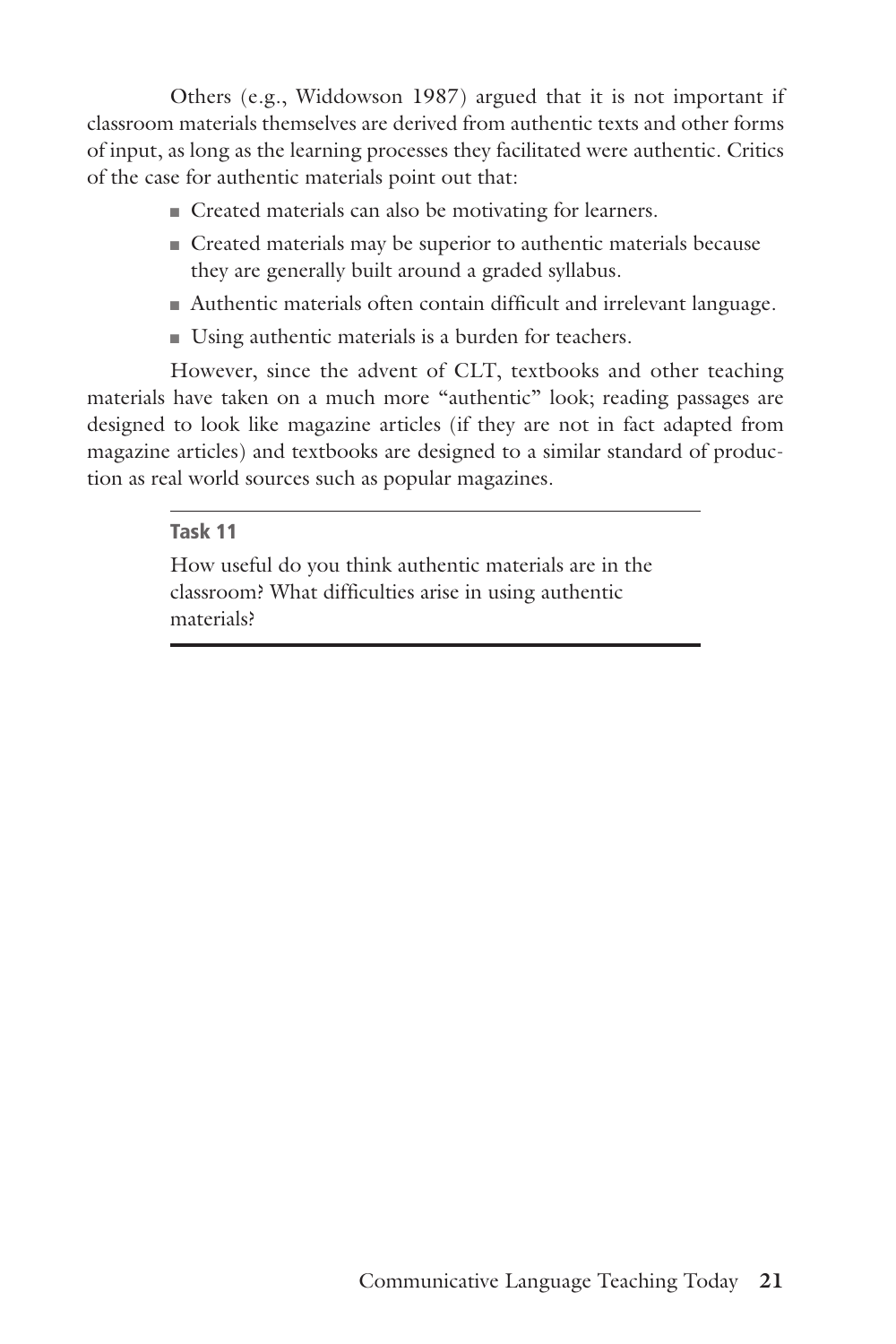# **4** *Current Trends in Communicative Language Teaching*

Since the 1990s, the communicative approach has been widely implemented. Because it describes a set of very general principles grounded in the notion of communicative competence as the goal of second and foreign language teaching, and a communicative syllabus and methodology as the way of achieving this goal, communicative language teaching has continued to evolve as our understanding of the processes of second language learning has developed. Current communicative language teaching theory and practice thus draws on a number of different educational paradigms and traditions. And since it draws on a number of diverse sources, there is no single or agreed upon set of practices that characterize current communicative language teaching. Rather, communicative language teaching today refers to a set of generally agreed upon principles that can be applied in different ways, depending on the teaching context, the age of the learners, their level, their learning goals, and so on. The following core assumptions or variants of them underlie current practices in communicative language teaching.

## **Ten Core Assumptions of Current Communicative Language Teaching**

- 1. Second language learning is facilitated when learners are engaged in interaction and meaningful communication.
- 2. Effective classroom learning tasks and exercises provide opportunities for students to negotiate meaning, expand their language resources, notice how language is used, and take part in meaningful interpersonal exchange.
- 3. Meaningful communication results from students processing content that is relevant, purposeful, interesting, and engaging.
- 4. Communication is a holistic process that often calls upon the use of several language skills or modalities.
- 5. Language learning is facilitated both by activities that involve inductive or discovery learning of underlying rules of language use and organization, as well as by those involving language analysis and reflection.
- 6. Language learning is a gradual process that involves creative use of language, and trial and error. Although errors are a normal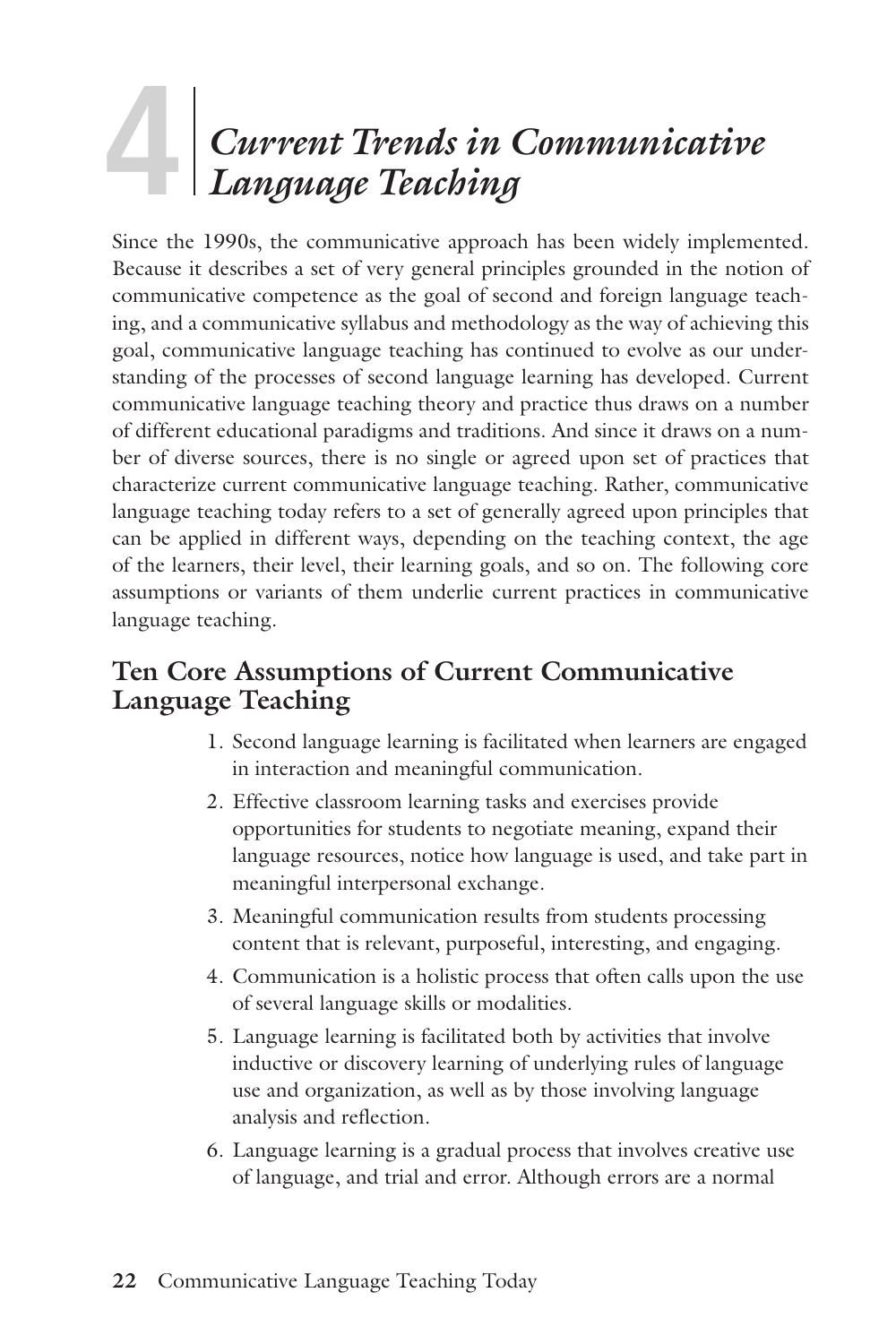product of learning, the ultimate goal of learning is to be able to use the new language both accurately and fluently.

- 7. Learners develop their own routes to language learning, progress at different rates, and have different needs and motivations for language learning.
- 8. Successful language learning involves the use of effective learning and communication strategies.
- 9. The role of the teacher in the language classroom is that of a facilitator, who creates a classroom climate conducive to language learning and provides opportunities for students to use and practice the language and to reflect on language use and language learning.
- 10. The classroom is a community where learners learn through collaboration and sharing.

#### Task 12

What are the implications of the principles above for teaching in your teaching context? Do you have other principles that support your teaching?

Current approaches to methodology draw on earlier traditions in communicative language teaching and continue to make reference to some extent to traditional approaches. Thus classroom activities typically have some of the following characteristics:

- $\blacksquare$  They seek to develop students' communicative competence through linking grammatical development to the ability to communicate. Hence, grammar is not taught in isolation but often arises out of a communicative task, thus creating a need for specific items of grammar. Students might carry out a task and then reflect on some of the linguistic characteristics of their performance.
- $\blacksquare$  They create the need for communication, interaction, and negotiation of meaning through the use of activities such as problem solving, information sharing, and role play.
- $\blacksquare$  They provide opportunities for both inductive as well as deductive learning of grammar.
- They make use of content that connects to students' lives and interests.
- $\blacksquare$  They allow students to personalize learning by applying what they have learned to their own lives.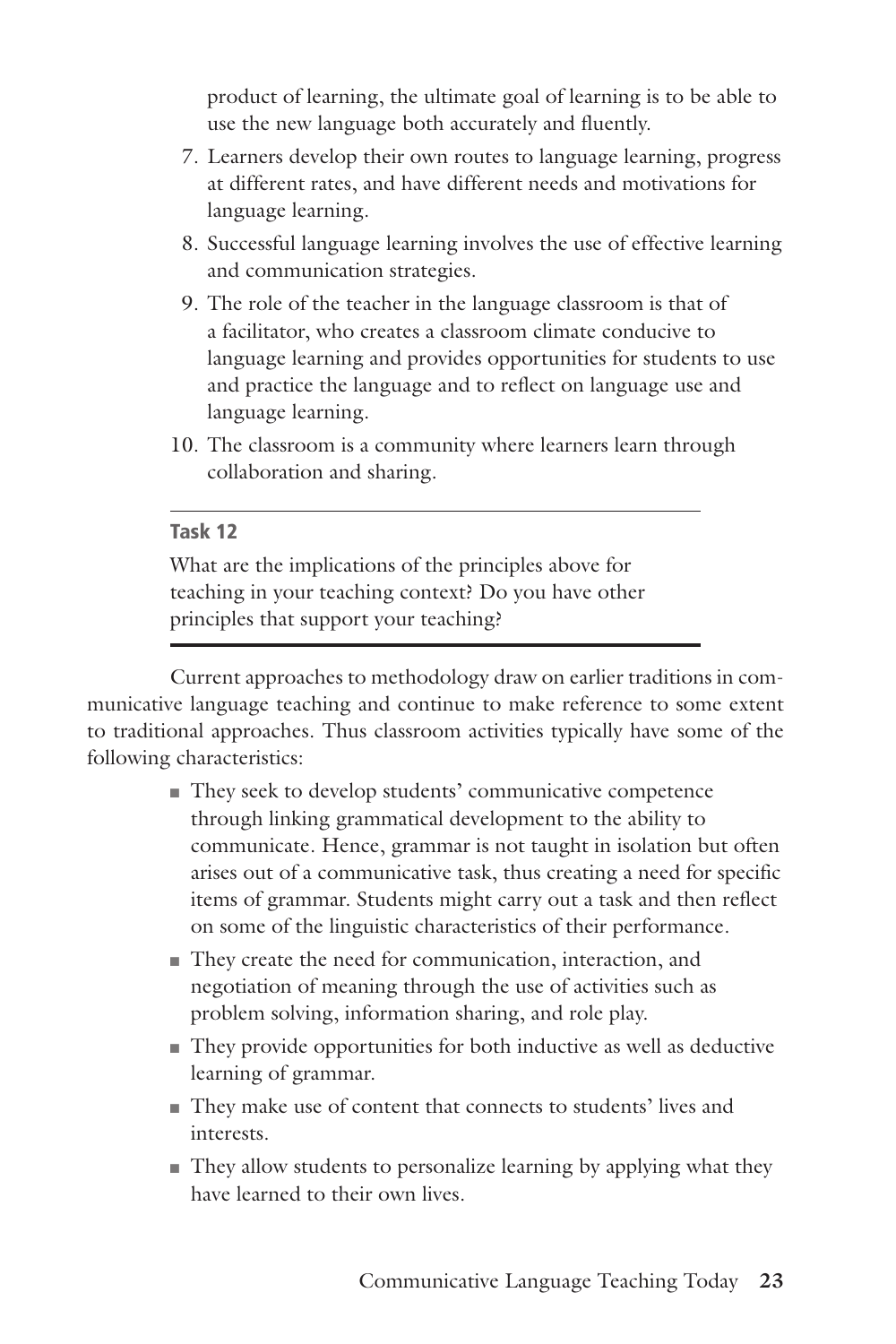Glassroom materials typically make use of authentic texts to create interest and to provide valid models of language.

Approaches to language teaching today seek to capture the rich view of language and language learning assumed by a communicative view of language. Jacobs and Farrell (2003) see the shift toward CLT as marking a paradigm shift in our thinking about teachers, learning, and teaching. They identify key components of this shift as follows:

- 1. Focusing greater attention on the role of learners rather than the external stimuli learners are receiving from their environment. Thus, the center of attention shifts from the teacher to the student. This shift is generally known as the move from teachercentered instruction to learner-centered instruction.
- 2. Focusing greater attention on the learning process rather than the products that learners produce. This shift is known as the move from product-oriented to process-oriented instruction.
- 3. Focusing greater attention on the social nature of learning rather than on students as separate, decontextualized individuals
- 4. Focusing greater attention on diversity among learners and viewing these difference not as impediments to learning but as resources to be recognized, catered to, and appreciated. This shift is known as the study of individual differences.
- 5. In research and theory-building, focusing greater attention on the views of those internal to the classroom rather than solely valuing the views of those who come from outside to study classrooms, investigate and evaluate what goes on there, and engage in theorizing about it. This shift is associated with such innovations as qualitative research, which highlights the subjective and affective, the participants' insider views, and the uniqueness of each context.
- 6. Along with this emphasis on context comes the idea of connecting the school with the world beyond as means of promoting holistic learning.
- 7. Helping students to understand the purpose of learning and develop their own purpose
- 8. A whole-to-part orientation instead of a part-to-whole approach. This involves such approaches as beginning with meaningful whole text and then helping students understand the various features that enable texts to function, e.g., the choice of words and the text's organizational structure.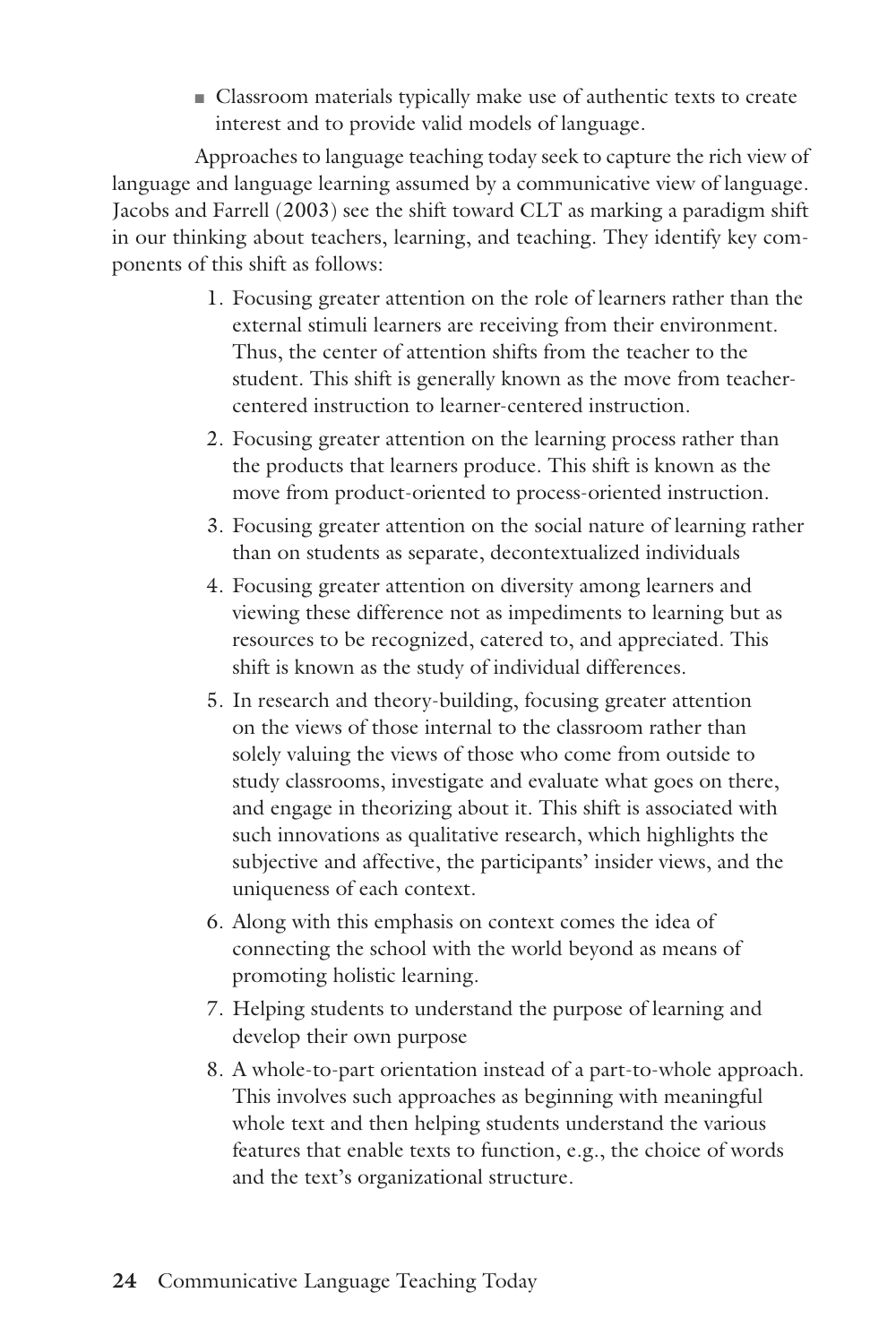- 9. An emphasis on the importance of meaning rather than drills and other forms of rote learning
- 10. A view of learning as a lifelong process rather than something done to prepare students for an exam

Jacobs and Farrell suggest that the CLT paradigm shift outlined above has led to eight major changes in approaches to language teaching. These changes are:

- 1. **Learner autonomy:** Giving learners greater choice over their own learning, both in terms of the content of learning as well as processes they might employ. The use of small groups is one example of this, as well as the use of self-assessment.
- 2. **The social nature of learning:** Learning is not an individual, private activity, but a social one that depends upon interaction with others. The movement known as cooperative learning reflects this viewpoint.
- 3. **Curricular integration:** The connection between different strands of the curriculum is emphasized, so that English is not seen as a stand-alone subject but is linked to other subjects in the curriculum. Text-based learning (see below) reflects this approach, and seeks to develop fluency in text types that can be used across the curriculum. Project work in language teaching also requires students to explore issues outside of the language classroom.
- 4. **Focus on meaning:** Meaning is viewed as the driving force of learning. Content-based teaching reflects this view and seeks to make the exploration of meaning through content the core of language learning activities (see Chapter 5).
- 5. **Diversity:** Learners learn in different ways and have different strengths. Teaching needs to take these differences into account rather than try to force students into a single mold. In language teaching, this has led to an emphasis on developing students' use and awareness of learning strategies.
- 6. **Thinking skills:** Language should serve as a means of developing higher-order thinking skills, also known as *critical* and *creative thinking.* In language teaching, this means that students do not learn language for its own sake but in order to develop and apply their thinking skills in situations that go beyond the language classroom.
- 7. **Alternative assessment:** New forms of assessment are needed to replace traditional multiple-choice and other items that test lower-order skills. Multiple forms of assessment (e.g.,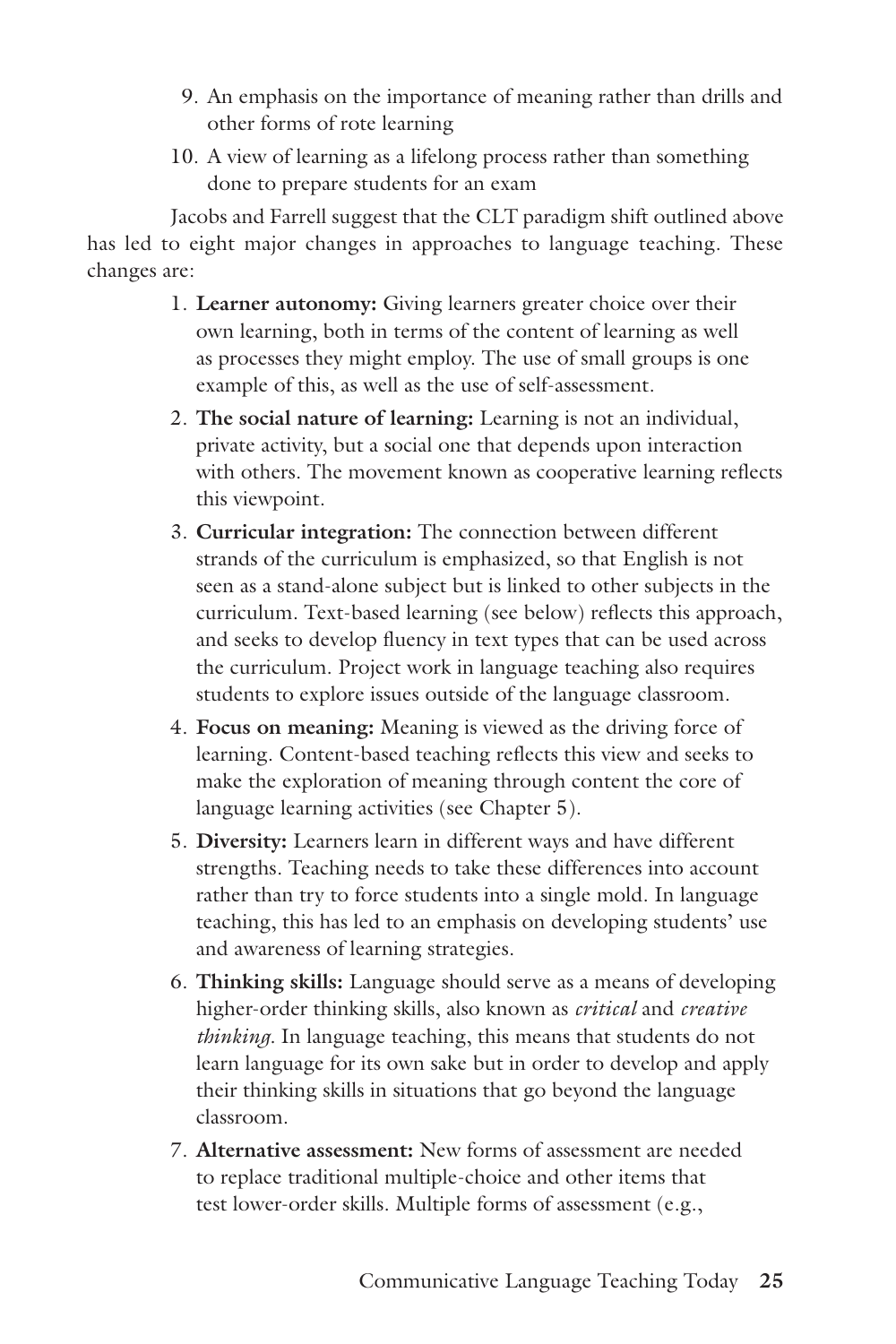observation, interviews, journals, portfolios) can be used to build a comprehensive picture of what students can do in a second language.

8. **Teachers as co-learners:** The teacher is viewed as a facilitator who is constantly trying out different alternatives, i.e., learning through doing. In language teaching, this has led to an interest in action research and other forms of classroom investigation.

These changes in thinking have not led to the development of a single model of CLT that can be applied in all settings. Rather, a number of different language teaching approaches have emerged which reflect different responses to the issues identified above. While there is no single syllabus model that has been universally accepted, a language syllabus today needs to include systematic coverage of the many different components of communicative competence, including language skills, content, grammar, vocabulary, and functions.

Different syllabus types within a communicative orientation to language teaching employ different routes to developing communicative competence. We will now examine some of the different approaches that are currently in use around the world and which can be viewed as falling within the general framework of communicative language teaching.

#### Task 13

How have the eight changes discussed by Farrell and Jacobs influenced language teaching practices in your school or district?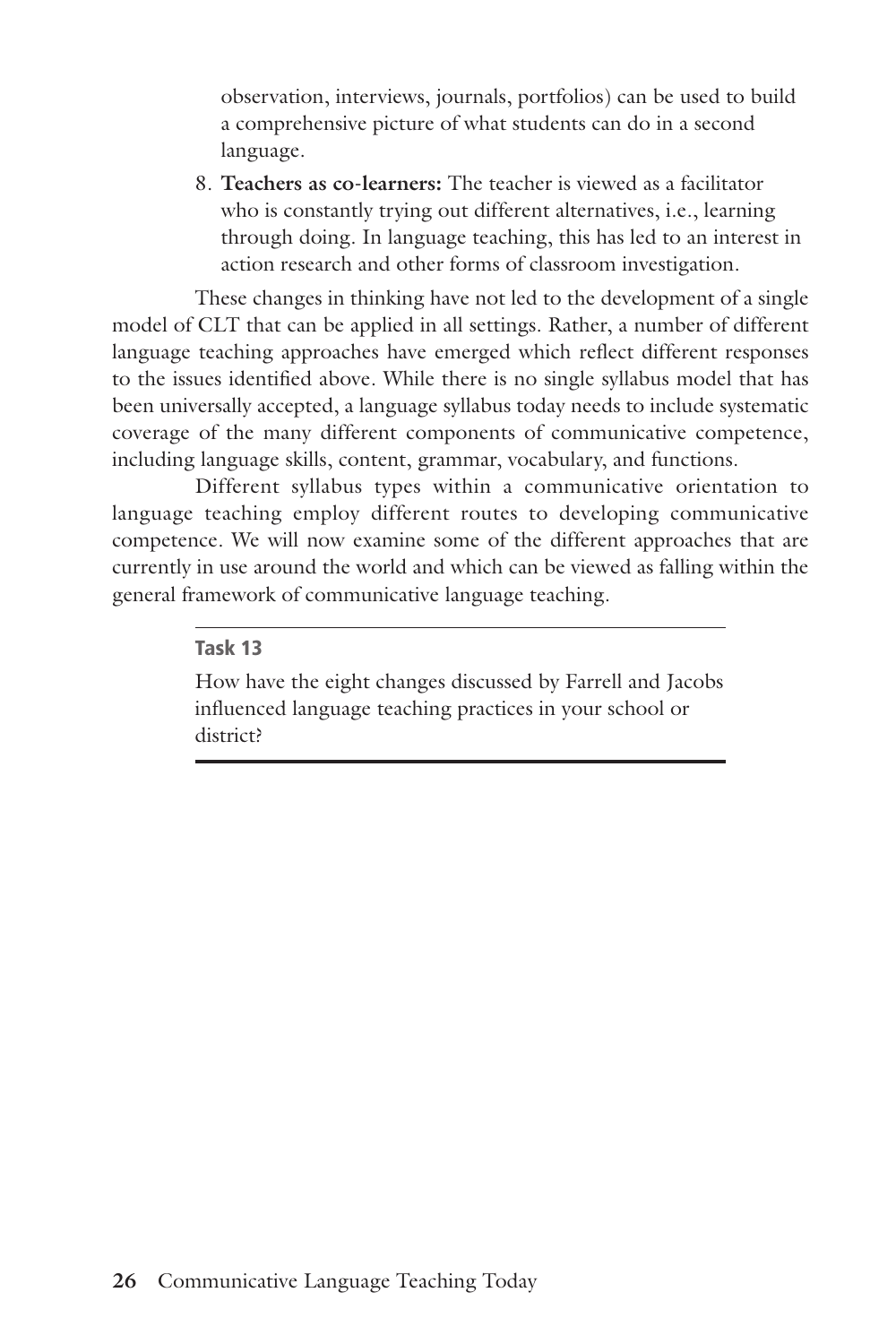# **1** Process-Based CLT Approaches –<br>
Content-Based Instruction and<br>
Task-Based Instruction *Content-Based Instruction and Task-Based Instruction*

In this chapter, we will examine two current methodologies that can be described as extensions of the CLT movement but which take different routes to achieve the goal of communicative language teaching – to develop learners' communicative competence. We refer to them as process-based methodologies since they share as a common starting point a focus on creating classroom processes that are believed to best facilitate language learning. These methodologies are content-based instruction (CBI) and task-based instruction (TBI).

# **Content-Based Instruction**

We noted above that contemporary views of language learning argue that communication is seen as resulting from processes such as:

- Interaction between the learner and users of the language
- $\blacksquare$  Collaborative creation of meaning
- $\blacksquare$  Creating meaningful and purposeful interaction through language
- $\blacksquare$  Negotiation of meaning as the learner and his or her interlocutor arrive at understanding
- Exerning through attending to the feedback learners get when they use the language
- $\blacksquare$  Paying attention to the language one hears (the input) and trying to incorporate new forms into one's developing communicative competence
- $\blacksquare$  Trying out and experimenting with different ways of saying things

But how can these processes best be created in the classroom? Advocates of CBI believe that the best way to do so is by using content as the driving force of classroom activities and to link all the different dimensions of communicative competence, including grammatical competence, to content. Krahnke (1987, 65) defines CBI as "the teaching of content or information in the language being learned with little or no direct or explicit effort to teaching the language itself separately from the content being taught."

#### Task 14

How important is content in a language lesson? What kinds of content do you think are of greatest interest to your learners?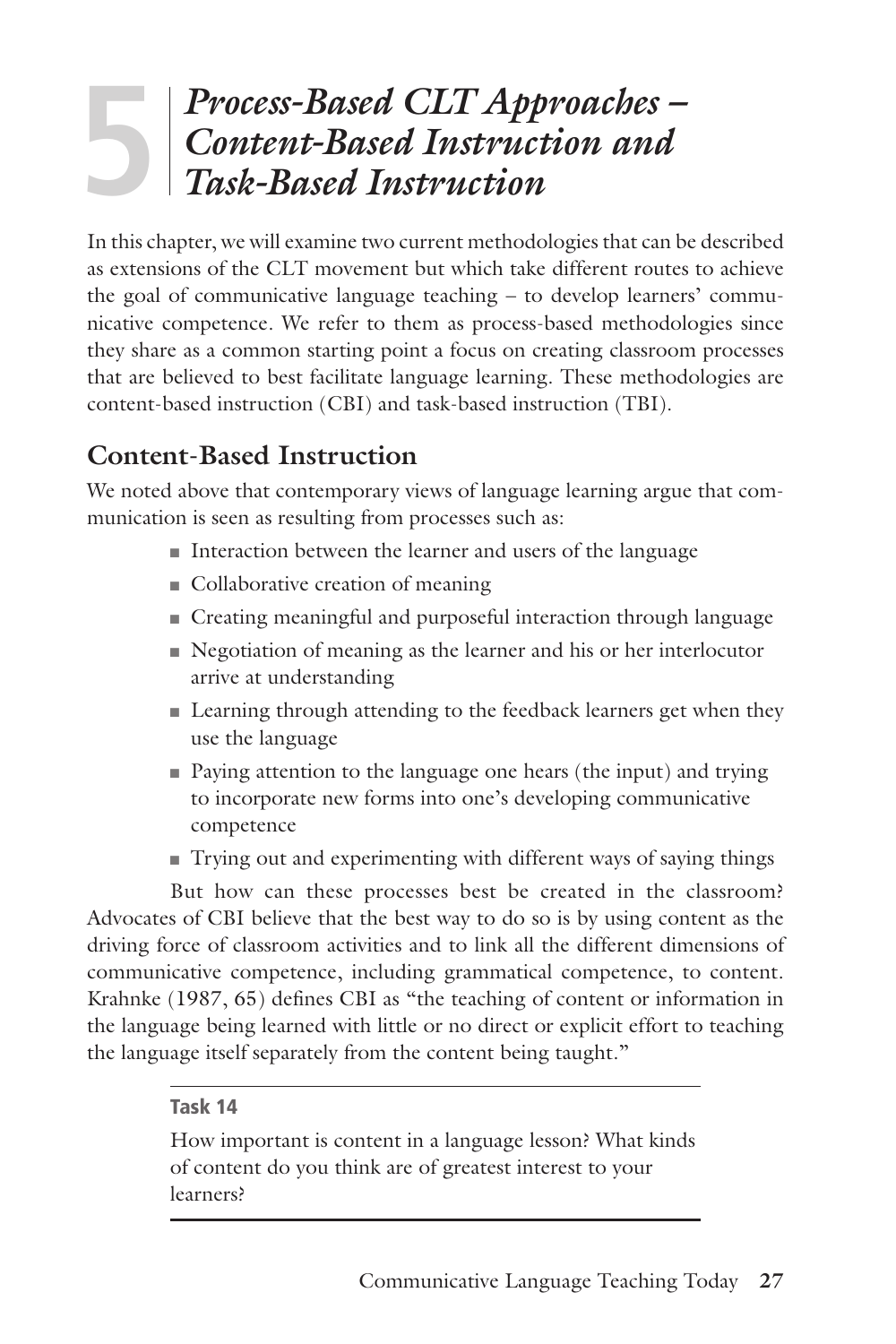Content refers to the information or subject matter that we learn or communicate through language rather than the language used to convey it. Of course, any language lesson involves content, whether it be a grammar lesson, a reading lesson, or any other kind of lesson. Content of some sort has to be the vehicle which holds the lesson or the exercise together, but in traditional approaches to language teaching, content is selected *after* other decisions have been made. In other words grammar, texts, skills, functions, etc., are the starting point in planning the lesson or the course book and after these decisions have been made, content is selected. For example, a lesson may be planned around the present perfect tense. Once this decision has been made, decisions about the context or content for practicing the form will be decided. Contentbased teaching starts from a different starting point. Decisions about content are made first, and other kinds of decisions concerning grammar, skills, functions, etc., are made later.

Content-based instruction is based on the following assumptions about language learning:

- People learn a language more successfully when they use the language as a means of acquiring information, rather than as an end in itself.
- CBI better reflects learners' needs for learning a second language.
- $\blacksquare$  Content provides a coherent framework that can be used to link and develop all of the language skills.

Content-based instruction can be used as the framework for a unit of work, as the guiding principle for an entire course, as a course that prepares students for mainstreaming, as the rationale for the use of English as a medium for teaching some school subjects in an EFL setting, and as the framework for commercial EFL/ESL materials.

*As the framework for a unit of work:* Content-based instruction need not be the framework for an entire curriculum but can be used in conjunction with any type of curriculum. For example, in a business communication course a teacher may prepare a unit of work on the theme of sales and marketing. The teacher, in conjunction with a sales and marketing specialist, first identifies key topics and issues in the area of sales and marketing to provide the framework for the course. A variety of lessons are then developed focusing on reading, oral presentation skills, group discussion, grammar, and report writing, all of which are developed out of the themes and topics which form the basis of the course.

*As the guiding principle for an entire course*: Many university students in an EFL context are required to take one or two semesters of English in their first year at a university. Typically, a mainstream, multiskilled course book is chosen as the basis for such a course and the course covers the topics that occur in the book. Any topics that occur are simply incidental to practicing the four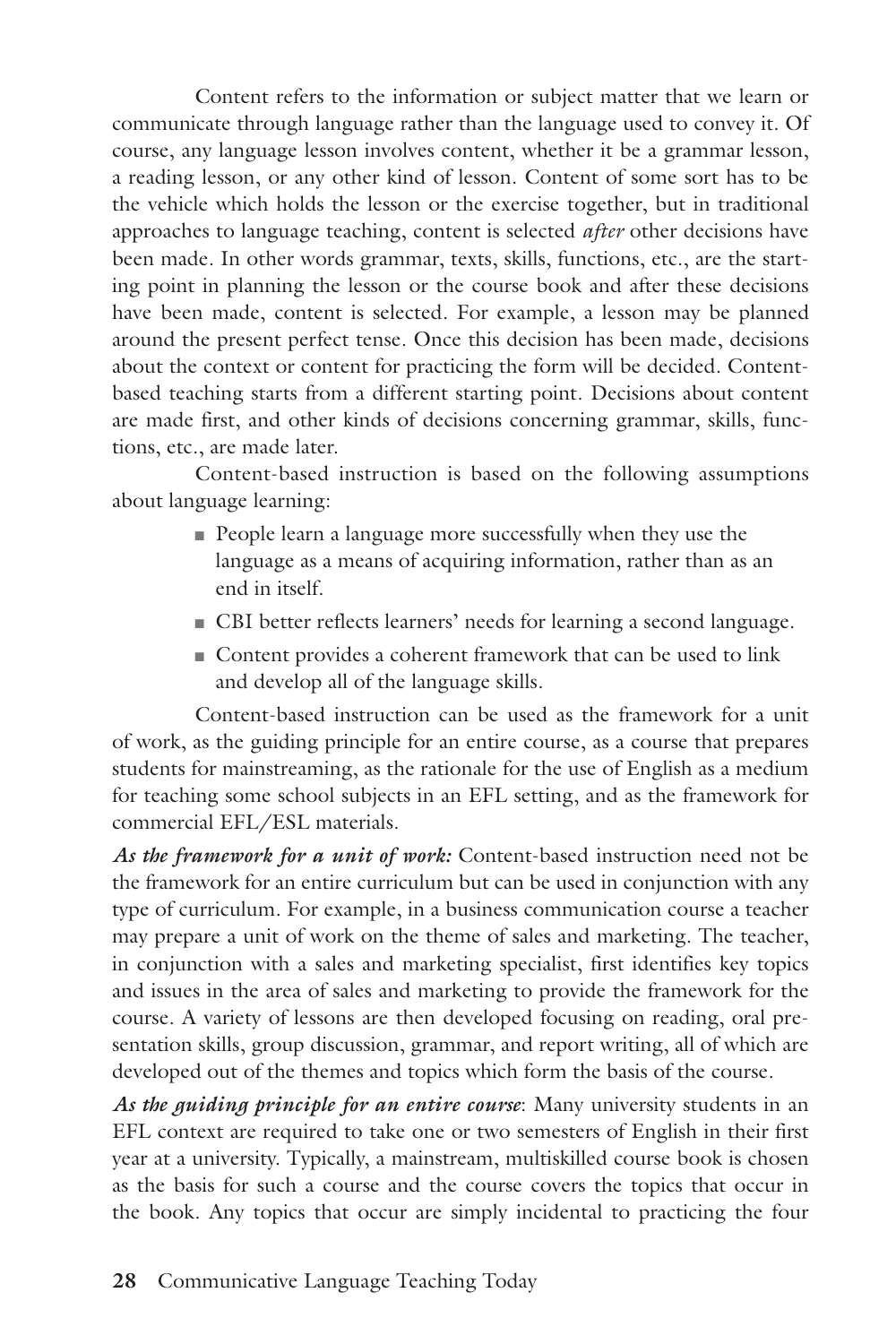skills, etc., of the course book. Such courses, however, are sometimes organized around content. At one European university, for example, the first-year English course consists of a sequence of modules spread over the academic year. The topics covered are:

- 
- 2. religious persuasion 9. ecology
- 
- 
- 
- 
- 1. drugs 8. microchip technology
	-
- 3. advertising 10. alternative energy
- 4. AIDS 11. nuclear energy
- 5. immigration 12. Dracula in novels and films
- 6. Native Americans 13. professional ethics
- 7. modern architecture

The topics are chosen so that they provide a framework around which language skills, vocabulary, and grammar can be developed in parallel.

*As a course that prepares students for mainstreaming:* Many courses for immigrant children in English-speaking countries are organized around a CBI framework. For example, non-English-background children in schools in Australia and New Zealand are usually offered an intensive language course to prepare them to follow the regular school curriculum with other children. Such a course might be organized around a CBI approach. An example of this approach is described by Wu (1996) in a program prepared for ESL students in an Australian high school. Topics from a range of mainstream subjects were chosen as the basis for the course and to provide a transition to mainstream classes. Topics were chosen primarily to cater to the widest variety of students' needs and interests. Linguistic appropriateness was another factor taken into account. Topics that fulfilled these criteria include multiculturalism, the nuclear age, sports, the Green movement, street kids, and teenage smoking.

*As the rationale for the use of English as a medium for teaching some school subjects:* A logical extension of the CBI philosophy is to teach some school subjects entirely in English. For example, in Malaysia, where the medium of instruction is Bahasa Malaysia (i.e., Malay), a decision was recently taken to use English as the medium of instruction for math and science in primary school and also for some courses at the university level. When the entire school curriculum is taught through a foreign language, this is sometimes known as *immersion education,* an approach that has been used for many years in part of English-speaking Canada. Parents from English-speaking families in some parts of Canada can thus opt to send their children to schools where French is the medium of instruction. This approach seeks to produce children who are bilingual in French and English, since they acquire English both at home and in the community.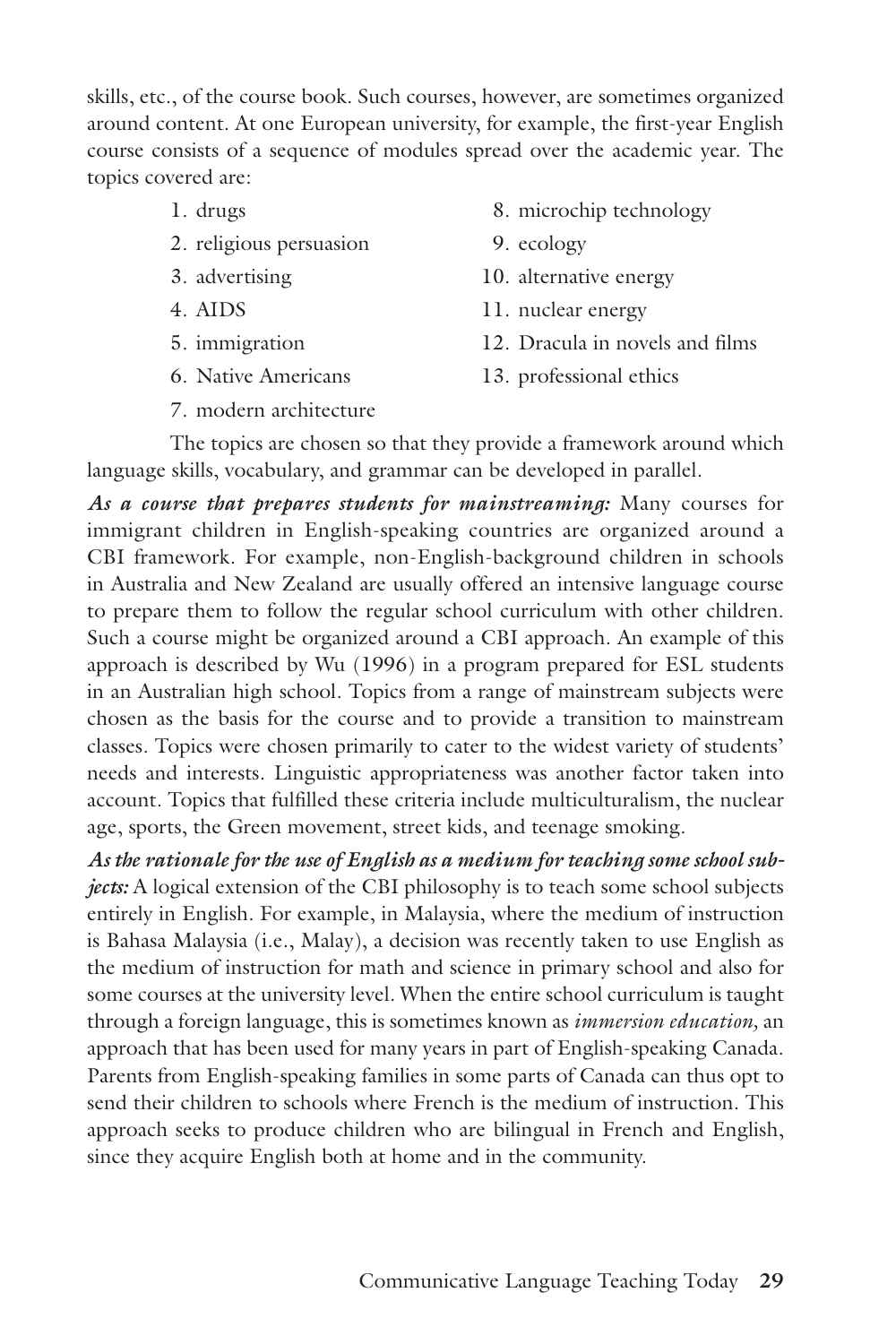*As the framework for commercial EFL/ESL materials:* The series *Cambridge English for Schools* (Littlejohn and Hicks 1996), is the first EFL series in which content from across the curriculum provides the framework for the course. My own conversation course *Springboard* (Richards 1998) is also a content-based course with themes and topics serving as the framework. The topical syllabus was chosen through surveys of the interests of Asian college students.

#### Task 15

What problems does CBI pose for teachers? What are some advantages and limitations of this approach in your opinion?

# **Issues in implementing a CBI approach**

Content-based instruction raises a number of issues. A central issue is the extent to which focusing on content provides a sufficient basis for the development of the language skills. It has been pointed out, for example, that when English is used as the basis for teaching school subjects, learners often bypass grammatical accuracy since their primary concern is mastery of content rather than development of accurate language use. This has been a common complaint in places like Hong Kong, where English has traditionally been the main medium for teaching school subjects in many schools. Another issue concerns whether language teachers have the necessary subject-matter expertise to teach specialized content areas such as marketing, medicine, ecology, etc., and the inevitable "dumbing down" of content in such cases. Lastly, a key issue is that of assessment. Will learners be assessed according to content knowledge, language use, or both?

## **Task-Based Instruction**

Task-based instruction, or TBI (also known as *task-based teaching*), is another methodology that can be regarded as developing from a focus on classroom processes. In the case of TBI, the claim is that language learning will result from creating the right kinds of interactional processes in the classroom, and the best way to create these is to use specially designed instructional tasks. Rather than employ a conventional syllabus, particularly a grammar-based one, advocates of TBI argue that grammar and other dimensions of communicative competence can be developed as a by-product of engaging learners in interactive tasks. Of course, most teachers make use of different kinds of tasks as part of their regular teaching. Task-based instruction, however, makes strong claims for the use of tasks and sees them as the primary unit to be used, both in planning teaching (i.e., in developing a syllabus) and also in classroom teaching. But what exactly is a task? And what is not a task?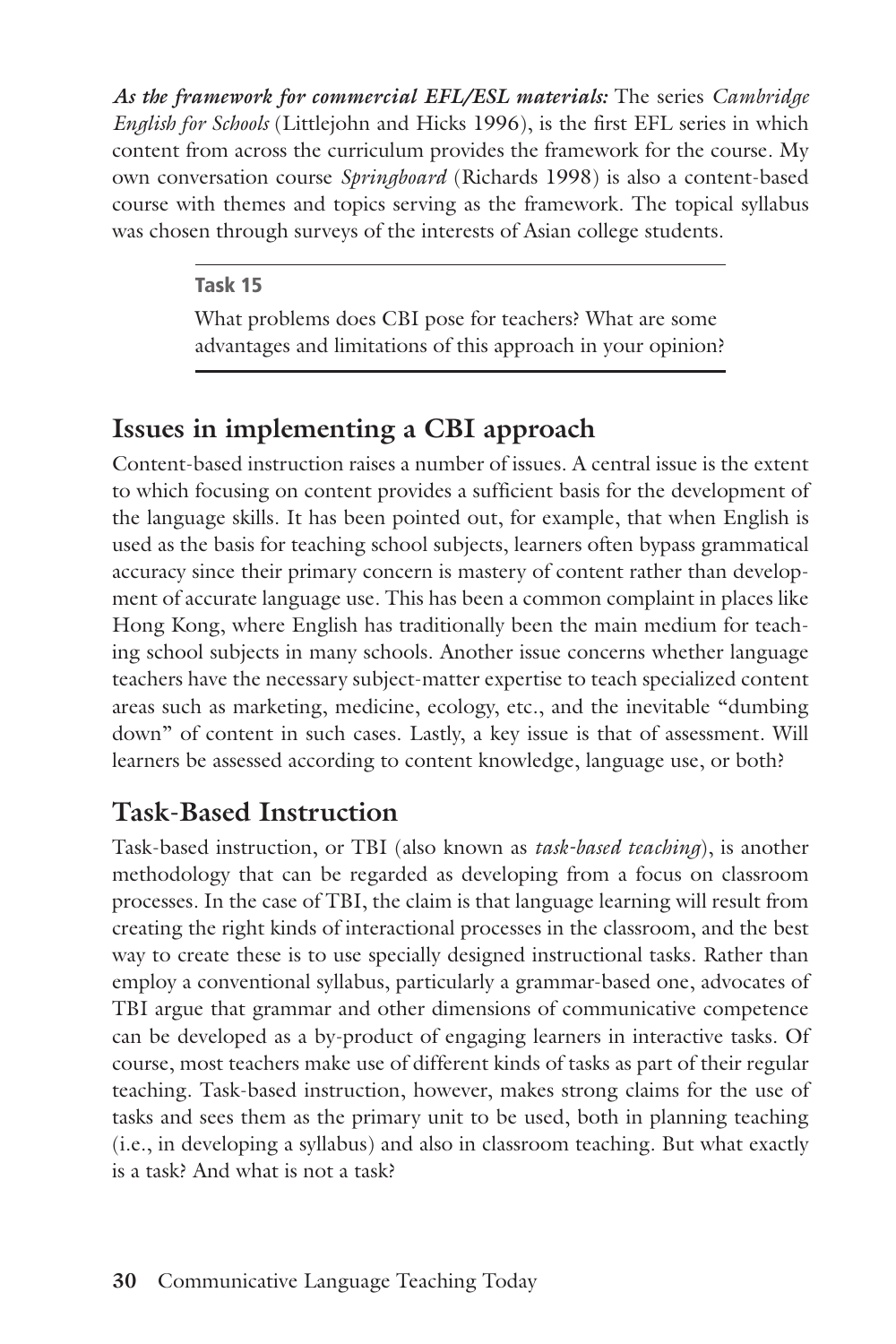The notion of task is a somewhat fuzzy one, though various attempts have been made to define it. Some of the key characteristics of a task are the following:

- It is something that learners do or carry out using their existing language resources.
- $\blacksquare$  It has an outcome which is not simply linked to learning language, though language acquisition may occur as the learner carries out the task.
- $\blacksquare$  It involves a focus on meaning.
- In the case of tasks involving two or more learners, it calls upon the learners' use of communication strategies and interactional skills.

#### Task 16

Do you make use of classroom activities that can be described as tasks in the sense described above? What do you think are the characteristics of a good task?

Many of the activities proposed in the early days of CLT can be described as tasks according to the definition above, i.e., information-gap and information-sharing activities that we find in many course books and ELT materials. From the point of view of TBI, two kinds of tasks can usefully be distinguished:

**Pedagogical tasks** are specially designed classroom tasks that are intended to require the use of specific intreractional strategies and may also require the use of specific types of language (skills, grammar, vocabulary). A task in which two learners have to try to find the number of differences between two similar pictures is an example of a pedagogical task. The task itself is not something one would normally encounter in the real world. However the interactional processes it requires provides useful input to language development.

**Real-world tasks** are tasks that reflect real-world uses of language and which might be considered a rehearsal for real-world tasks. A role play in which students practice a job interview would be a task of this kind.

Willis (1996) proposes six types of tasks as the basis for TBI:

- 1. **Listing tasks:** For example, students might have to make up a list of things they would pack if they were going on a beach vacation.
- 2. **Sorting and ordering:** Students work in pairs and make up a list of the most important characteristics of an ideal vacation.
- 3. **Comparing:** Students compare ads for two different supermarkets.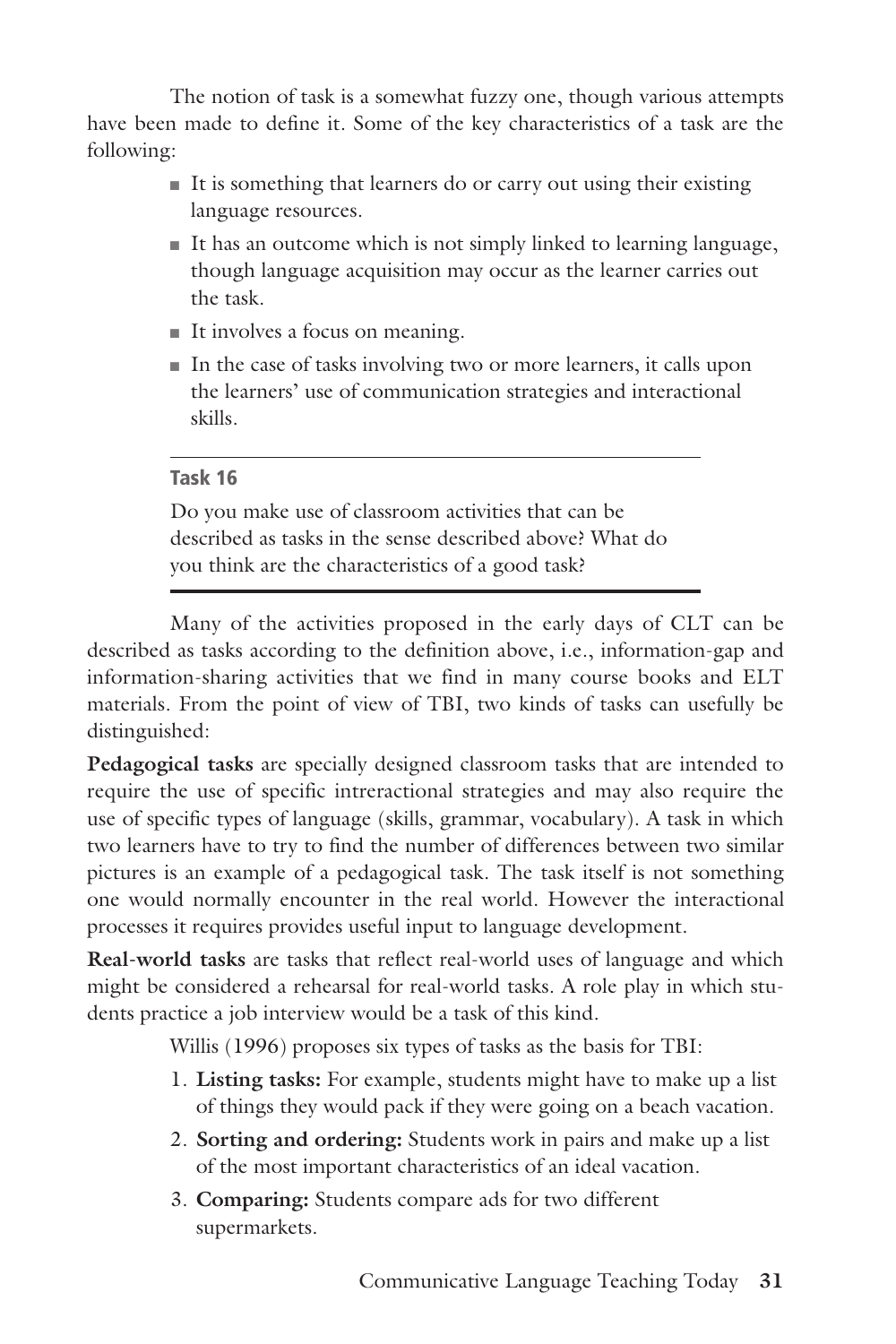- 4. **Problem-solving:** Students read a letter to an advice columnist and suggest a solution to the writer's problems.
- 5. **Sharing personal experience:** Students discuss their reactions to an ethical or moral dilemma.
- 6. **Creative tasks:** Students prepare plans for redecorating a house.

#### Task 17 Can you give other examples of each of the six types of tasks above?

There are many other taxonomies of tasks based on particular features of tasks, such as whether they are one way, two way, simple, or complex. Many classroom activities do not share the characteristics of tasks as illustrated above and are therefore not tasks and are not recommended teaching activities in TBI. These include drills, cloze activities, controlled writing activities, etc., and many of the traditional techniques that are familiar to many teachers. Despite the extensive recent literature on tasks, however, there are virtually no published teacher resources containing tasks that meet the criteria proposed in TBI.

How does TBI in practice differ from more traditional teaching approaches? Recall our earlier discussion above of the principles of a P-P-P lesson or teaching format:

**Presentation:** The new grammar structure is presented, often by means of a conversation or short text. The teacher explains the new structure and checks students' comprehension of it.

**Practice:** Students practice using the new structure in a controlled context, through drills or substitution exercises.

**Production:** Students practice using the new structure in different contexts often using their own content or information, in order to develop fluency with the new pattern.

Advocates of TBI reject this model on the basis that (a) it doesn't work; and (b) it doesn't reflect current understanding of second language acquisition. They claim that students do not develop fluency or progress in their grammatical development through a P-P-P methodology. They also argue that second language learning research has shown that language learning results from meaningful interaction using the language and not from controlled practice. With TBI the focus shifts to using tasks to create interaction and then building language awareness and language development around task performance. How does this work in practice?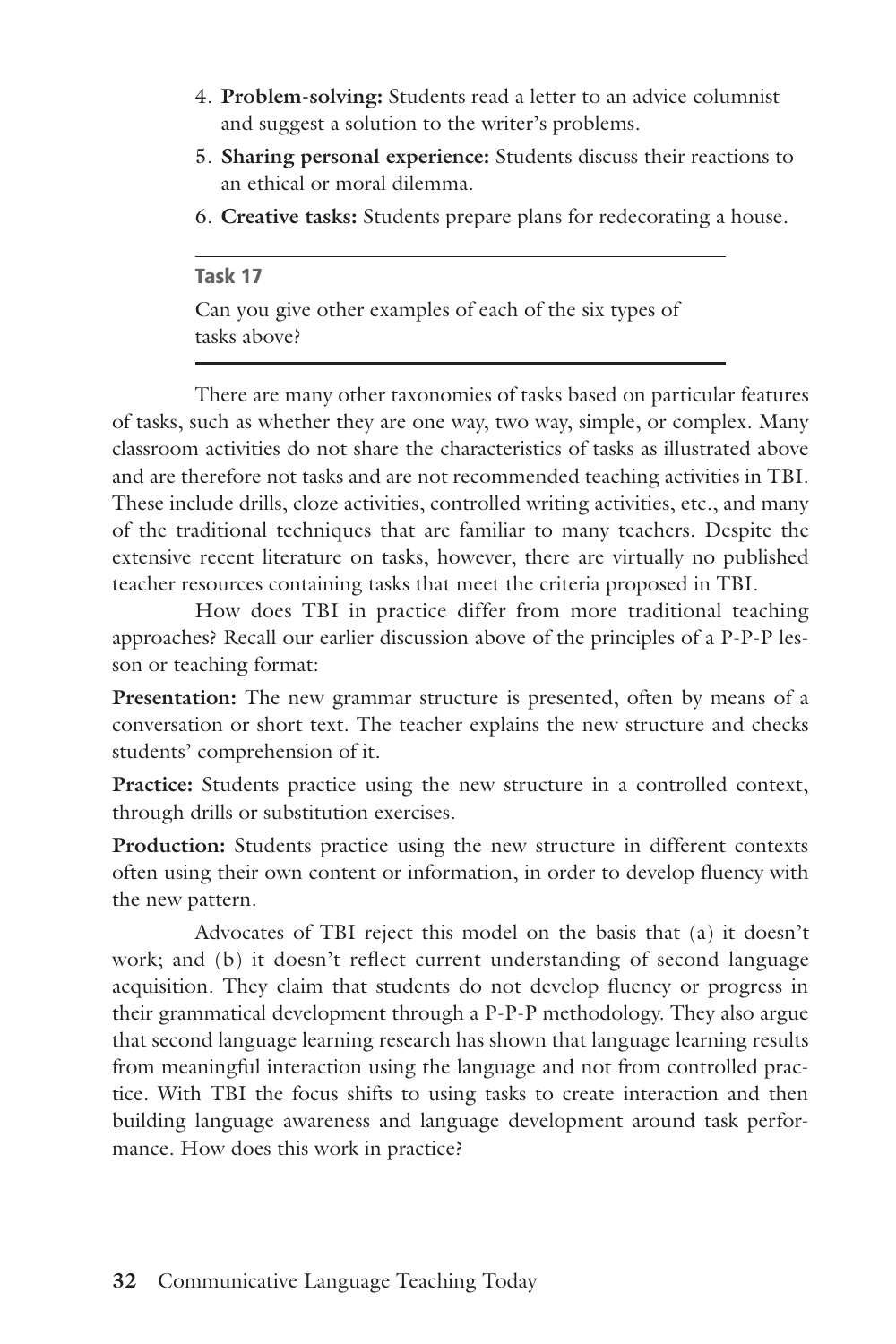Willis proposes the following sequence of activities:

#### **Pretask Activities**

#### *Introduction to Topic and Task*

- Thelps Ss to understand the theme and objectives of the task, for example, brainstorming ideas with the class, using pictures, mime, or personal experience to introduce the topic.
- Ss may do a pre-task, for example, topic-based, odd-word-out games. T may highlight useful words and phrases, but would not pre-teach new structures.
- $\blacksquare$  Ss can be given preparation time to think about how to do the task.
- $\blacksquare$  Ss can hear a recording of a parallel task being done (so long as this does not give away the solution to the problem).
- $\blacksquare$  If the task is based on a text, Ss read a part of it.

#### **Task Cycle**

*Task*

- $\blacksquare$  The task is done by Ss (in pairs or groups) and gives Ss a chance to use whatever language they already have to express themselves and say whatever they want to say. This may be in response to reading a text or hearing a recording.
- $\blacksquare$  T walks around and monitors, encouraging in a supportive way everyone's attempt at communication in the target language.
- $\blacksquare$  T helps Ss to formulate what they want to say, but will not intervene to correct errors of form.
- $\blacksquare$  The emphasis is on spontaneous, exploratory talk and confidence building, within the privacy of the small group.

 $\blacksquare$  Success in achieving the goals of the tasks helps Ss' motivation.

#### *Planning*

- I Planning prepares for the next stage where Ss are asked to report briefly to the whole class how they did the task and what the outcome was.
- $S$ s draft and rehearse what they want to say or write.
- $\blacksquare$  T goes around to advise students on language, suggesting phrases and helping Ss to polish and correct their language.
- $\blacksquare$  If the reports are in writing, T can encourage peer-editing and use of dictionaries.
- $\blacksquare$  The emphasis is on clarity, organization, and accuracy, as appropriate for a public presentation.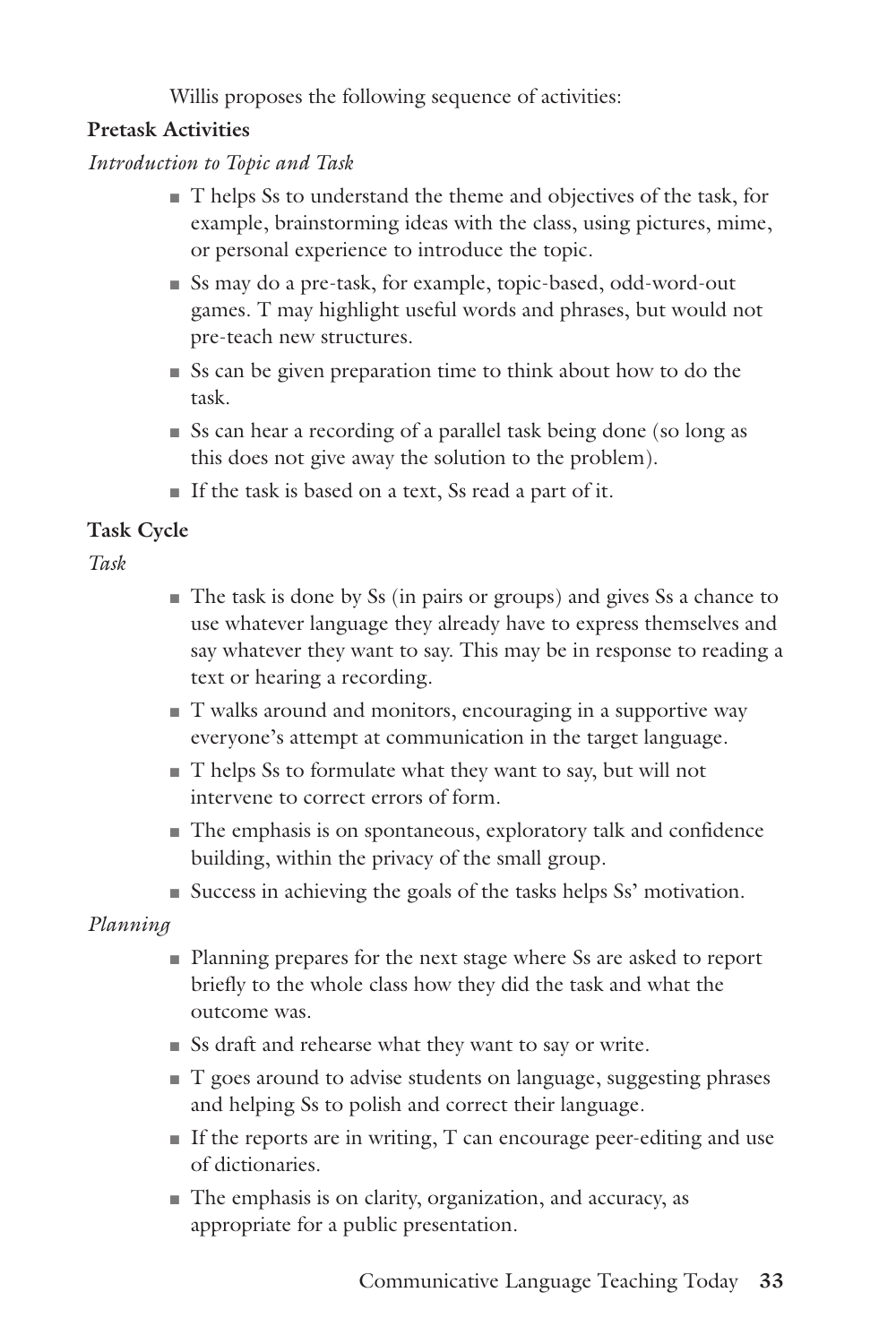$\blacksquare$  Individual students often take this chance to ask questions about specific language items.

#### *Report*

- $\blacksquare$  T asks some pairs to report briefly to the whole class so everyone can compare findings, or begin a survey. (N.B: There must be a purpose for others to listen). Sometimes only one or two groups report in full; others comment and add extra points. The class may take notes.
- $\blacksquare$  T chairs, comments on the content of their reports, rephrases perhaps, but gives no overt public correction.

#### **Language Focus**

#### *Analysis*

- $\blacksquare$  T sets some language-focused tasks, based on the texts students read or on the transcripts of the recordings they hear. Examples include the following:
	- $\blacksquare$  Find words and phrases related to the topic or text.
	- Read the transcript, find words ending in "s" and say what the "s" means.
	- $\blacksquare$  Find all the words in the simple past form. Say which refer to past time and which do not.
	- $\blacksquare$  Underline and classify the questions in the transcript.
- $\blacksquare$  T starts Ss off, then students continue, often in pairs.
- $\blacksquare$  T goes around to help. Ss can ask individual questions.
- $\blacksquare$  In plenary, T then reviews the analysis, possibly writing relevant language up on the board in list form; Ss may make notes.

#### *Practice*

- $\blacksquare$  T conducts practice activities as needed, based on the language analysis already on the board, or using examples from the text or transcript.
- $\blacksquare$  Practice activities can include:
	- Choral repetition of the phrases identified and classified
	- Memory challenge games based on partially erased examples or using lists already on blackboard for progressive deletion
	- Sentence completion (set by one team for another)
	- Matching the past-tense verbs (jumbled) with the subject or objects they had in the text
	- Dictionary reference with words from text or transcript
- **34** Communicative Language Teaching Today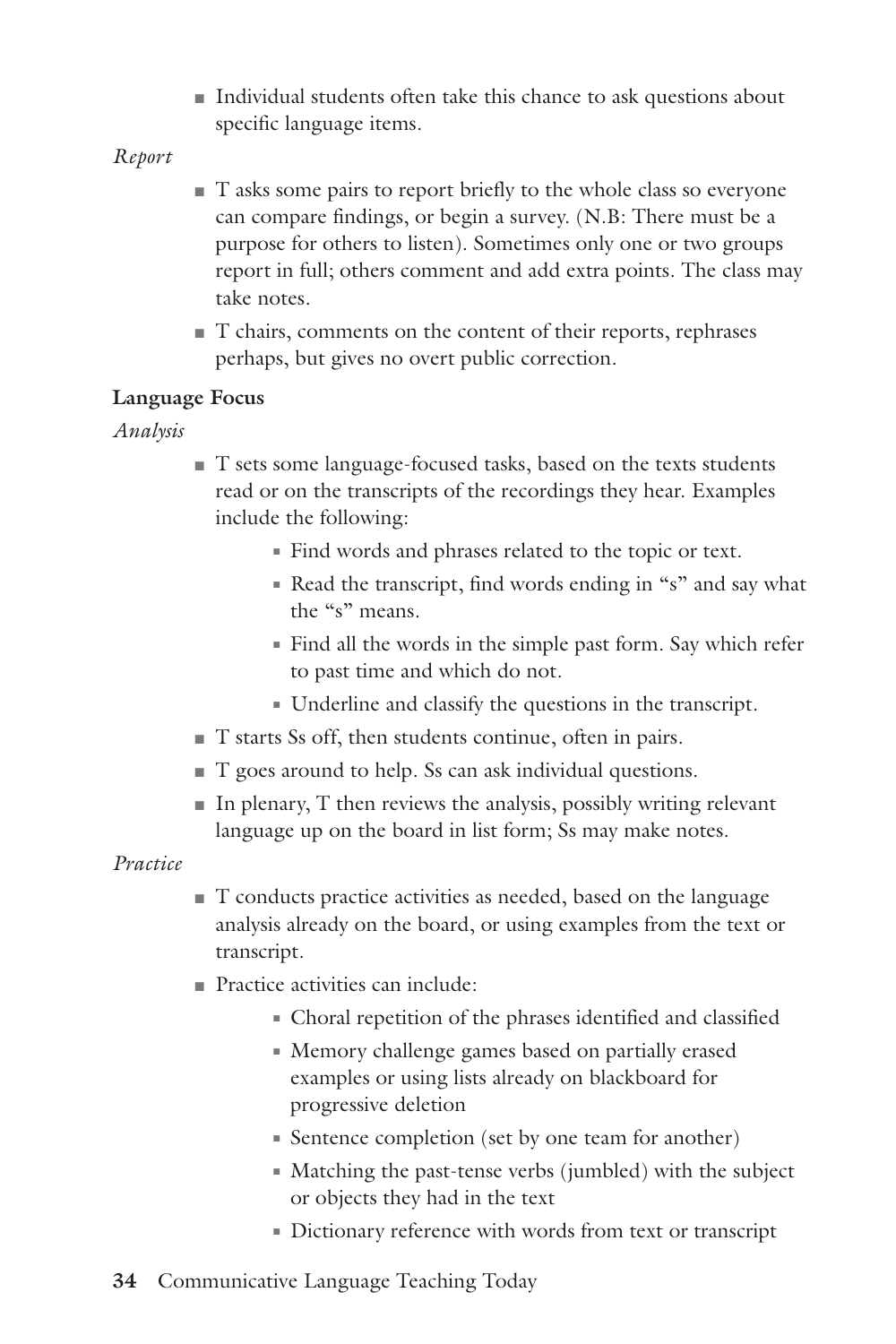#### Task 18

How practical do you think Willis's proposal is? What issues does it raise for teachers?

Task-based instruction can, in theory, be applied in a number of different ways in language teaching:

*As the sole framework for course planning and delivery:* This appears to be the strategy proposed by Willis. Such an approach was used in a program described by Prabhu (1987) in which a grammar-based curriculum was replaced by a taskbased one in a state school system, albeit only for a short period.

*As one component of a course:* A task strand can also serve as one component of a course, where it would seek to develop general communication skills. This is the approach described by Beglar and Hunt (2002) in their study of a 12-week course for second-year Japanese university students. The task strand was based on a survey. Students designed a survey form, then collected data, analyzed it, and presented the results. In this case "task" is being used in ways others would use the term "project." At the same time, students were also involved in classroom work related to a direct approach to teaching speaking skills, receiving explicit instruction in some of the specific strategies and microskills required for conversation.

*As a technique:* Teachers who find the procedures outlined by Willis unrealistic and unmanageable over a long period could still use task work from time to time as one technique from their teaching repertoire.

### **Issues in Implementing a Task-Based Approach**

Many issues arise in implementing a task-based approach. To begin with, there is little evidence that it works any more effectively than the P-P-P approach it seeks to replace. Criteria for selecting and sequencing tasks are also problematic, as is the problem of language accuracy. Task work may well serve to develop fluency at the expense of accuracy, as with some of the other activities suggested within a CLT framework. Content issues are also of secondary importance in TBI, making it of little relevance to those concerned with CBI or mainstreaming. The fact that TBI addresses classroom processes rather than learning outcomes is also an issue. In courses that have specific instructional outcomes to attain (e.g., examination targets) and where specific language needs have to be addressed rather than the general communication skills targeted in task work, TBI may seem too vague as a methodology to be widely adopted.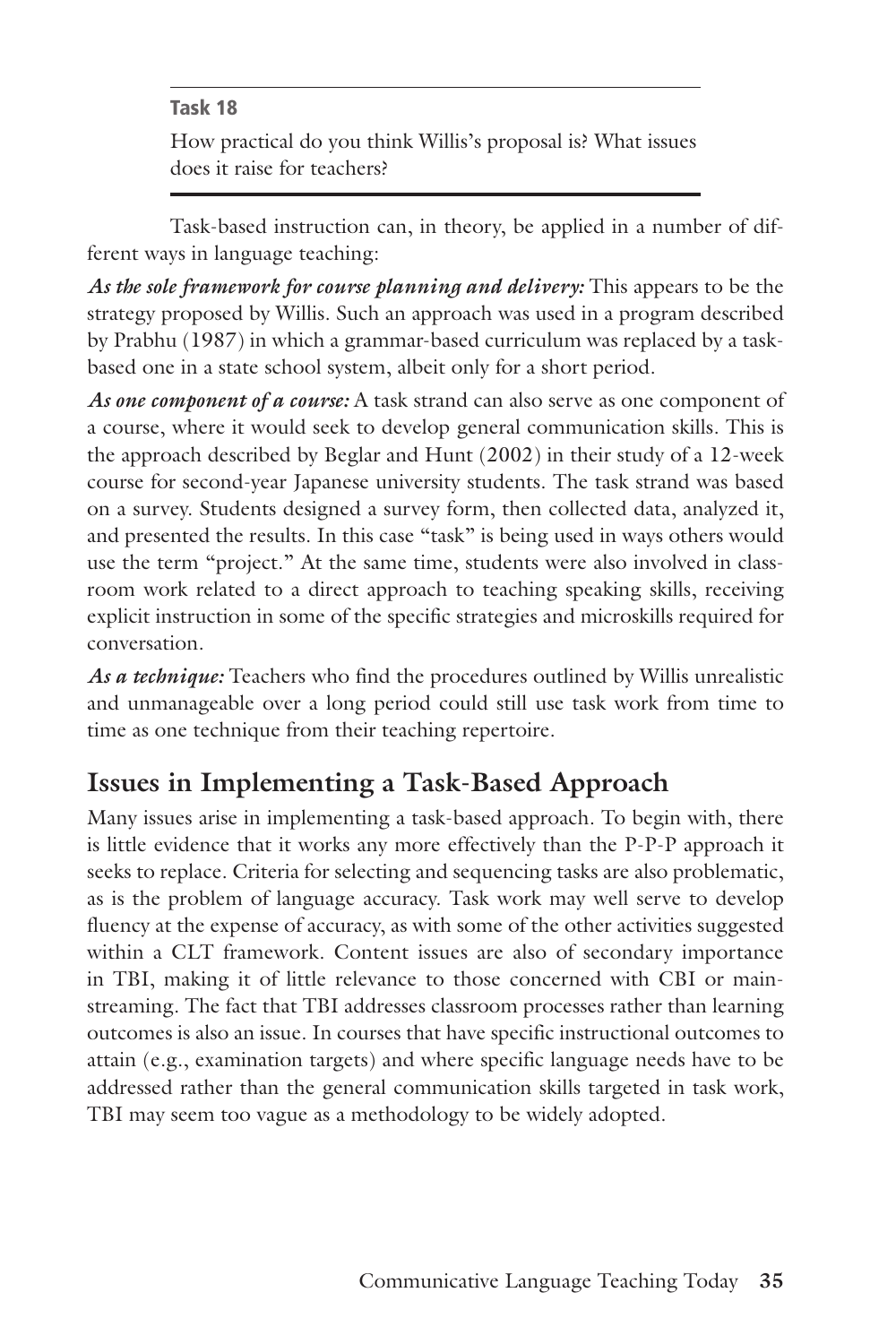# **6** *Product-Based CLT Approaches* – *Text-Based Instruction and Competency-Based Instruction Text-Based Instruction and Competency-Based Instruction*

In this chapter, we will examine two approaches which focus more on the outcomes or products of learning as the starting point in course design than on classroom processes. They start by identifying the kinds of uses of language the learner is expected to be able to master at the end of a given period of instruction. Teaching strategies are then selected to help achieve these goals.

# **Text-Based Instruction**

Text-based instruction, also known as a *genre-based approach,* sees communicative competence as involving the mastery of different types of texts. Text here is used in a special sense to refer to structured sequences of language that are used in specific contexts in specific ways. For example, in the course of a day, a speaker of English may use spoken English in many different ways, including the following:

- $\blacksquare$  Casual conversational exchange with a friend
- $\blacksquare$  Conversational exchange with a stranger in an elevator
- Elephone call to arrange an appointment at a hair salon
- $\blacksquare$  An account to friends of an unusual experience
- $\blacksquare$  Discussion of a personal problem with a friend to seek advice

Each of these uses of language can be regarded as a text in that it exists as a unified whole with a beginning, middle, and end, it confirms to norms of organization and content, and it draws on appropriate grammar and vocabulary. Communicative competence thus involves being able to use different kinds of spoken and written texts in the specific contexts of their use. This view of language owes much to the work of the linguist Michael Halliday. According to Feez and Joyce (1998), TBI is thus based on an approach to teaching language which involves:

- Teaching explicitly about the structures and grammatical features of spoken and written texts
- $\blacksquare$  Linking spoken and written texts to the cultural context of their use
- Designing units of work which focus on developing skills in relation to whole texts
- Providing students with guided practice as they develop language skills for meaningful communication through whole texts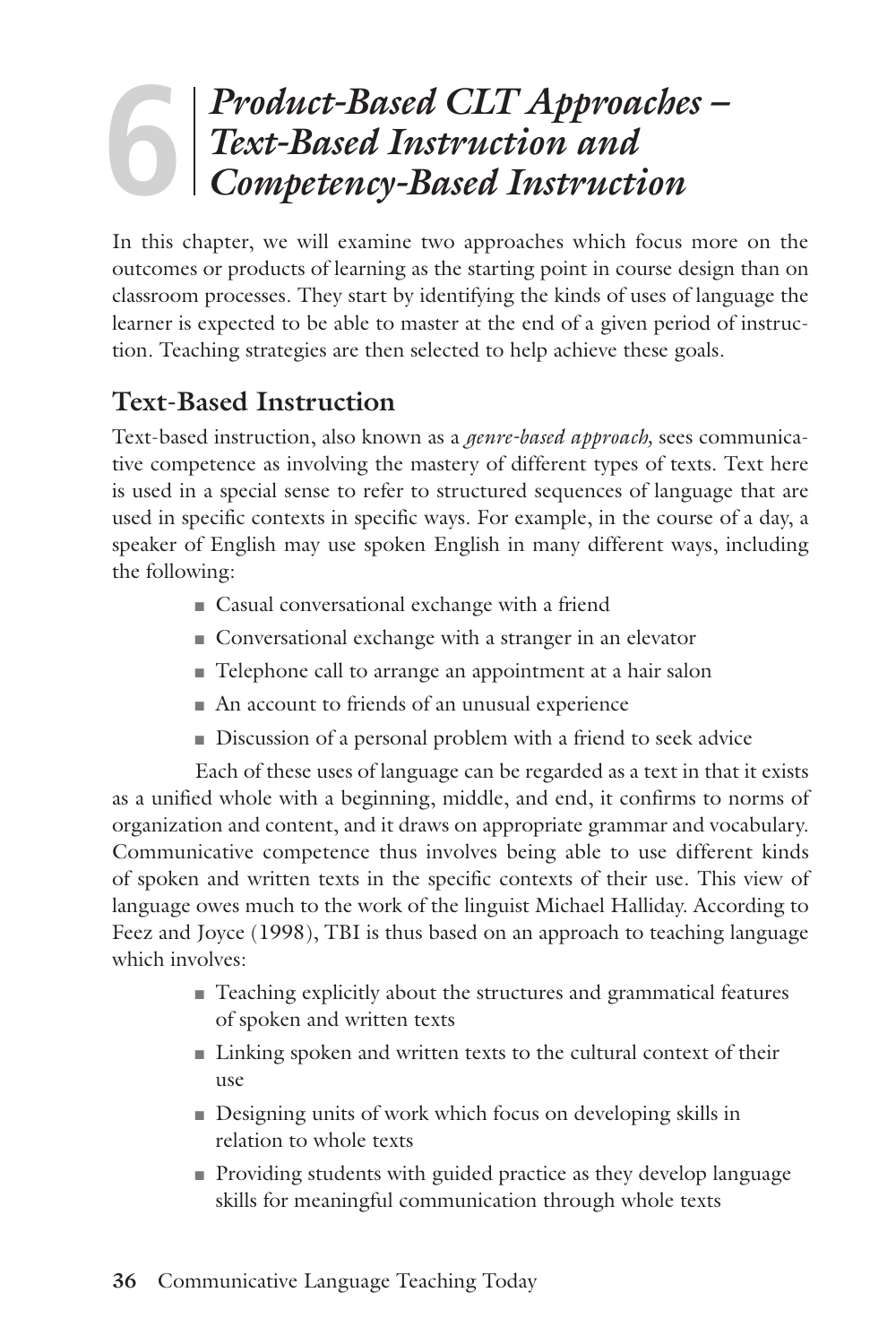According to this view, learners in different contexts have to master the use of the text types occurring most frequently in specific contexts. These contexts might include: studying in an English-medium university, studying in an English-medium primary or secondary school, working in a restaurant, office, or store, socializing with neighbors in a housing complex.

> Task 19 What kinds of texts do your students encounter? What kind of texts do they need to learn to use?

### **Contents of a Text-Based Syllabus**

As its name implies, the core units of planning in TBI are text types. These are identified through needs analysis and through the analysis of language as it is used in different settings (text-based teaching thus has much in common with an ESP approach to language teaching, discussed above). However the syllabus also usually specifies other components of texts, such as grammar, vocabulary, topics, and functions; hence, it is a type of mixed syllabus, one which integrates reading, writing, and oral communication, and which teaches grammar through the mastery of texts rather than in isolation.

The following text types are included in the *Certificates in Spoken and Written English,* which are widely taught language qualifications in Australia.

| <b>Exchanges</b>  | Simple exchanges relating to information and goods and<br>services                                                  |
|-------------------|---------------------------------------------------------------------------------------------------------------------|
|                   | Complex or problematic exchanges<br>Casual conversation                                                             |
| Forms             | Simple formatted texts<br>Complex formatted texts                                                                   |
| Procedures        | Instructions<br>Procedures<br>Protocols                                                                             |
| Information texts | Descriptions<br>Explanations<br>Reports<br><b>Directives</b><br>Texts which combine one or more of these text types |
| Story texts       | Recounts<br><b>Narratives</b>                                                                                       |
| Persuasive texts  | Opinion texts<br>Expositions<br><b>Discussions</b>                                                                  |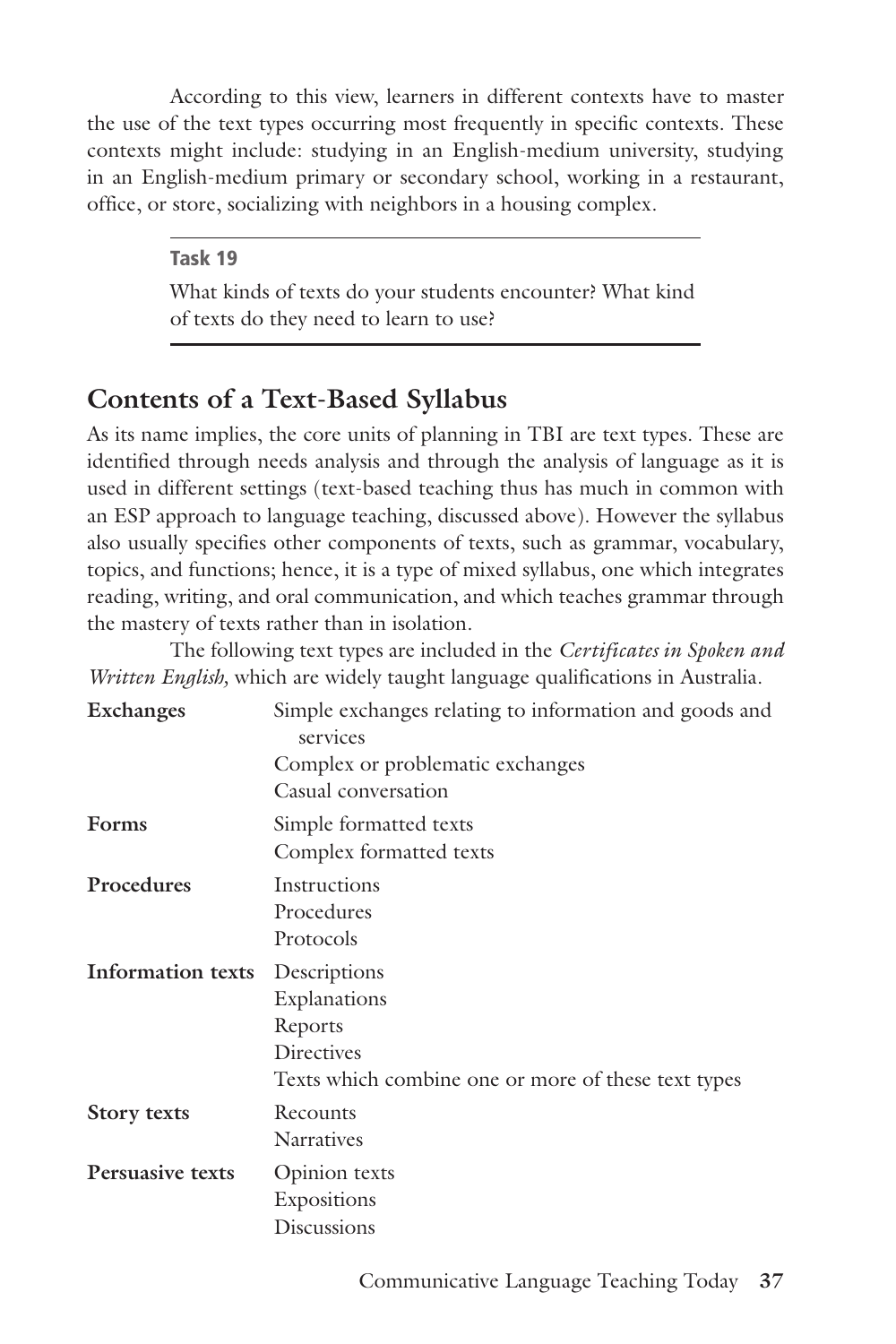A text-based approach has been adopted in Singapore and forms the framework for the 2002 syllabus for primary and secondary schools. In the Singapore context, the text types that are identified can be understood as forming the communicative building blocks Singapore children need in order to perform in an English-medium school setting.

The text types in the syllabus are:

| e.g., procedures used in carrying out a task                            |
|-------------------------------------------------------------------------|
| e.g., explaining how and why things happen                              |
| e.g., reviews, arguments, debates                                       |
| e.g., magazine articles                                                 |
| e.g., anecdotes, diary/journal entries,<br>biographies, autobiographies |
| e.g., fact sheets                                                       |
| e.g., stories, fables                                                   |
| e.g., dialogs, formal/informal letters, postcards,<br>e-mail, notices   |
|                                                                         |

Task 20 How many of the text types above are relevant to your learners' needs?

The Singapore syllabus also identifies the grammatical items that are needed in order to master different text types. For example, the following items are identified in relation to the text types of narratives and personal recounts at Secondary 2 level:

> Adjectives, adjectival phrases, and clauses Adverbs and adverbials Connectors to do with time and sequence Direct and indirect speech Nouns, noun phrases, and clauses Prepositions and prepositional phrases Pronouns Tenses to express past time Verbs and verb phrases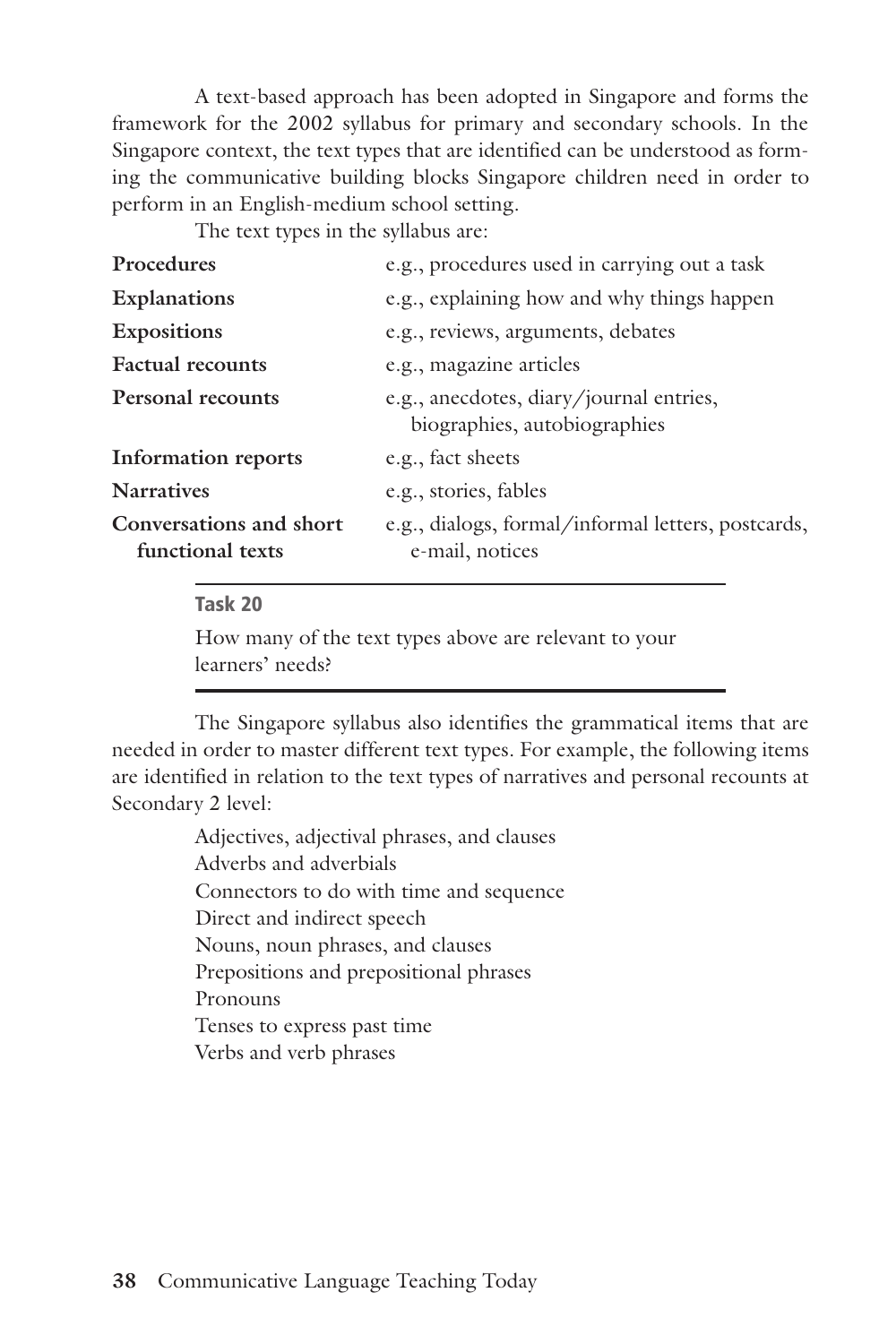# **Implementing a Text-Based Approach**

Feez and Joyce (1998, 28–31) give the following description of how a textbased approach is implemented:

#### **Phase 1: Building the Context**

In this stage, students:

- $\blacksquare$  Are introduced to the social context of an authentic model of the text type being studied
- $\blacksquare$  Explore features of the general cultural context in which the text type is used and the social purposes the text type achieves
- $\blacksquare$  Explore the immediate context of situation by investigating the register of a model text which has been selected on the basis of the course objectives and learner need. An exploration of register involves:
	- Building knowledge of the topic of the model text and knowledge of the social activity in which the text is used, e.g., job seeking
	- Understanding the roles and relationships of the people using the text and how these are established and maintained, e.g., the relationship between a job seeker and a prospective employer
	- If Understanding the channel of communication being used, e.g., using the telephone, speaking face-to-face with members of an interview panel

Context-building activities include:

- $\blacksquare$  Presenting the context through pictures, audiovisual materials, realia, excursions, field-trips, guest speakers, etc.
- $\blacksquare$  Establishing the social purpose through discussions or surveys, etc.
- $\blacksquare$  Cross-cultural activities, such as comparing differences in the use of the text in two cultures
- Gomparing the model text with other texts of the same or a contrasting type, e.g., comparing a job interview with a complex spoken exchange involving close friends, a work colleague or a stranger in a service encounter

#### **Phase 2: Modeling and Deconstructing the Text**

In this stage, students:

- Investigate the structural pattern and language features of the model
- Gompare the model with other examples of the same text type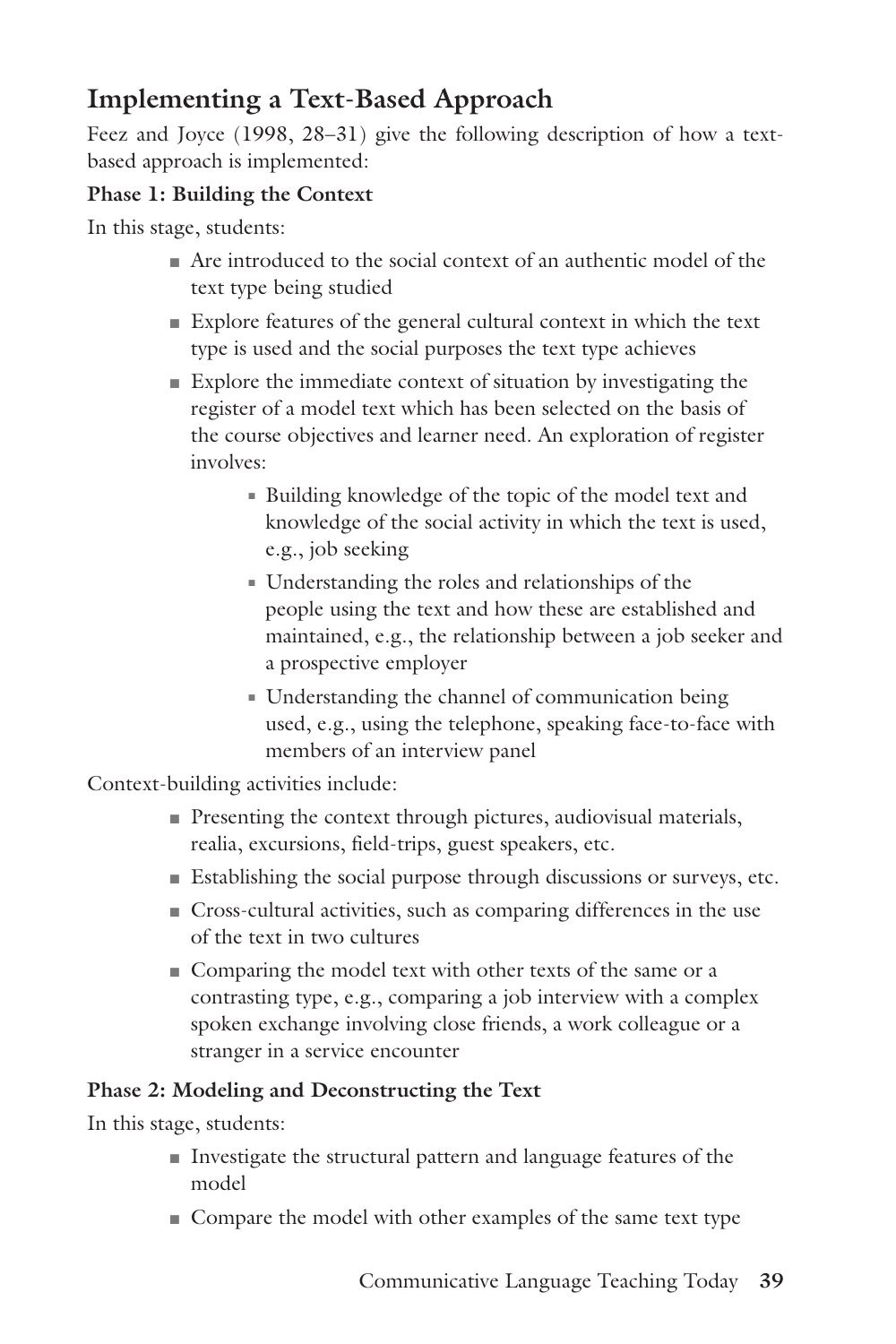Feez and Joyce (1998) comment that "modeling and deconstruction are undertaken at both the whole text, clause, and expression levels. It is at this stage that many traditional ESL language teaching activities come into their own."

#### **Phase 3: Joint Construction of the Text**

In this stage:

- $\blacksquare$  Students begin to contribute to the construction of whole examples of the text type.
- $\blacksquare$  The teacher gradually reduces the contribution to text construction, as the students move closer to being able to control text type independently.

Joint-construction activities include:

- Teacher questioning, discussing and editing whole class construction, then scribing onto board or overhead transparency
- $\blacksquare$  Skeleton texts
- I Jigsaw and information-gap activities
- $\blacksquare$  Small-group construction of tests
- $\blacksquare$  Dictogloss
- Gelf-assessment and peer-assessment activities

#### **Phase 4: Independent Construction of the Text**

In this stage:

- $\blacksquare$  Students work independently with the text.
- Learner performances are used for achievement assessment.

Independent construction activities include:

- $\blacksquare$  Listening tasks, e.g., comprehension activities in response to live or recorded material, such as performing a task, sequencing pictures, numbering, ticking or underlining material on a worksheet, answering questions
- Listening and speaking tasks, e.g., role plays, simulated or authentic dialogs
- Speaking tasks, e.g., spoken presentation to class, community organization, or workplace
- Reading tasks, e.g., comprehension activities in response to written material such as performing a task, sequencing pictures, numbering, ticking or underlining material on a worksheet, answering questions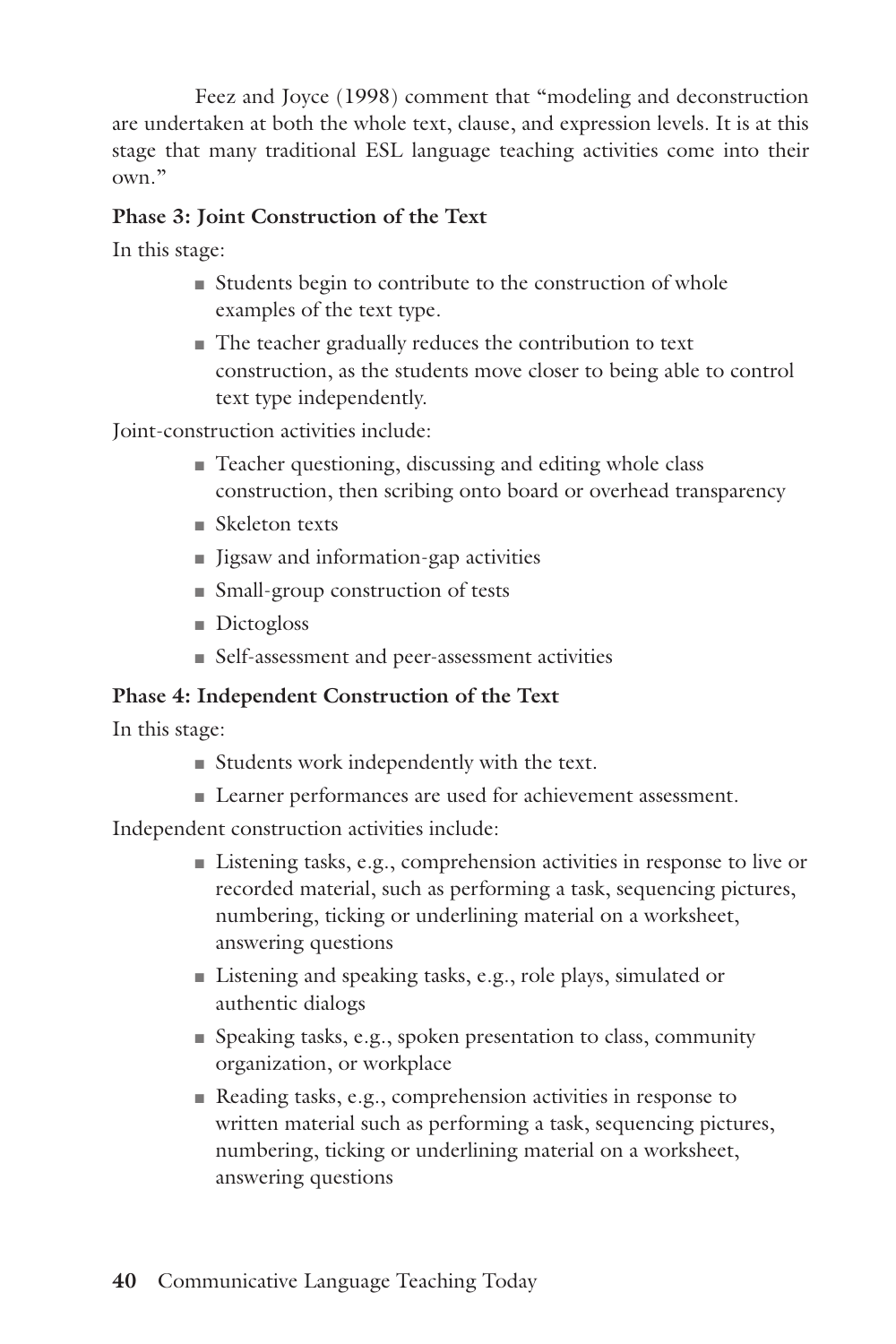■ Writing tasks which demand that students draft and present whole texts

#### **Phase 5: Linking to Related Texts**

In this stage, students investigate how what they have learned in this teaching/ learning cycle can be related to:

- $\blacksquare$  Other texts in the same or similar context
- $\blacksquare$  Future or past cycles of teaching and learning

Activities which link the text type to related texts include:

- $\blacksquare$  Comparing the use of the text type across different fields
- Researching other text types used in the same field
- $\blacksquare$  Role-playing what happens if the same text type is used by people with different roles and relationships
- $\blacksquare$  Comparing spoken and written modes of the same text type
- Researching how a key language feature used in this text type is used in other text types

Task 21 What challenges does the methodology discussed above pose for teachers?

# **Problems with Implementing a Text-Based Approach**

As can be seen from the above summary, a text-based approach focuses on the products of learning rather than the processes involved. Critics have pointed out that an emphasis on individual creativity and personal expression is missing from the TBI model, which is heavily wedded to a methodology based on the study of model texts and the creation of texts based on models. Likewise, critics point out that there is a danger that the approach becomes repetitive and boring over time since the five-phase cycle described above is applied to the teaching of all four skills.

# **Competency-Based Instruction**

Competency-based instruction is an approach to the planning and delivery of courses that has been in widespread use since the 1970s. The application of its principles to language teaching is called *competency-based language teaching* (CBLT) – an approach that has been widely used as the basis for the design of work-related and survival-oriented language teaching programs for adults. It seeks to teach students the basic skills they need in order to prepare them for situations they commonly encounter in everyday life. Recently, competency-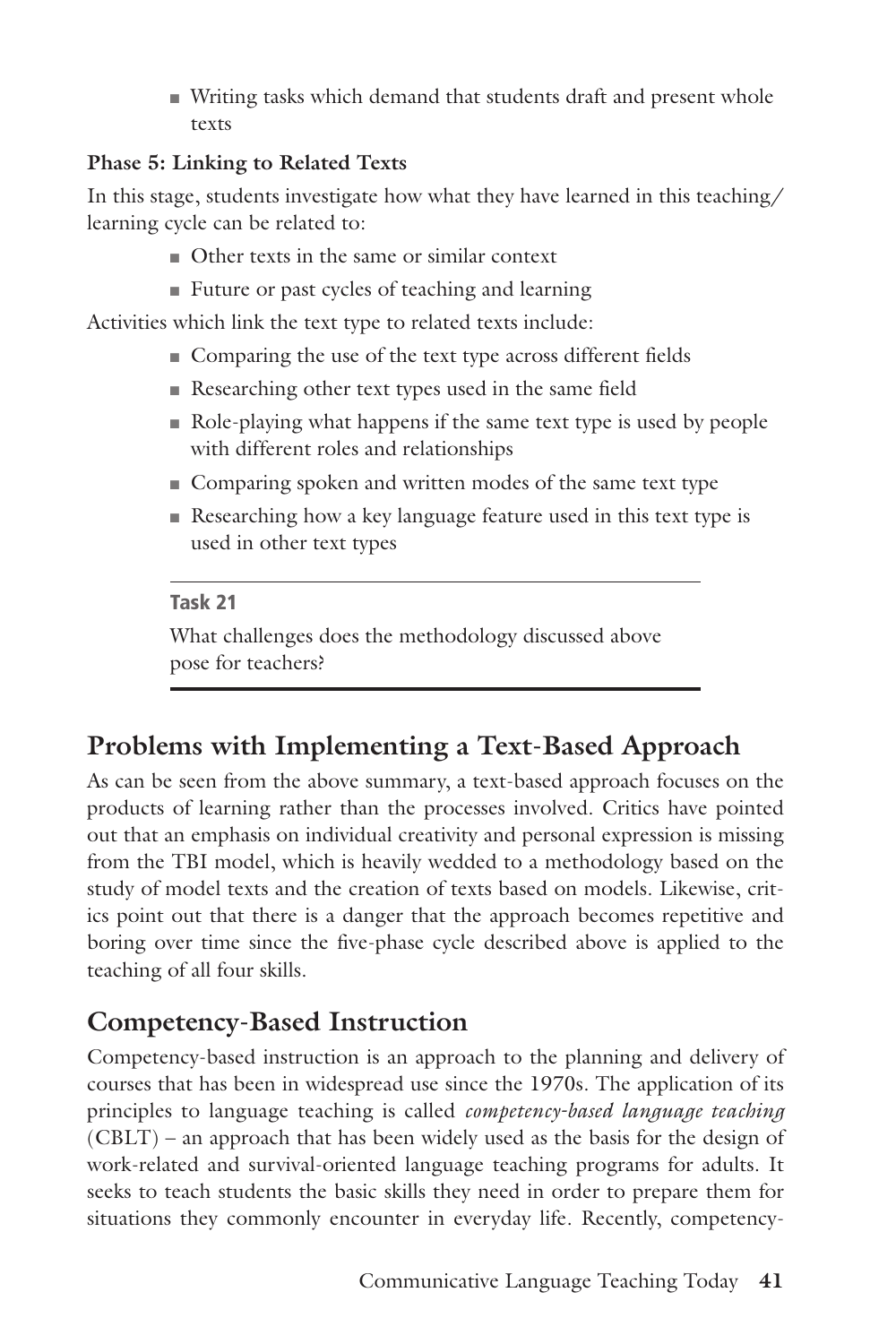based frameworks have become adopted in many countries, particularly for vocational and technical education. They are also increasingly being adopted in national language curriculum, as has happened recently in countries such as Indonesia, Thailand, and the Philippines.

#### Task 22

What specific skills or competencies does a language teacher need to possess in order to be a good teacher? Think of things that are specific to language teaching and not qualities such as good classroom management skills that are true of a teacher of any subject.

What characterizes a competency-based approach is the focus on the outcomes of learning as the driving force of teaching and the curriculum. Auerbach (1986) identifies eight features involved in the implementation of CBLT programs in language teaching:

- 1. A focus on successful functioning in society. The goal is to enable students to become autonomous individuals capable of coping with the demands of the world.
- 2. A focus on life skills. Rather than teaching language in isolation, CBLT teaches language as a function of communication about concrete tasks. Students are taught just those language forms/ skills required by the situations in which they will function. These forms are normally determined by needs analysis.
- 3. Task- or performance-oriented instruction. What counts is what students can do as a result of instruction. The emphasis is on overt behaviors rather than on knowledge or the ability to talk about language and skills.
- 4. Modularized instruction. Language learning is broken down into meaningful chunks. Objectives are broken into narrowly focused subobjectives so that both teachers and students can get a clear sense of progress.
- 5. Outcomes are made explicit. Outcomes are public knowledge, known and agreed upon by both learner and teacher. They are specified in terms of behavioral objectives so that students know what behaviors are expected of them.
- 6. Continuous and ongoing assessment. Students are pre-tested to determine what skills they lack and post-tested after instruction on that skill. If they do not achieve the desired level of mastery, they continue to work on the objective and are retested.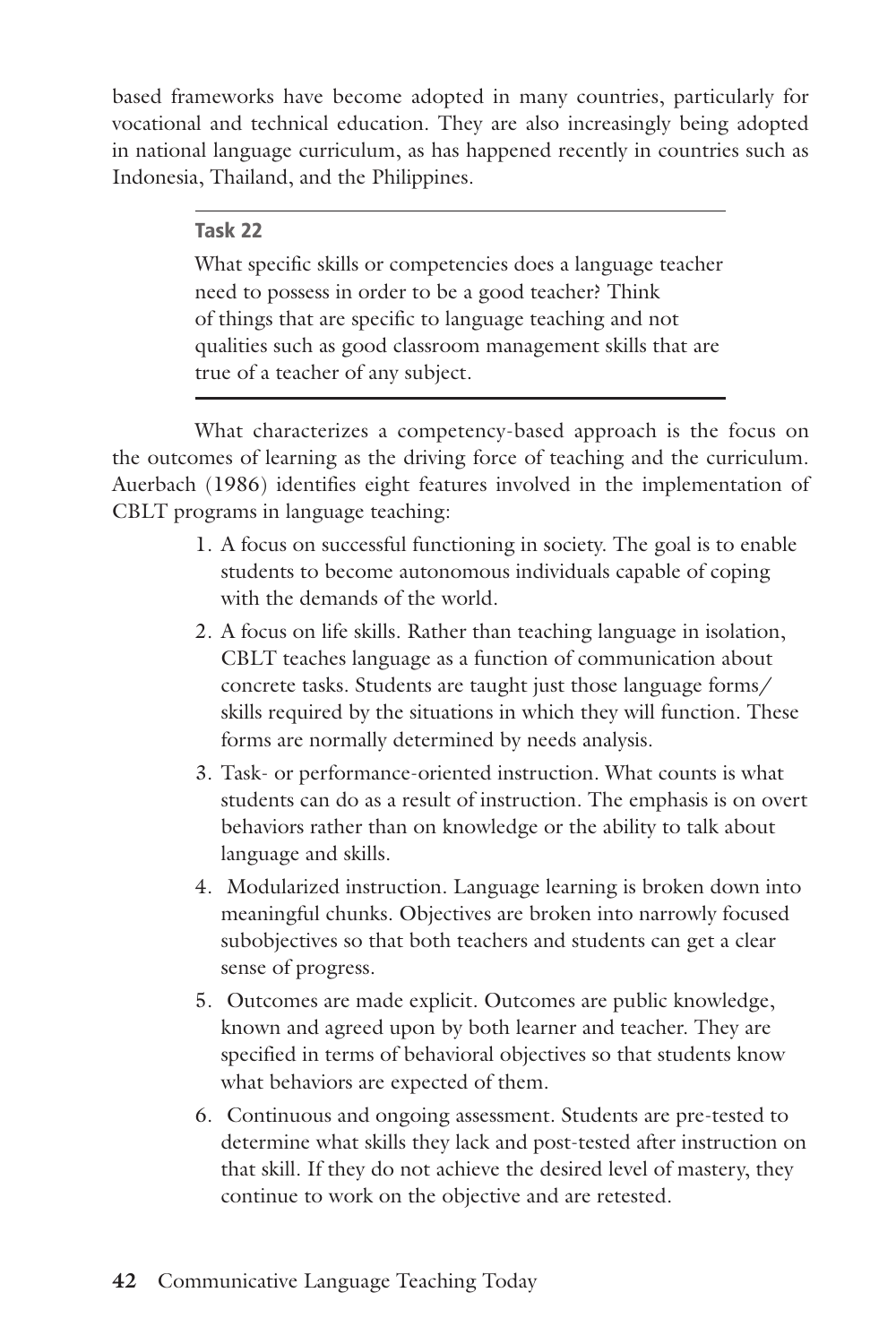- 7. Demonstrated mastery of performance objectives. Rather than the traditional paper-and-pencil tests, assessment is based on the ability to demonstrate prespecified behaviors.
- 8. Individualized, student-centered instruction. In content, level, and pace, objectives are defined in terms of individual needs; prior learning and achievement are taken into account in developing curricula. Instruction is not time-based; students progress at their own rates and concentrate on just those areas in which they lack competence.

There are two things to note about competency-based instruction. First, it seeks to build more accountability into education by describing what a course of instruction seeks to accomplish. Secondly, it shifts attention away from methodology or classroom processes, to learning outcomes. In a sense, one can say that with this approach it doesn't matter what methodology is employed as long as it delivers the learning outcomes.

#### Task 23

What are some advantages of a competency-based approach? In what situations would it be useful? When might it not work so well?

### **Implementing a Competency-Based Approach**

As we saw above, CBLT is often used in programs that focus on learners with very specific language needs. In such cases, rather than seeking to teach general English, the focus is on the specific language skills needed to function in a specific context. This is similar to an ESP approach and to some versions of a task-based approach. The starting point in course planning is therefore an identification of the tasks the learner will need to carry out within a specific setting (e.g., in the role of factory worker, restaurant employee, or nurse) and the language demands of those tasks. The competencies needed for successful task performance are then identified and used as the basis for course planning. For example, part of a specification of competencies for a job training course includes the following:

The student will be able to:

- I Identify different kinds of jobs using simple help-wanted ads
- $\blacksquare$  Describe personal work experience and skills
- Demonstrate ability to fill out a simple job application with assistance
- $\blacksquare$  Produce required forms of identification for employment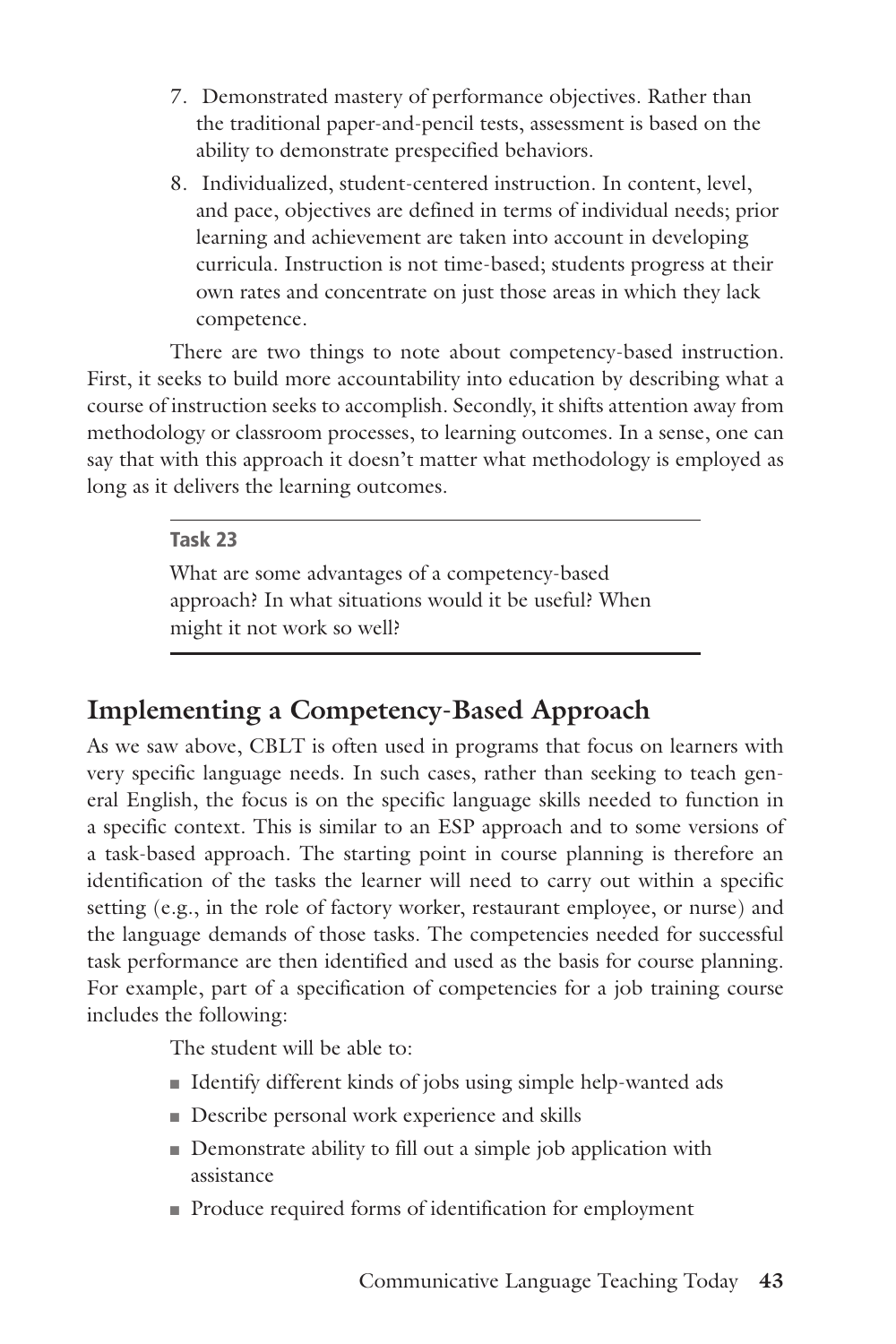- I Identify Social Security, income tax deductions, and tax forms
- Demonstrate understanding of employment expectations, rules, regulations, and safety
- Demonstrate understanding of basic instructions and ask for clarification on the job
- Demonstrate appropriate treatment of co-workers (politeness and respect)

Materials writers would then have to plan language lessons around these competencies.

#### Task 24

Describe some of the competencies a learner would need to master in order to work effectively as a waitperson in a restaurant.

#### **Problems with Implementing a Competency-Based Approach**

Critics of CBLT have argued that this approach looks easier and neater than it is. They point out that analyzing situations into tasks and underlying competencies is not always feasible or possible, and that often little more than intuition is involved. They also suggest that this is a reductionist approach. Language learning is reduced to a set of lists and such things as thinking skills are ignored.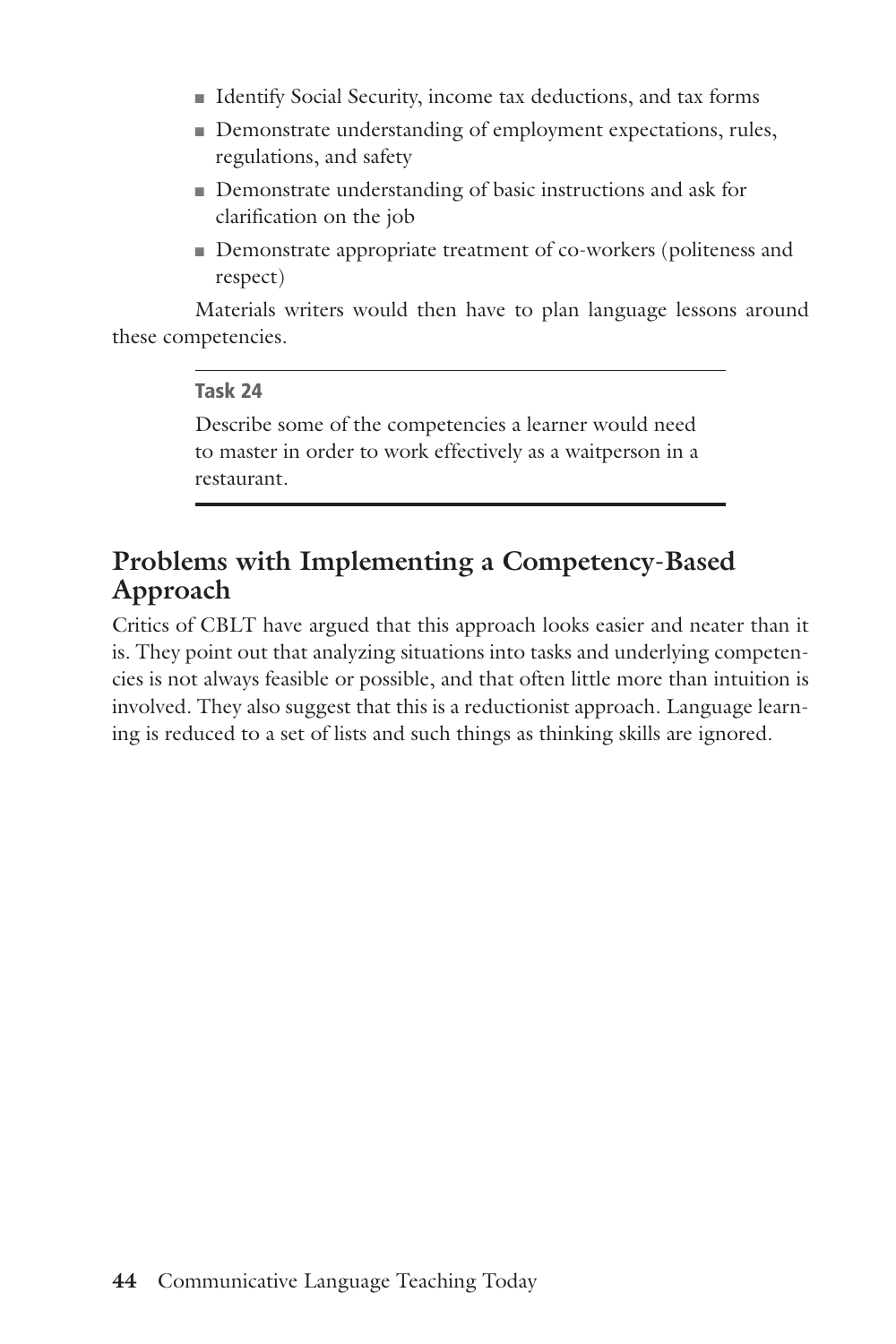# *Conclusions*

Since its inception in the 1970s, communicative language teaching has passed through a number of different phases. In its first phase, a primary concern was the need to develop a syllabus and teaching approach that was compatible with early conceptions of communicative competence. This led to proposals for the organization of syllabuses in terms of functions and notions rather than grammatical structures. Later the focus shifted to procedures for identifying learners' communicative needs and this resulted in proposals to make needs analysis an essential component of communicative methodology. At the same time, methodologists focused on the kinds of classroom activities that could be used to implement a communicative approach, such as group work, task work, and information-gap activities.

Today CLT can be seen as describing a set of core principles about language learning and teaching, as summarized above, assumptions which can be applied in different ways and which address different aspects of the processes of teaching and learning.

Some focus centrally on the input to the learning process. Thus content-based teaching stresses that the content or subject matter of teaching drives the whole language learning process. Some teaching proposals focus more directly on instructional processes. Task-based instruction for example, advocates the use of specially designed instructional tasks as the basis of learning. Others, such as competency-based instruction and text-based teaching, focus on the outcomes of learning and use outcomes or products as the starting point in planning teaching. Today CLT continues in its classic form as seen in the huge range of course books and other teaching resources that cite CLT as the source of their methodology. In addition, it has influenced many other language teaching approaches that subscribe to a similar philosophy of language teaching.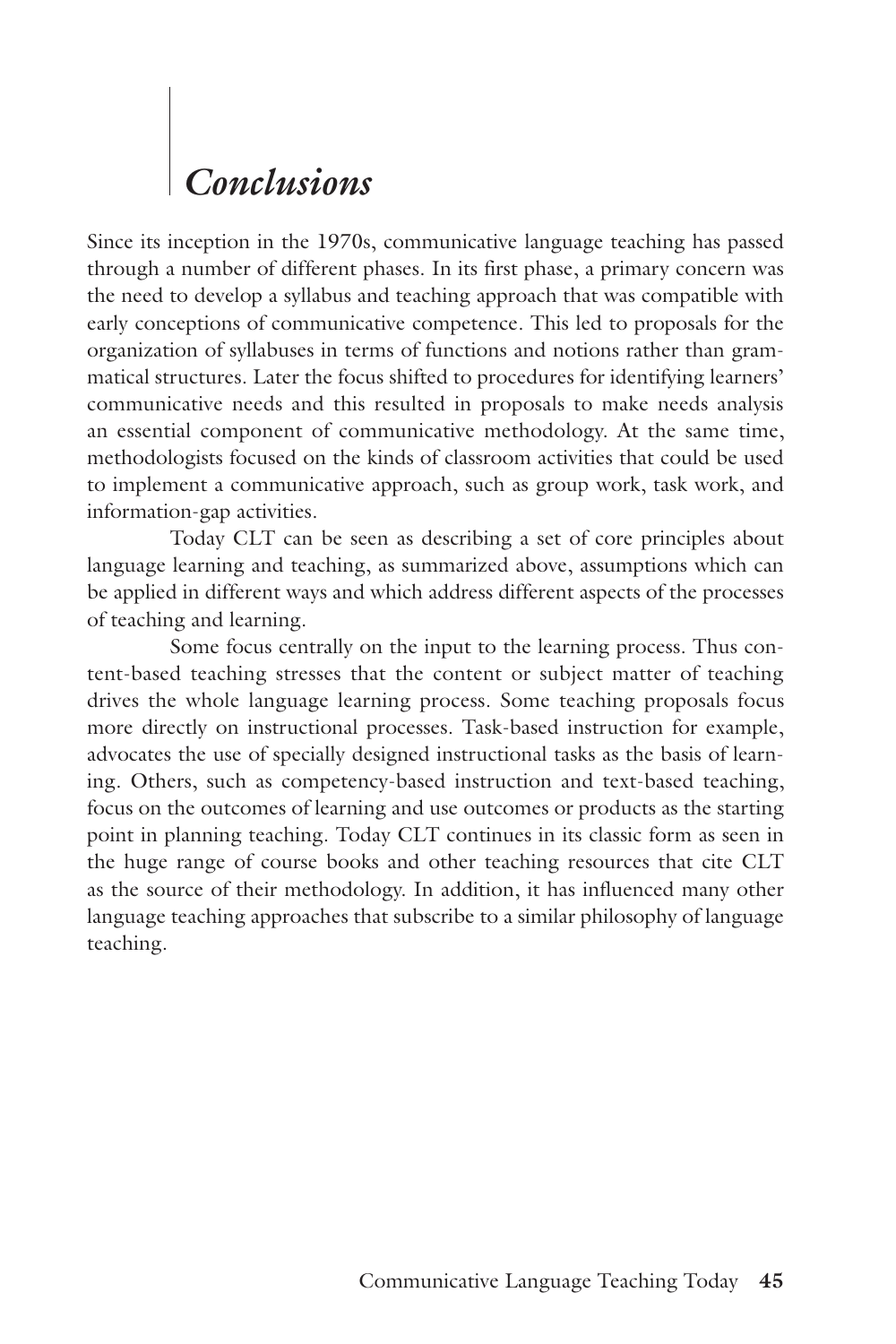# *References*

- **Auerbach, E. R.** (1986). Competency-Based ESL: One Step Forward or Two Steps Back? *TESOL Quarterly,* 20 (3).
- **Beglar, David, and Alan Hunt** (2002). Implementing task-based language teaching. In Jack Richards and Willy Renandya (eds). *Methodology in Language Teaching: An Anthology of Current Practice.* New York: Cambridge University Press.
- **Brumfit, Christopher** (1984). *Communicative Methodology in Language Teaching.* Cambridge: Cambridge University Press.
- **Clarke, M., and S. Silberstein** (1977). Toward a realization of psycholinguistic principles in the ESL reading class. *Language Learning,* 27 (1), 48–65.
- **Feez, S., and H. Joyce** (1998). *Text-Based Syllabus Design.* Australia: Macquarie University
- **Krahnke, K.** (1987). *Approaches to Syllabus design for Foreign Language Teaching.* Washington, DC: Center for Applied Linguistics.
- **Littlejohn, A., and D. Hicks** (1996). *Cambridge English for Schools.* Cambridge: Cambridge University Press.
- **Littlewood, W.** (1981). *Communicative Language Teaching.* New York: Cambridge University Press.
- **Prabhu, N. S.** (1987). *Second Language Pedagogy.* Oxford: Oxford University Press.
- **Richards, Jack C., and Theodore Rodgers** (2001). *Approaches and Methods in Language Teaching.* Second Edition. New York: Cambridge University Press.
- **Richards, Jack C., and Charles Sandy** (1998). *Passages.* New York: Cambridge University Press.
- **Skehan, P.** (1996). Second language acquisition research and task-based instruction. In J. Willis and D. Willis (eds). *Challenge and Change in Language Teaching.* Oxford: Heinemann.
- **Van Ek, J., and L. G. Alexander** (1980). *Threshold Level English.* Oxford: Pergamon.